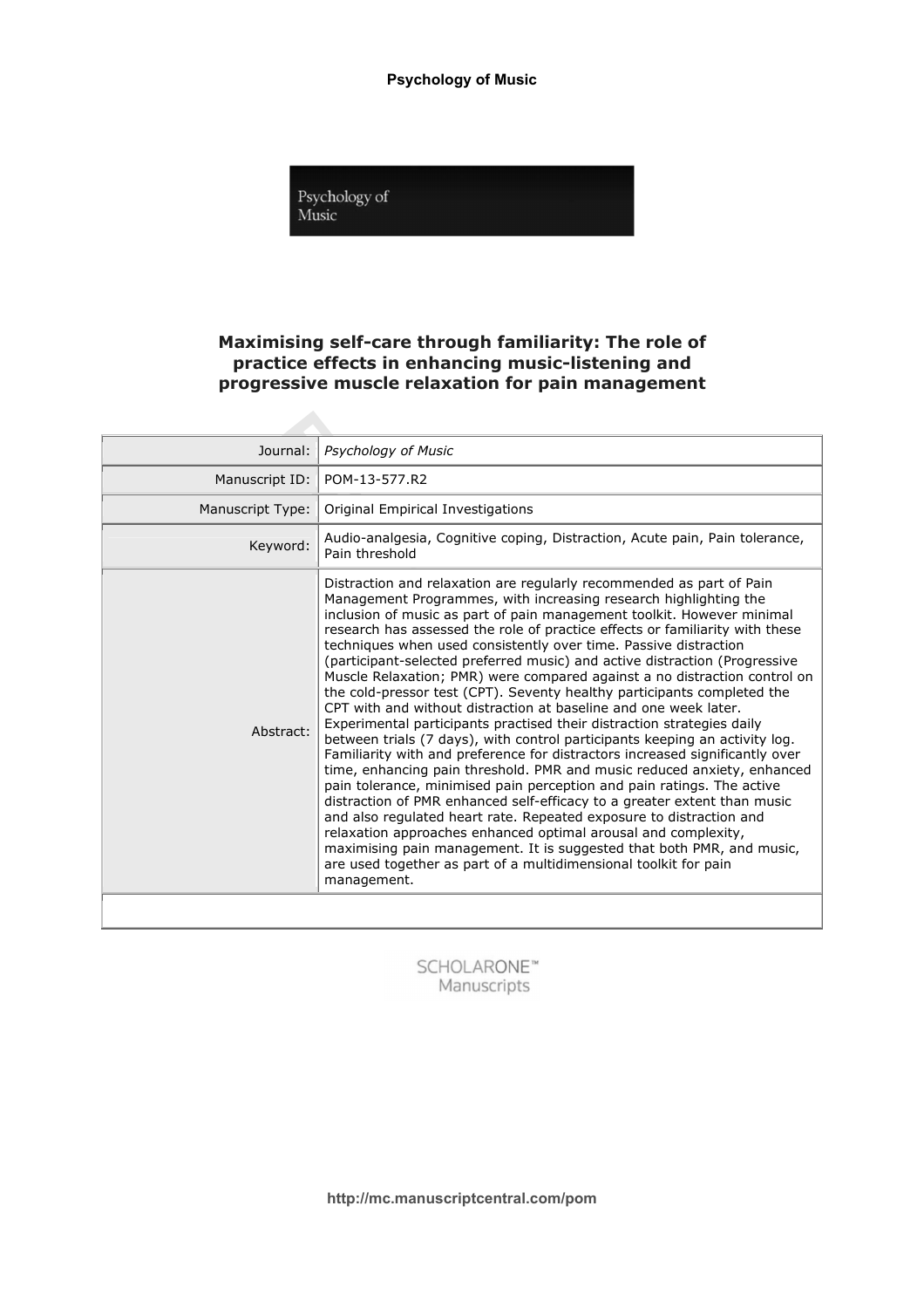### **Page 1 of 43**

 $\overline{1}$ 

Running head: Familiarity and Pain Management 1

Maximising self-care through familiarity: The role of practice effects in enhancing music

listening and progressive muscle relaxation for pain management

**For Perience**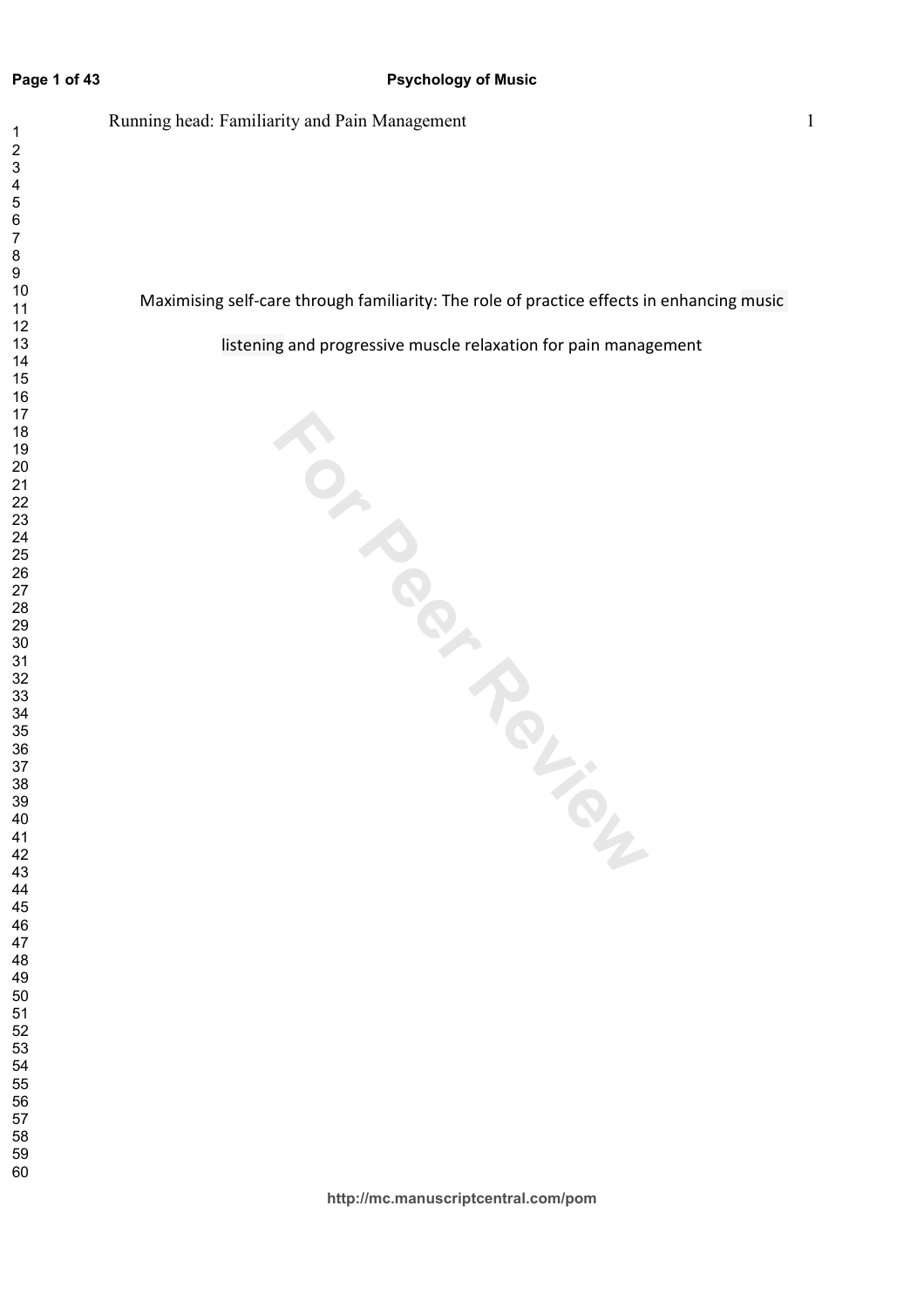A cumulative amount of research has demonstrated the positive effects that psychological treatment can have upon pain (see Eccleston et al., 2009 for review). Psychological therapies are a fundamental part of pain management programmes (PMPs), with multimodal biopsychosocial strategies collectively used to improve self-care in patients. Coping methods such as distraction and relaxation are employed alongside approaches which attempt to normalise pain through Mindfulness or Acceptance and Commitment Therapy (Eccleston et al., 2009). Together these methods are used as part of a multimodal pain management 'kit' (Cepeda et al., 2006) and are privileged by their ease of use, minimal side-effects, cost-effectiveness and universal applicability (Eccleston et al., 2002; Cepeda et al., 2006).

rance and Commitment Therapy (Eccleston et al., 20<br>
art of a multimodal pain management 'kit' (Cepeda e<br>
e of use, minimal side-effects, cost-effectiveness and<br>
n et al., 2002; Cepeda et al., 2006).<br>
<br>
<br> **Ity models of att** Limited capacity models of attention posit that attention is a finite cognitive resource and that the processing of pain signals can be mediated by attentional redirection away from pain and towards absorptive tasks/stimuli (Shiffrin and Schneider, 1977; Verhoeven et al., 2010). Hence pain perception can be minimised if the distractor's attentional demands are of sufficient magnitude. However, the efficacy of distraction may be dependent upon whether it is passive or active (Dahlquist et al., 2007). Active distractors redirect attention through the active involvement of the individual in a task (Windich-Biermeier et al., 2007). They aim to alter the physiological response system to pain, through the lessening of the pain-tension cycle, using techniques such as Progressive Muscle Relaxation (PMR; Jacobson, 1938), jaw relaxation (Good et al., 1999; Schaffer and Yucha, 2004), electronic games (Forys and Dahlquist, 2007) mental arithmetic (Mitchell et al., 2006), and breath therapy (Mehling et al., 2005). Passive distractors redirect attention without active or deliberate involvement (Chambers et al., 2009), for example

 $\overline{1}$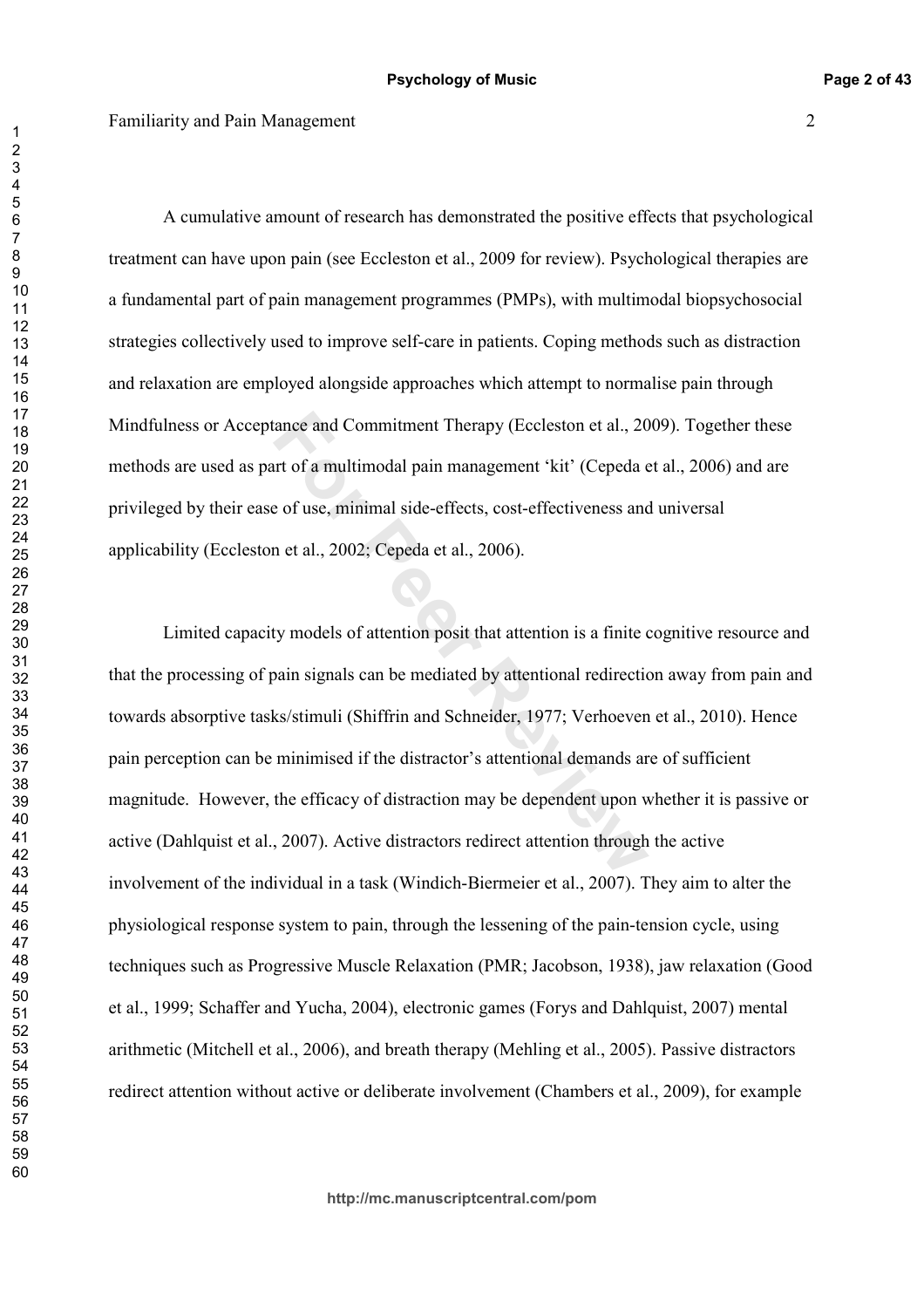### Familiarity and Pain Management 3

through watching television (MacLaren and Cohen, 2005), listening to music (Mitchell et al., 2008), or conversation (Zelikovsky et al., 2000). Dahlquist et al (2007) argue that active distraction is more effective than passive distraction due to increased attentional load, modelled biologically through the activation of descending inhibitory pain pathways (Edwards, Campbell, Jamison & Wiech, 2009). There is therefore a significant need to assess the impact of active and passive distractors on pain management. The most commonly recommended approaches are music listening (passive) and progressive muscle relaxation (active; Pain Toolkit, 2012), and these therefore should be priority targets for comparative research.

For and progressive muscle relaxation (active; Pain T<br>be priority targets for comparative research.<br>The priority targets for comparative research.<br>The priority (Wickens 1984) has provided a theoretical<br>differences between Multiple-resource theory (Wickens 1984) has provided a theoretical perspective which may explain potential differences between active and passive distractors. Wickens (2008) argued that when multi-sensory attentional resources are used collectively they are more demanding of attention. Distractors may be visual, auditory, spatial or verbal, each viewed in multiple-resource theory as separate attentional stores, giving a prospective rationale for why in pain management multimodal attentional distractors are more absorbing (Wickens, 2008). Johnson et al (1998) investigated Multiple-resource theory and demonstrated that the more processing resources a distractor shares with those of pain perception, the more interference occurs and thus less pain is felt. This theoretical perspective meshes with the established gold-standard recommended in healthcare, a desire for a biopsychosocial model of care (following Engel, 1977), in which biological, psychological and sociological factors involved in the pain experience are valued equally and managed simultaneously.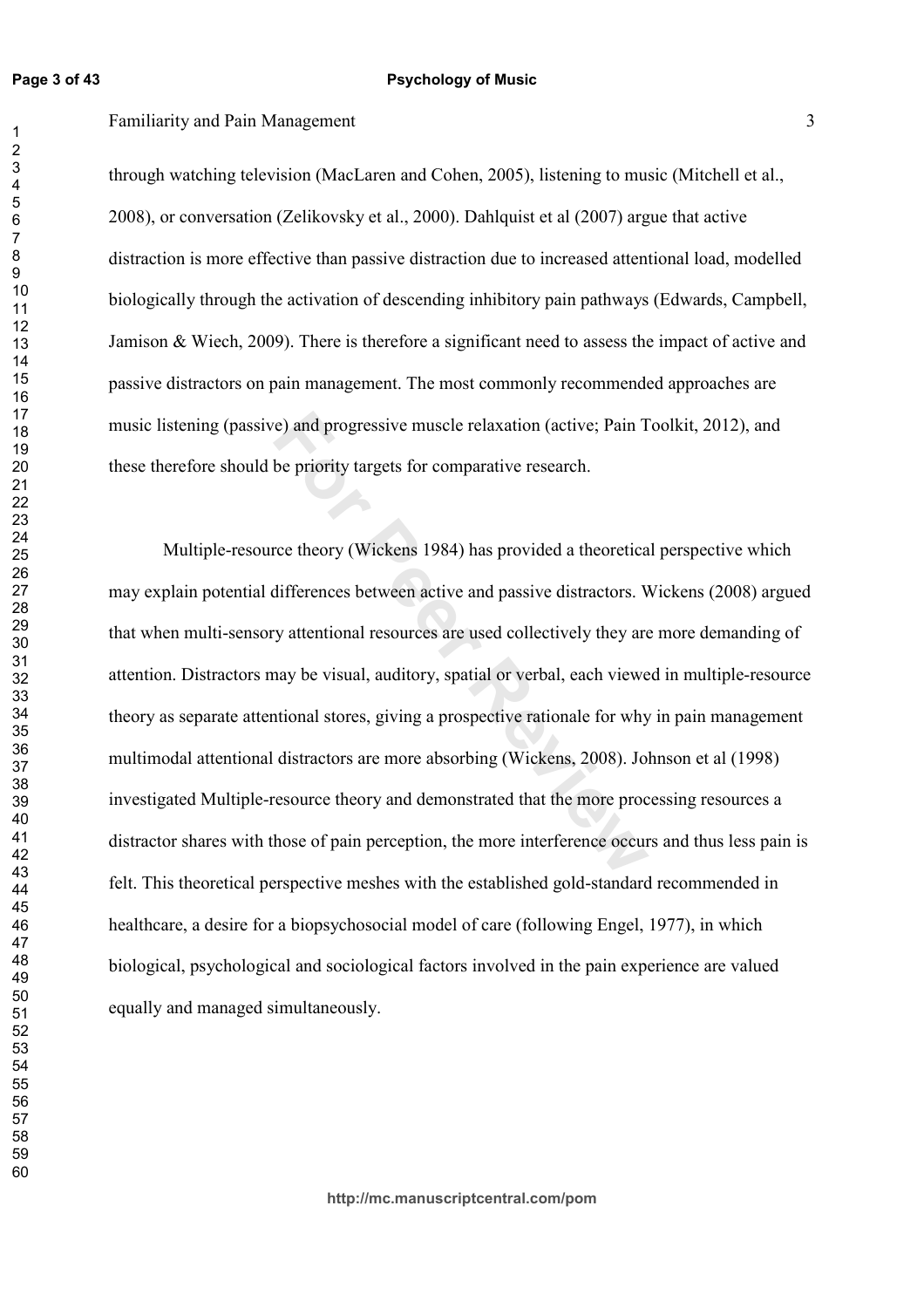stress and anxiety, therefore enabling them to imple<br>ggests that high scores of self-efficacy are inversely<br>2010), with findings demonstrating that self-efficac<br>d disability (Sharma et al, 2003) and functioning (W<br>tractors The level of involvement of the person in their pain management has a significant impact on their self-efficacy: an individual's belief that they are capable to achieve certain levels of performance to control events that affect their lives (Bandura, 1997). Individuals' beliefs regarding their self-efficacy enable human functioning through a number of processes: cognitive, motivational, affective and decision-making (Bandura, 2001). With differential levels of selfefficacy, individuals can self-enhance or self-debilitate. Individuals with high self-efficacy are able to better alleviate stress and anxiety, therefore enabling them to implement better coping strategies. Research suggests that high scores of self-efficacy are inversely related to pain intensity (Borsbo et al, 2010), with findings demonstrating that self-efficacy is a highly accurate predictor of pain-related disability (Sharma et al, 2003) and functioning (Woby et al, 2007). It is possible that active distractors may better initiate increases in self-efficacy than passive distractors, and this may further affect the moderating ability of the pain management technique to minimise pain. Therefore PMR may be more effective than music listening as a result of its promotion of active distraction

PMPs teach the use of distraction/relaxation strategies, and it is expected that these are employed at home, yet research has minimally investigated how repeated use of such strategies can alter their efficacy. Finlay (in press) found that increased familiarity with passive distraction through music, improved patient satisfaction with treatment. Similarly, Mitchell et al (2006) found familiar music reduced pain perception to a greater extent than unfamiliar music. Music was also more effective than other distractors such as art, mathematics or humour (Mitchell et al, 2004; Villareal et al, 2012). Music that is chosen by the participant (preferred music) is also more effective than music provided by the experimenter (non-preferred music), or music chosen

**http://mc.manuscriptcentral.com/pom**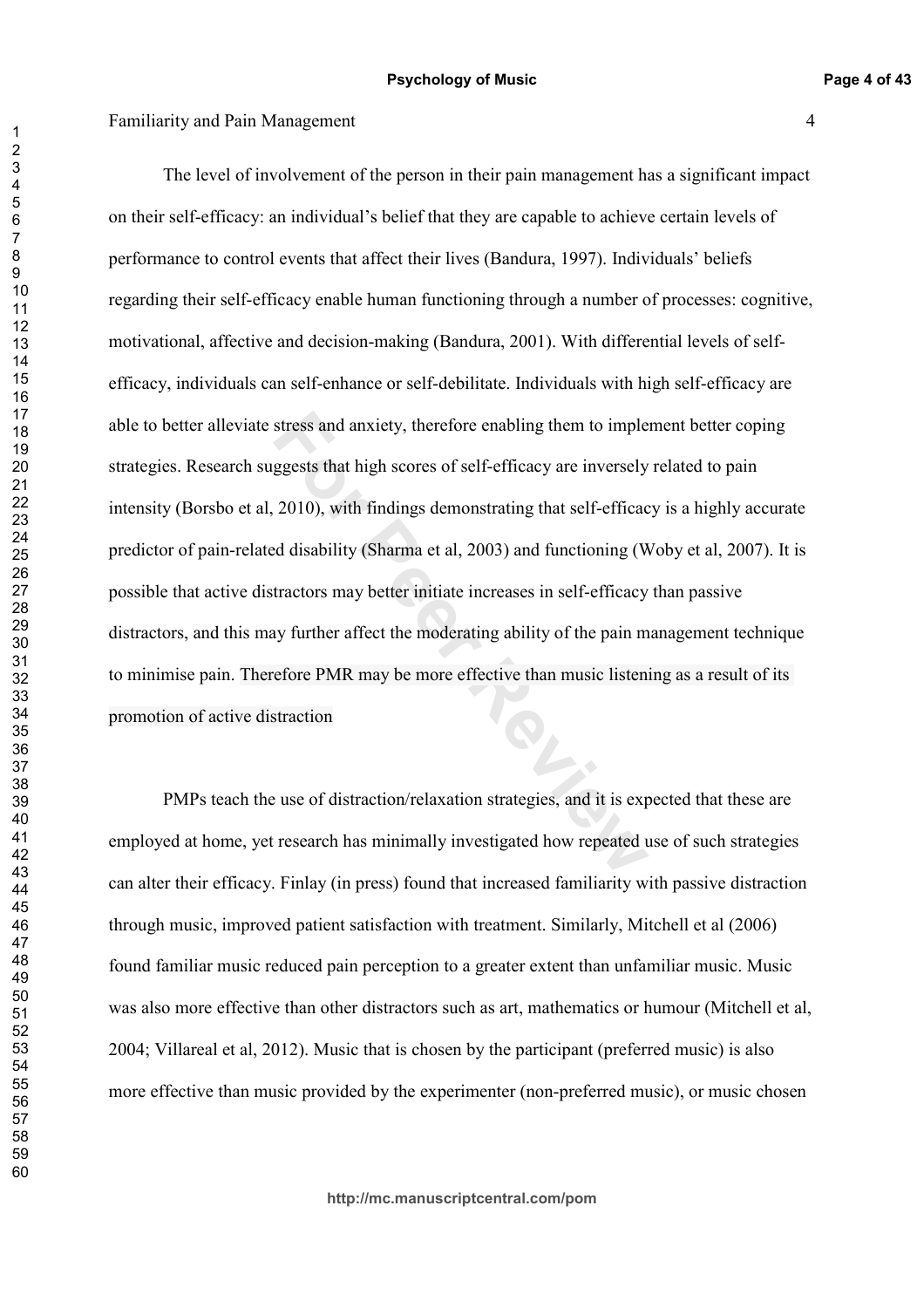## Familiarity and Pain Management 5

by the participant from a pre-prepared experimenter-defined selection (quasi-preferred music; following Hekmat & Hertel, 1993; Mitchell et al. ). Investigating PMR, Persson, Veenhuizen, Zachrison & Gard  $(2008)$  found regular practice allows the patient to effectively identify the difference between muscular tension and release, therefore promoting self-initiated biofeedback. In addition, repeated exposure to distractors enhances emotional engagement, enhancing adaptive neuroaffective mechanisms useful in pain management (Koelsch, 2010).

1) inverted-U theory argues that one's ability to tole<br>between familiarity and complexity, with moderate<br>cing the efficacy of the stimulus. Potentially therefor<br>s of arousal may be most effective for patients and p<br>ng thes Berlyne's (1971) inverted-U theory argues that one's ability to tolerate stimuli is a function of a trade-off between familiarity and complexity, with moderate levels of familiarity and complexity enhancing the efficacy of the stimulus. Potentially therefore, distractors that initiate moderate levels of arousal may be most effective for patients and pain sufferers may choose to continue using these techniques. To date, research comparing active and passive distractors has been limited, and familiarity effects have not been considered. This study aims to explore the role of familiarity in the use of active distraction (PMR) and passive distraction (music), for the management of acute, laboratory-induced pain in a health community-dwelling sample. As music listening and PMR are often recommended as useful for self-care in PMPs (Pain Toolkit, 2012), it is essential that their relative efficacy is investigated in the context of daily, self-initiated use in a home-based environment. The majority of pain self-management occurs in the familial environment, beyond the immediate reach of monitored clinical care and medical attention. It is hypothesised that both active and passive distractors will significantly enhance pain tolerance (the length of time that pain can be tolerated) and pain threshold (the length of time before the first reported onset of pain sensation), and reduce subjective measures of pain intensity during experimental trials. It is expected that regular use/practice of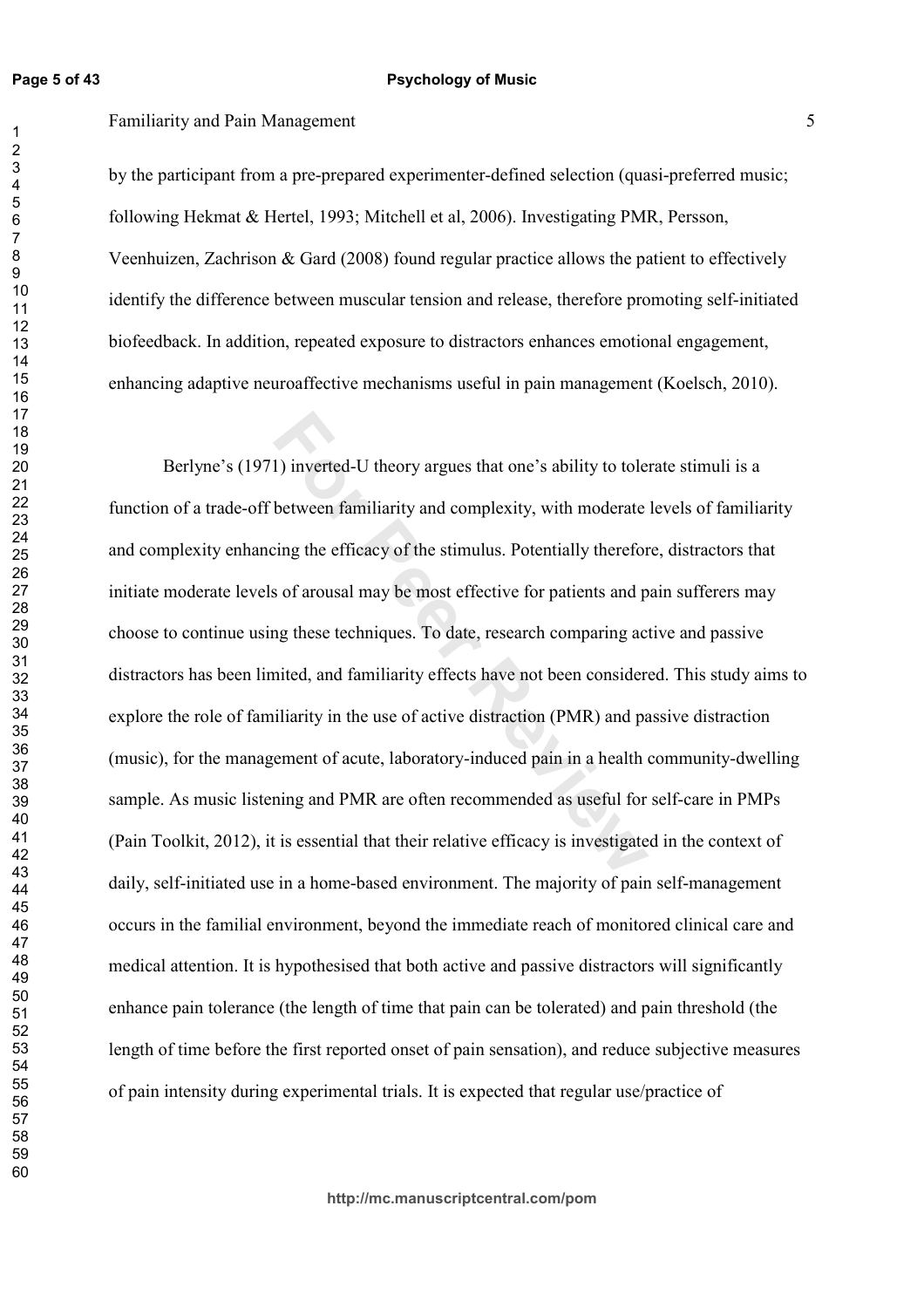active/passive distraction will also prove beneficial, therefore there will be improvements in all measures after seven days of practice, at week 2. PMR necessitates greater participation during use than music listening as it involves wilful contraction and relaxation of specific muscle groups (de Paula, de Carvalho & dos Santos, 2002). Therefore, it is hypothesised that self-efficacy will be enhanced to a greater extent by PMR than by music listening.

# **Method**

### *Participants*

**Formular Solution Method**<br>
For Peerlands completed the full study, both male (N = 31<br>
ed from between 18 to 73 years, (M = 37.50 years; sunity-based sample from Hertfordshire and Bucking<br>
abetes, circulation disorders, s 70 healthy participants completed the full study, both male  $(N = 31)$  and female  $(N = 39)$ . Participants' ages ranged from between 18 to 73 years,  $(M = 37.50 \text{ years}; SD = 14.63)$ . All were recruited from a community-based sample from Hertfordshire and Buckinghamshire. Exclusion criteria consisted of diabetes, circulation disorders, smoking, pre-existing pain conditions and claustrophobia due to blindfolding (following Jackson et al, 2005). All participants completed both assessment phases of the research study.

### *Design*

A mixed design was employed, using the between-subjects factor of Group (three conditions); active distraction through Progressive Muscle Relaxation, passive distraction through preferred music listening and a no distraction (silent) control. Participants were randomly assigned to one of the three conditions through a computerised randomisation schedule. Within-subjects factors of Time of Testing (2 levels; Week 1 and Week 2) and Type of Testing (2 levels; baseline and experimental) were used to assess all outcome measures.

**http://mc.manuscriptcentral.com/pom**

 $\overline{1}$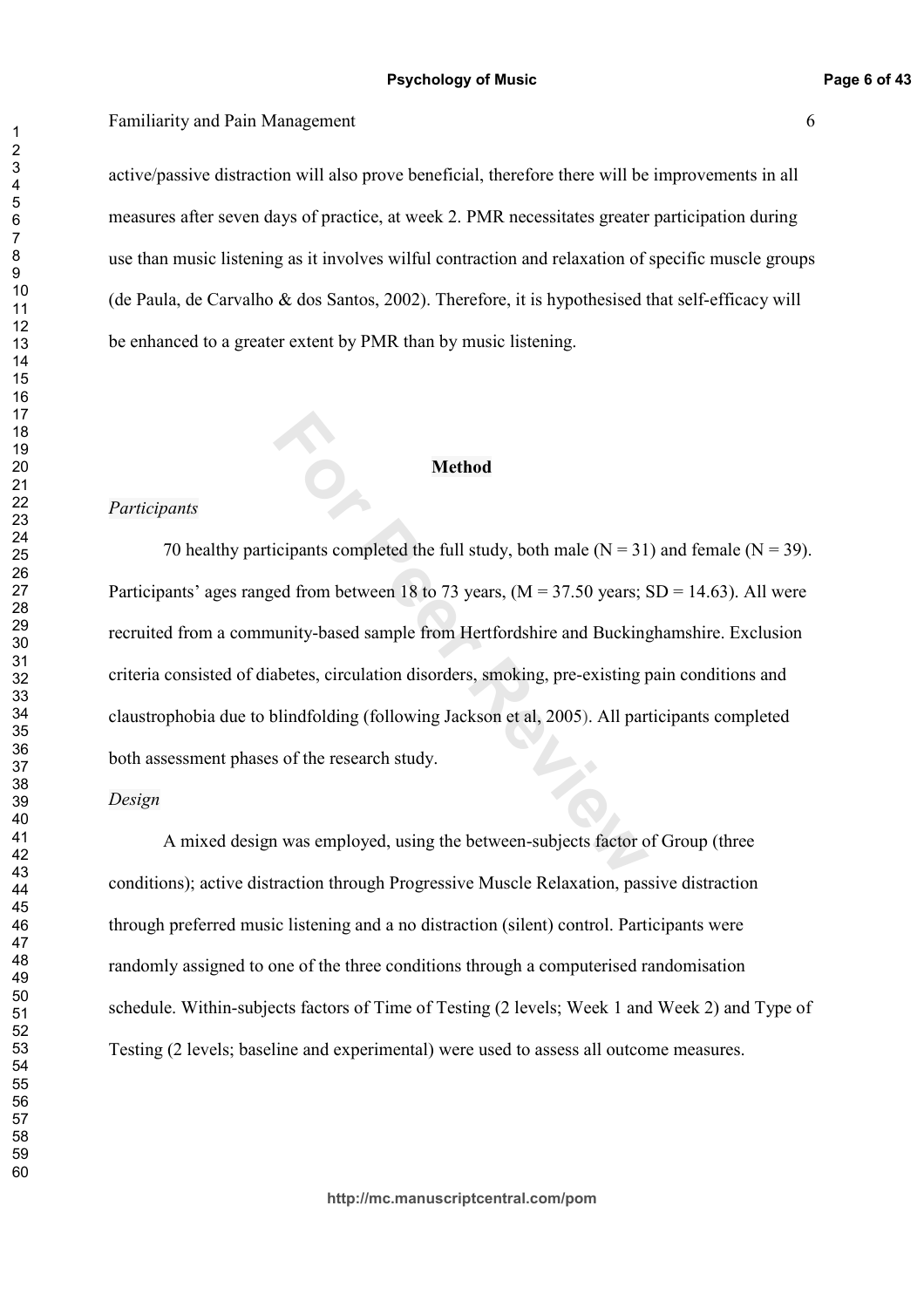$\overline{1}$ 

**Familiarity and Pain Management** 7

## *Materials*

### *Apparatus*

*Circulatory Water Bath.* A JeioTech circulatory water bath (RW-3025G) was used, which cooled circulating water to 01 . Consistence in water temperature is important for comparable and reliable results (Mitchell et al, 2004). There is a lack of consensus regarding the maximum length of time the hand should be kept in the water. For safety, maximum length of time participants were allowed to keep their hand in the water was 240 seconds (4 minutes; Jackson et al, 2005).

*Thermometer*. Hand temperature was measured using a digital thermometer (Omron Smart Digital), temperatures being recorded in degrees Celsius.

heir hand in the water was 240 seconds (4 minutes;<br>
mperature was measured using a digital thermomete<br>
being recorded in degrees Celsius.<br>
ant-provided preferred music was played through the<br>
a MacBook Pro for all particip *Music Player.* Participant-provided preferred music was played through the music software application iTunes, on a MacBook Pro for all participants. Volume level was self-selected by participants as appropriate to personal taste.

*Heart Rate (HR).* HR was recorded using an Omron M6 sphygmomanometer. Heart rate is an objective measure of physiological stress induced by clinical context (Thayer, Åhs, Fredrikson, Sollers & Wager, 2009).

### *Stimuli*

*Music*. Individuals were required to bring with them a chosen piece of music in CD format. Previous findings demonstrate the efficacy in pain reduction of chosen (preferred) music over pre-selected (non-preferred) music by the experimenter (see Mitchell et al, 2006). Chosen tracks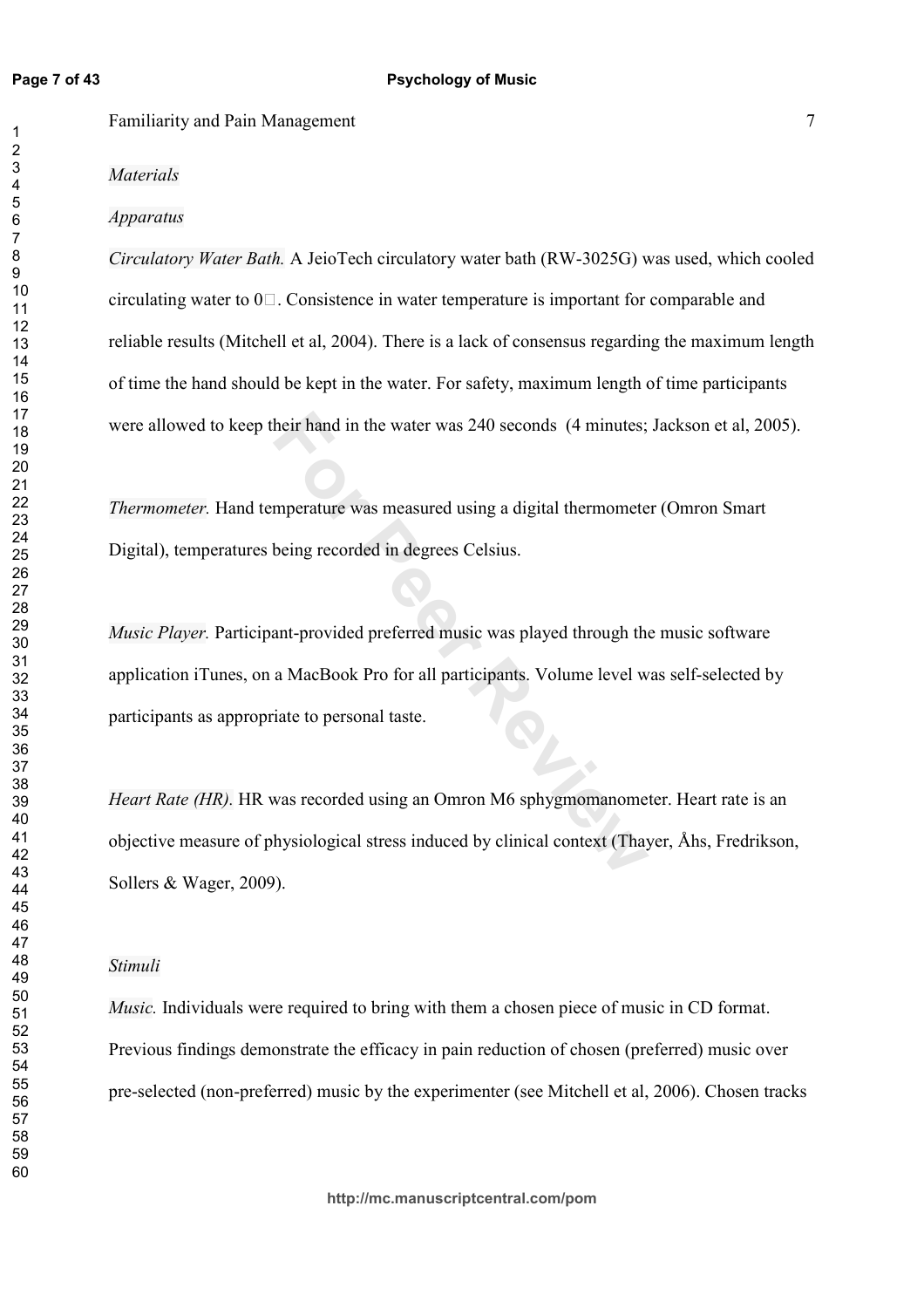were played on the music player (detailed above) during the experimental trials (as appropriate to Group Allocation), without repetition of, adjustment or alteration to the chosen track. All track lengths exceeded the length of time tolerated by participants undertaking the cold pressor test.

mot the physical feelings associated with the reduction<br>was chosen as there was no background music behinches the effect of PMR was being measured and not the e<br>and 37 secs.<br>*For PMR* was being measured and not the e<br>and 3 PMR. 'Progressive Muscle Relaxation' from the album Guided Relaxation by Edna Reinhardt was used. The track described progressive tightening and relaxing of each set of muscles throughout the body, and the physical feelings associated with the reduction of tension in the body. This PMR track was chosen as there was no background music behind the spoken instructions, ensuring the effect of PMR was being measured and not the effect of music. The track lasted for 8 mins and 37 secs.

### Performance Assessments

*Pain Threshold.* This was calculated as the timespan between participants' immersion of their hand into the water and when they first report experiencing sensations of pain, measured in seconds, using a stopwatch (Duschek et al, 2008). Pontinen (1998) reports that pain threshold is a valid and reliable measure for quantitative evaluation of pain.

*Pain Tolerance*. This was calculated as the timespan between initial immersion of hand into the water, and when participants withdrew their hand, measured in seconds (following Duschek et al, 2008; Mitchell et al, 2008). Edwards et al (2001) reports that pain tolerance provides a quantitative benchmark for objective evaluation of pain.

### *Questionnaire Measures*

 $\overline{1}$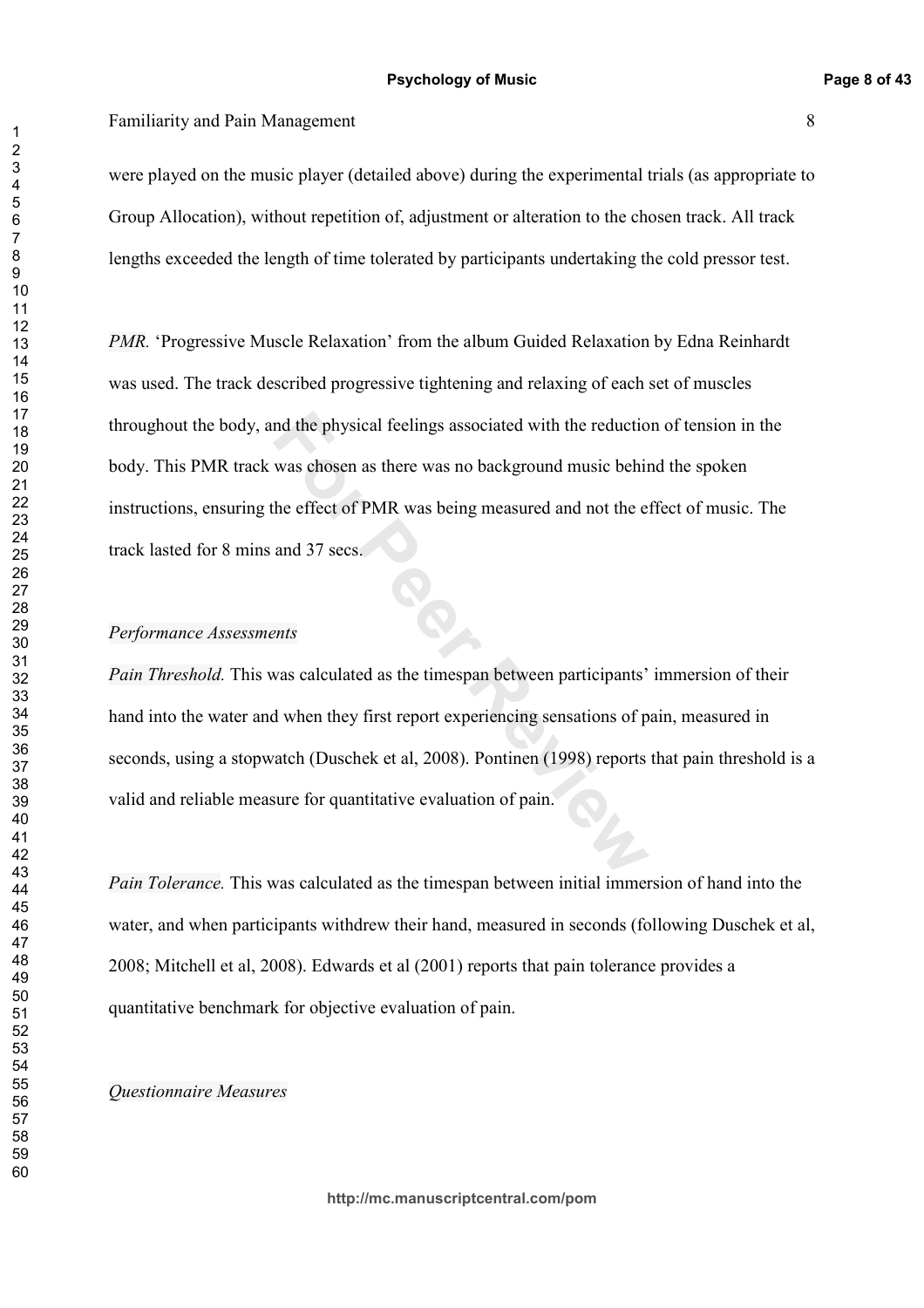Familiarity and Pain Management 9

*Demographic Questionnaire*. A short 4-item demographic questionnaire was used to assess age, gender and educational status. Additionally, one item was used to confirm whether or not the participant was a smoker or not, in accordance with exclusion criteria. Education status was measured by a fixed choice selection of highest qualification achieved (GCSE, AS-level, Alevel, Undergraduate, Masters, Doctoral or other equivalent qualification).

*Exert Sumeratory (STAI): State scale.* A six-item sole *A* six-item six-item six-item six-item sixed is transformed in the endpoints strongly agree and strongly disagree. Or e STAI is a measure of individual differences i Short Form State Trait Anxiety Inventory (STAI): State scale. A six-item scale assessing state anxiety on four-point likert scales, addressing statements such as "I felt calm", "I felt relaxed" was measured using the endpoints strongly agree and strongly disagree. Originally developed by Spielberger (1983), the STAI is a measure of individual differences in anxiety (Taylor & Deane, 2002). It is continues to be widely used in research and applied settings, with literature finding it useful in pain research (Mitchell et al., 2008). The short-form scale has been well-validated and found to be reliable with clinical populations (Marteau & Bekker, 1992).

*Numerical Rating Scales (NRS).* Five 11-point Likert-type numerical ratings scales were used:

- *I. NRS-Pain Perception (NRS-PP).* The NRS-PP utilised the end points 'no pain' and 'extreme pain'. The NRS-PP, as developed by Jensen and Karoly (2001) is endorsed by The British Pain Society, and has been used in numerous studies (e.g. Gustavsson  $\&$  von Koch, 2006).
- 2. *NRS-Current Pain Intensity (NRS-CPI)*. The NRS-CPI is a variation of the NRS-PP, but with the wording altered to reflect a demographic assessment of baseline pain at the present time at the outset of the research study. This was used as a between-groups screening tool, and is validated and used as the NRS-PP.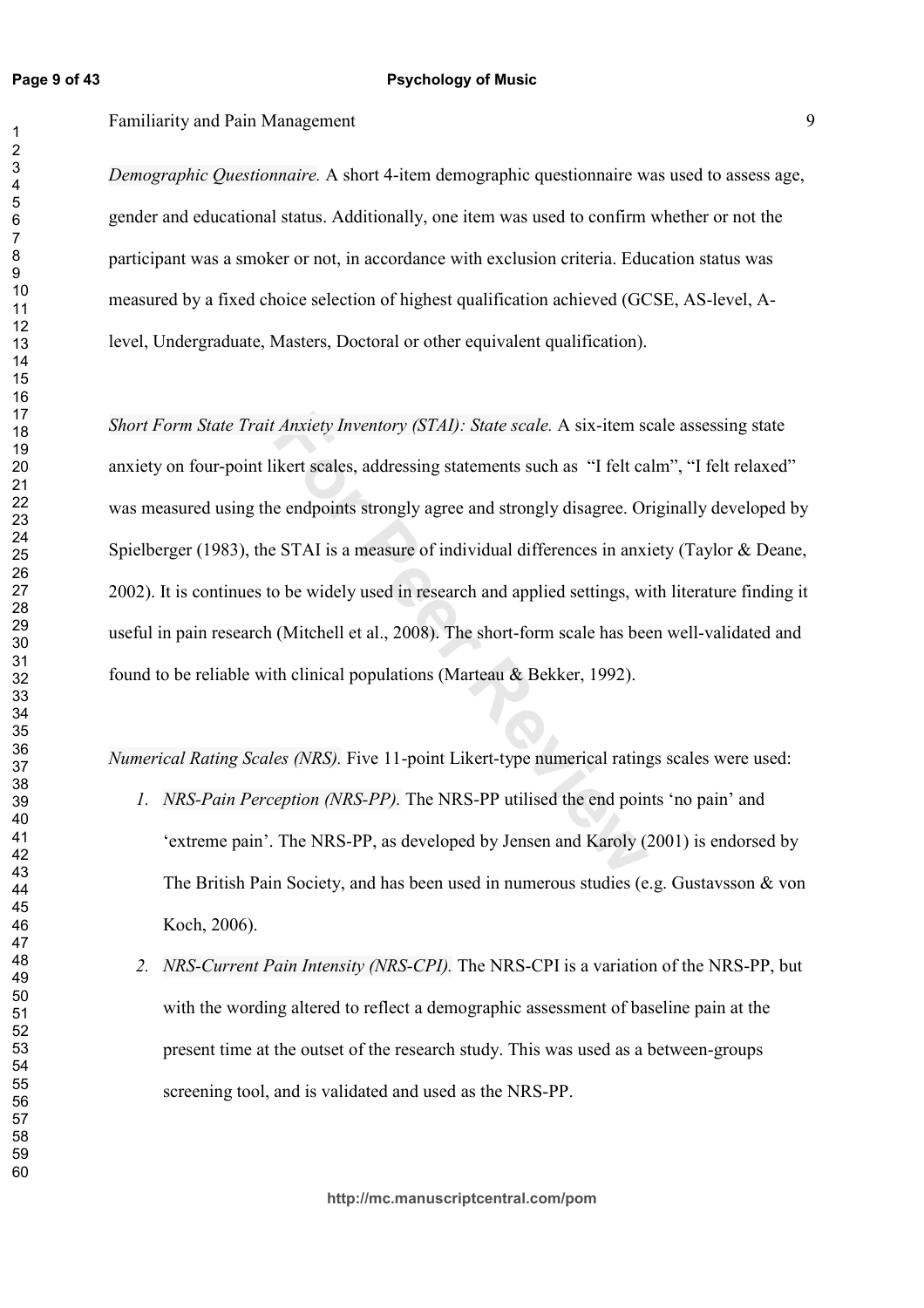- 3. *NRS-Efficacy of Distraction (NRS-EOD)*. The NRS-EOD contained end points 'not at all' and 'completely', following the statement "I felt able to take my mind off the pain". The EOD has been effectively used in previous pain research (Mitchell et al, 2008).
- 4. *NRS-Familiarity (NRS-P)*. The NRS-F was used to assess level of familiarity with the musical selection used by the participants in weeks 1 and 2. The selected end-points were 'not at all familiar' and 'extremely familiar'.
- 5. *NRS-Preference (NRS-F)*. The NRS-P was used to assess level of preference for the musical selection chosen by the participants. The end-points 'not at all liked and 'extremely liked' were included to anchor the scale.

*e (NRS-F)*. The NRS-P was used to assess level of p<br>on chosen by the participants. The end-points 'not at<br>d' were included to anchor the scale.<br>*in Questionnaire (SF-MPQ; Melzack, 1983)*. Fifteer<br>ere measured using a 4-po *Short Form McGill Pain Questionnaire (SF-MPQ; Melzack, 1983). Fifteen pain descriptors (11* sensory; 4 affective) were measured using a 4-point Likert scale, where  $0 =$  none,  $1 =$  mild,  $2 =$ moderate and = severe. Total Pain Score (TPS) was used as a principal measure, with subscales for sensory and affective pain. The SF-MPQ has been used in previous literature, showing reliability and validity (Katz  $\&$  Melzack, 2011).

*The General Self-Efficacy Scale (GSE)*. Ten items were measured using the representative end points 'not at all true' and 'exactly true'. Item scores are totalled to yield an overall score ranging from 10-40: the higher the score, the greater the perceived self-efficacy. Developed by Schwarzer and Jerusalem (1995), the GSE has been used internationally and is accepted to be highly reliable.

# Procedure

 $\overline{1}$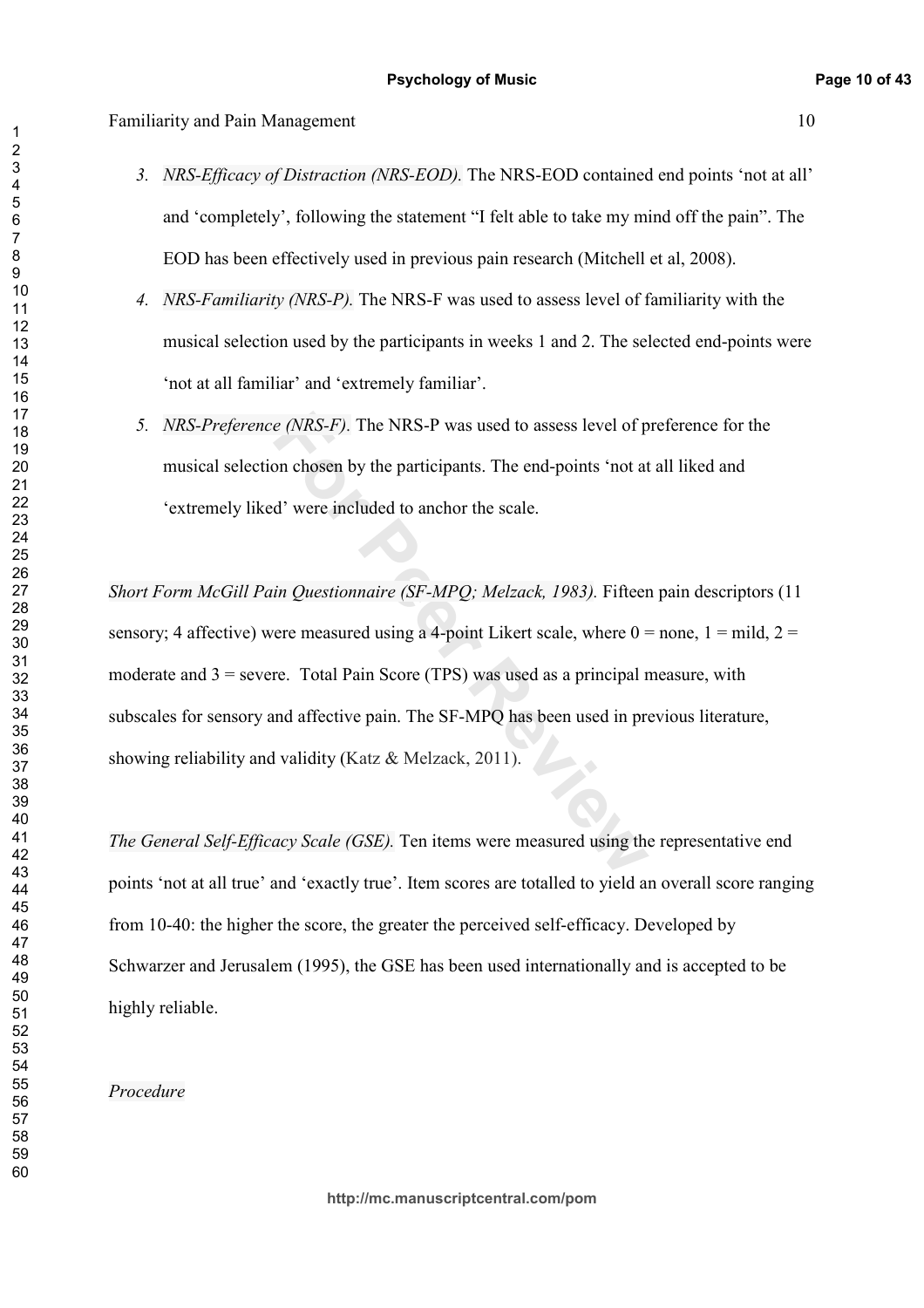Familiarity and Pain Management 11

Participants willing to take part in the study were recruited through advertisements in the local community and given an instruction booklet outlining what their participation would require. Participants were also asked if they were happy to be blindfolded, to ensure visual distraction did not occur, and were given the opportunity to ask questions about the research. Those willing to continue were screened against the exclusion criteria and asked to provide written, informed consent. Once participants had agreed to take part, they were allocated to one of the three conditions. Participants allocated to the music group were asked to bring with them a chosen piece of music, and were reassured that their musical taste was not under examination and they could chose any music that they felt they would enjoy listening to.

Participants allocated to the music group were asket and were reassured that their musical taste was not ny music that they felt they would enjoy listening to use that they felt they would enjoy listening to use use that t Following recruitment and consent, participants were asked to complete all questionnaire/NRS assessment measures to provide baseline scores. From time of consent to the conclusion of the experiment, all further interactions with participants were scripted to minimise any influence of the presence of the experimenter and to ensure that the repeated cold pressor tests (at weeks 1 and week 2) were comparable (following Saab et al., 1993). Firstly, a week 1 baseline trial was completed. Participants were seated next to the cold pressor bath, asked to remove any jewellery from their right arm, they were then blindfolded and the sphygmomanometer attached to their left arm. Participants were asked to submerge their right hand in the water and to give a verbal indication of when they first felt pain, and pain tolerance was monitored by stopwatch. Immediately on withdrawal of the hand from the water, participants' completed the NRS measures (excepting the NRS-CPI baseline assessment), STAI, SF-MPQ and their HR was recorded. The participant's hand was then allowed to return to baseline temperature and recovery time was provided.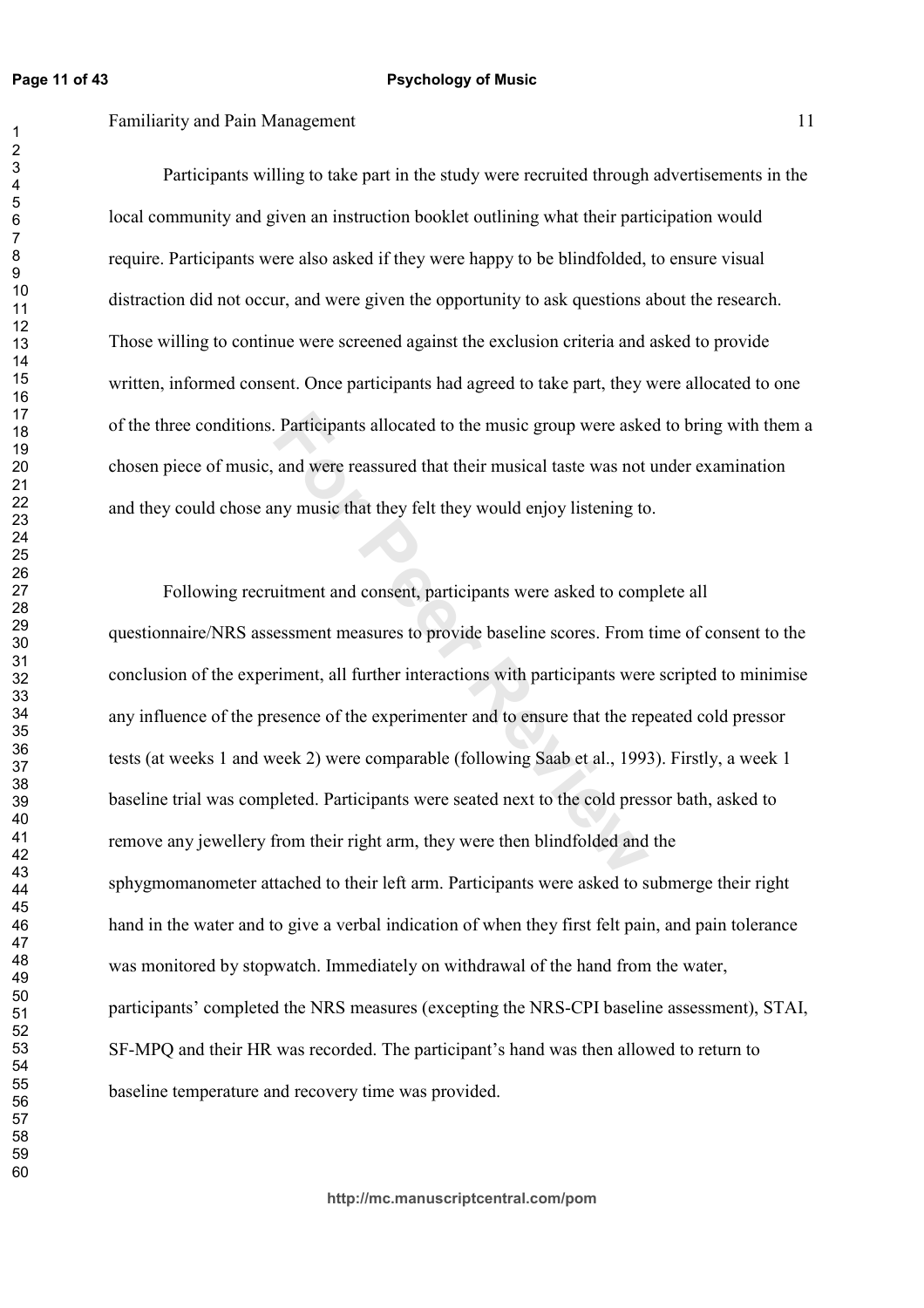the PMR where appropriate. Participants were asketed their from doing other tasks whilst listening to their ns.<br>Form days 1-6 participants tracked their levels of ratings, and their preference for the music/PMR thromaticle The cold pressor test was next repeated as a week 1 experimental trial. According to group allocation, participants listened to music, used progressive muscle relaxation or had no distraction during the course of their experimental trial. Pre- and post-test measures were taken as before. After completion of the experimental cold pressor test, participants in the music listening and PMR groups were asked to listen/practice their distraction every day  $(1-6)$  and were provided with a CD of the PMR where appropriate. Participants were asked to focus on their music/PMR and to refrain from doing other tasks whilst listening to their music or PMR CD during the practice days. From days 1-6 participants tracked their levels of familiarity with their distraction, daily pain ratings, and their preference for the music/PMR through a personal information booklet. Practice was considered to be completed if participants had listened to their chosen musical selection or the full PMR CD (approx. 8mins). Control group participants completed a short reflection activity, diarising the content of their day in the information booklet.

Participants returned at day 7 (week 2), again completing two cold pressor tests - at baseline and with distraction as appropriate to their grouping. The same measures were taken as at Week 1. At the completion of the study, all participants were debriefed and asked to give feedback regarding the experiment.

### *Ethics*

This research met all standards of the British Psychological Society and the University of Buckingham granted ethics approval. Participants were informed that data would remain anonymous, and they could withdraw from the study at any stage, with data being discarded

 $\overline{1}$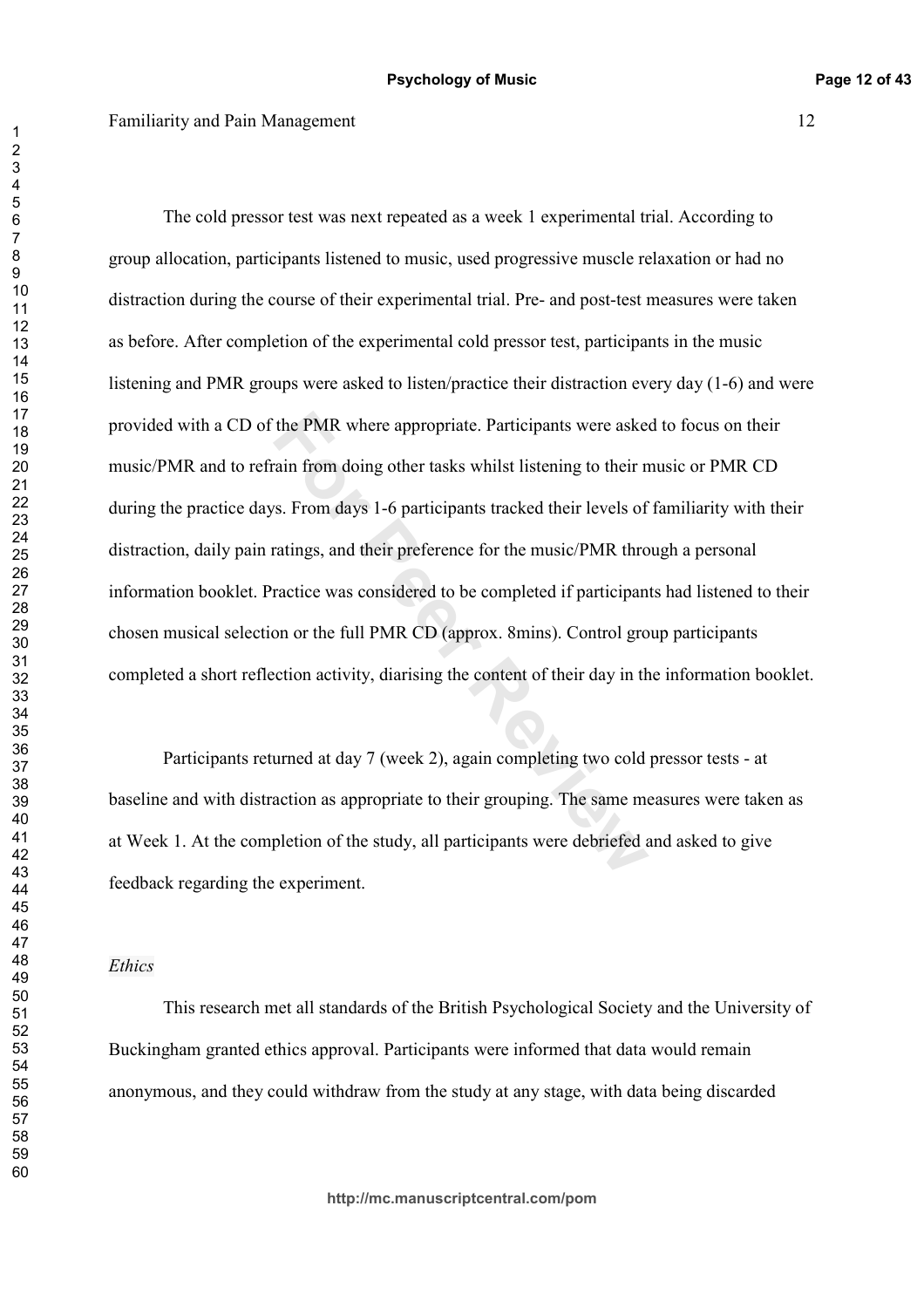$\overline{1}$ 

### **Psychology of Music**

Familiarity and Pain Management 13

immediately. The cold pressor test has been found to cause short-term laboratory-induced pain (Saab et al., 1993), with no lasting effects, and no long-term damage, where exclusion criteria (listed above) are upheld. Participants were told prior to starting the experiment that they could remove their arm at any stage during the test. Participants were asked to remove their arm if they remained in the cold pressor for the full four minutes.

### *Statistics and Analysis*

easure outcomes were Tolerance and Threshold (me<br>tcomes were Anxiety, Pain Perception Ratings (NRS<br>from the SF-MPQ), Self-efficacy (obtained through t<br>used as physiological measure of pain impact. Statis<br>iv. 20.<br>analyses w The primary measure outcomes were Tolerance and Threshold (measured in seconds). Secondary measure outcomes were Anxiety, Pain Perception Ratings (NRS-PP), Total Pain Score (TPS; obtained from the SF-MPQ), Self-efficacy (obtained through the GSE and NRS-EOD) and Heart Rate, used as physiological measure of pain impact. Statistical analysis was carried out using SPSS v. 20.

The following analyses were computed to investigate between group differences at baseline: a one-way ANOVA (3 levels; music, PMR and control) on age; and chi-square analyses on the outcome measures of Level Of Education and Gender. Paired samples *t*-tests were undertaken for music and PMR groups, comparing preference and familiarity at week 1 and week 2.

To investigate the impact of familiarity and preference on between group performance the following were computed: repeated-measures ANOVAs were computed to determine the impact of Group, Week Of Testing and Type Of Testing on all outcome variables. To assess Heart Rate, an ANCOVA was computed, with preliminary baseline HR used as a covariate.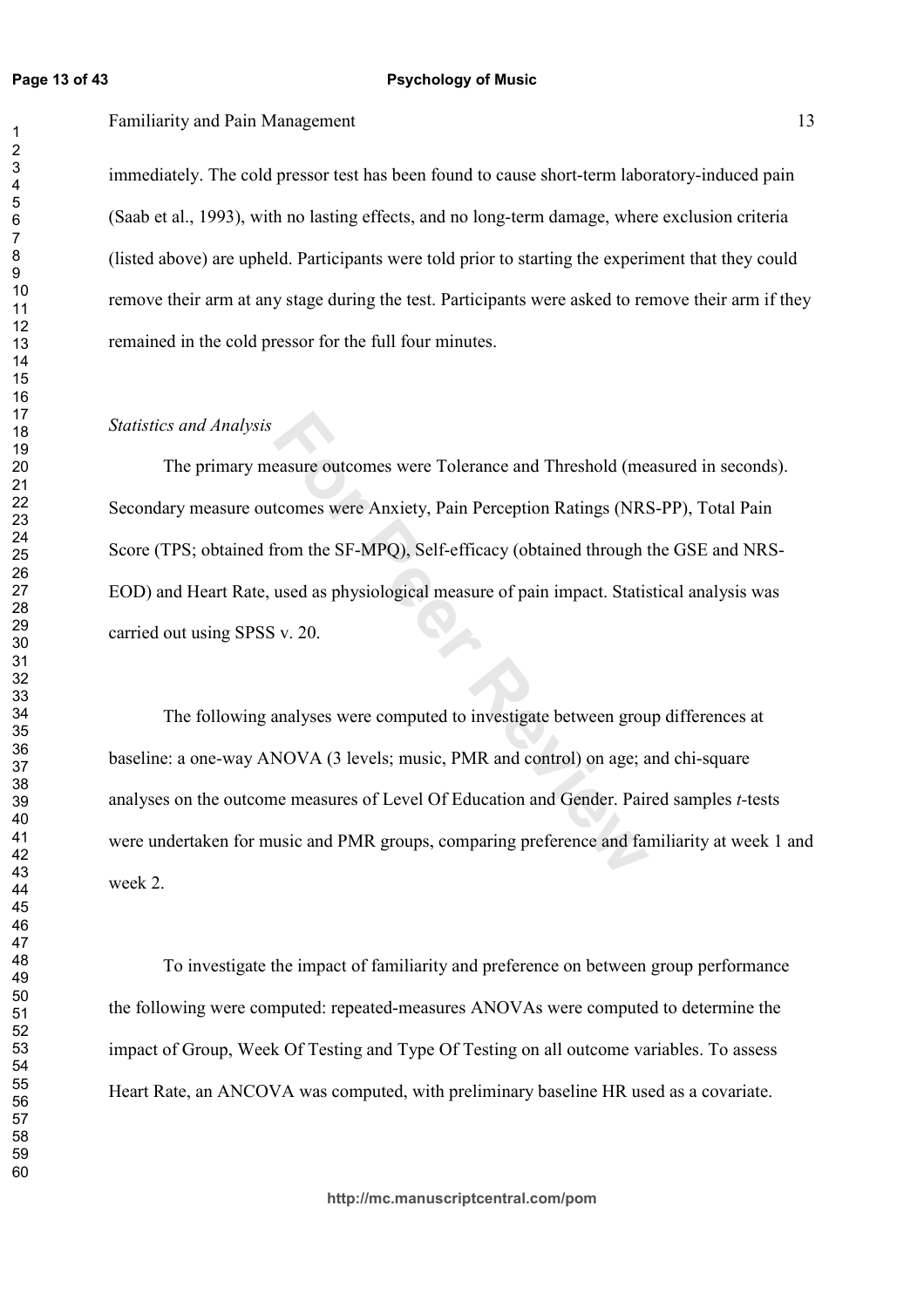#### **Results**

## Internal Consistency, Validity, Normality

Cronbach's alpha was used to assess internal consistency, with results demonstrating high internal consistency in all standardised questionnaire outcome measures (GSE  $\alpha$  = .94; SF-MPO  $\alpha$  = .87; STAI  $\alpha$  = .88). These results were within the recommended ranges for the standardised questionnaires: GSE,  $\alpha$  = .76 - .9 (Schwarzer & Jerusalem, 1995); SF-MPQ  $\alpha$  = .73 - .89 (Burckhardt & Bielle, 1994); STAI  $\alpha$  = .85 - .95 (Tanaka-Matsumi & Kameoka, 1986). To assess normality of results, outcome measures were assessed using Kolmogrov-Smirnov test. As results attained significance, Greenhouse-Geisser adjustments were used in all further analyses.

# Between-Group Comparability

To assess comparability between Groups (Control, Music or PMR) at baseline, one-way ANOVAs were used. All groups were comparable in age  $(F(2, 69)=.48, p=.62)$  and current pain intensity (NRS-CPI;  $F(2, 69)=1.71$ ,  $p=.19$ ) at baseline. Results from chi-squared analyses also showed that Groups were comparable in gender distribution ( $\chi^2$  = 3.21, df = 2, p = .2) and educational levels ( $\chi^2$  = 3.21, df = 2, p = .2).

### **Familiarity and Preference**

Mean familiarity significantly increased from week 1 to week 2 for both Music  $(t(23)$  =  $-5.3$ ,  $p < .001$ ) and PMR (t(22) = -41.1,  $p < .001$ ), as shown in Table 1. Mean preference showed the same pattern, increasing by week 2 for both Music  $(t(23) = -4.1, p < .001)$  and PMR  $(t(22) =$  $-42.4, p < .001$ ).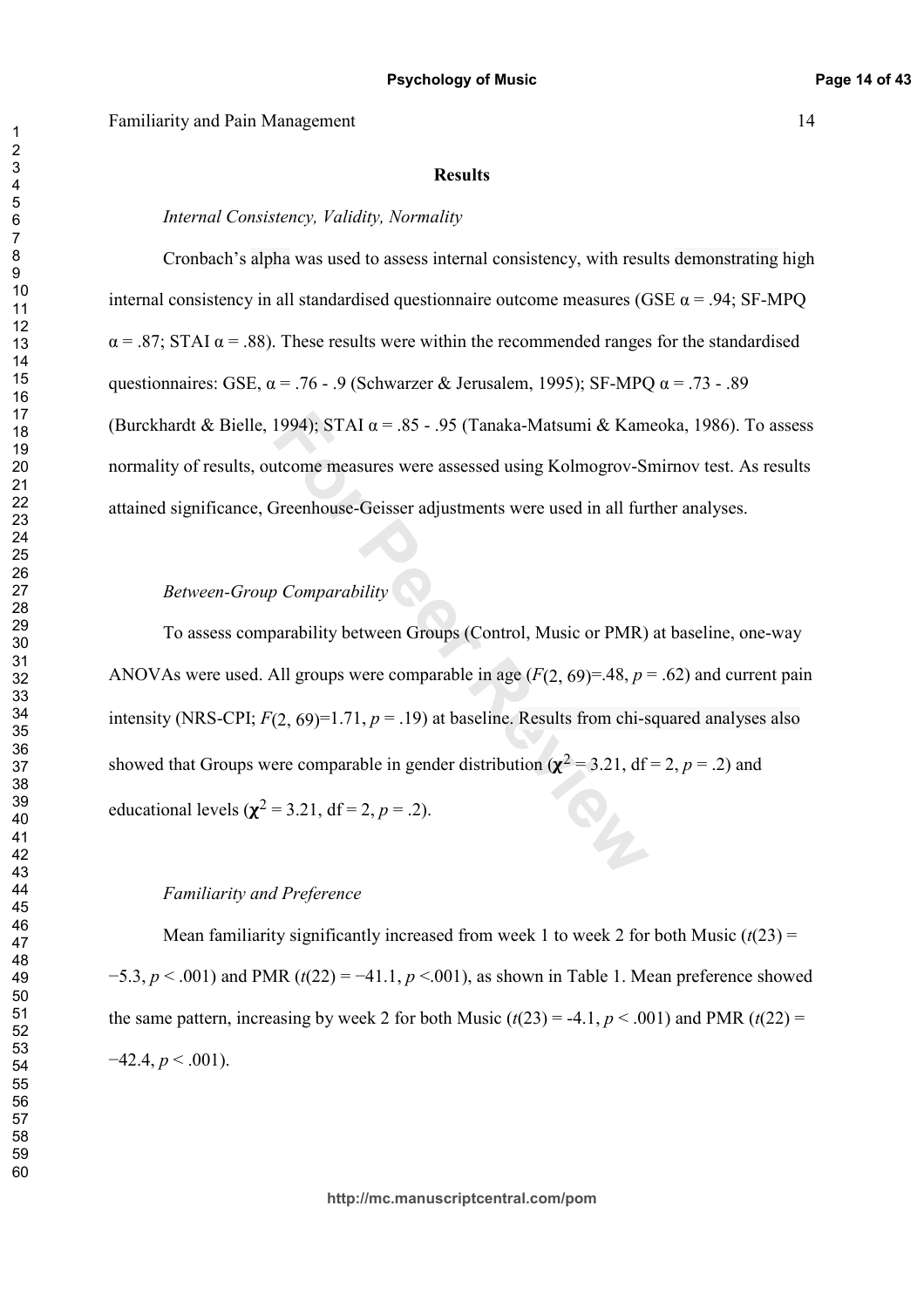Insert Table 1: Mean Outcomes of Familiarity and Preference for Music and PMR Distractors.

### Primary Outcome Measures

provements over the control group (see Figure 1).<br>
was found (F(1, 67) = 38.77,  $p < .001$ ,  $np^2 = .37$ ), wi<br>
ice for all participants. Similarly, a significant main (<br>
1,67)= 12.36,  $p < .001$ ,  $np^2 = .16$ ) with mean tolerand<br>
a *Pain Tolerance.* A significant interaction between Type of Trial and Group was found, with experimental trials inducing significantly greater pain tolerance than baseline trials  $(F(2,67)$ <sup>=</sup> 9.1,  $p < .0001$ ,  $p^2 = .23$ ), and with the music ( $p < .0001$ ) and PMR ( $p < .001$ ) groups showing significantly greater improvements over the control group (see Figure 1). A significant main effect of Type of Trial was found (F(1, 67) = 38.77,  $p < .001$ ,  $\eta p^2 = .37$ ), with experimental trials improving pain tolerance for all participants. Similarly, a significant main effect of Week Of Testing was found  $(F(1,67) = 12.36, p < .001, \eta p^2 = .16)$  with mean tolerance at week 2 significantly higher than mean tolerance at week 1. Descriptive Statistics for all outcome measures are contained in Table 2.

*Insert Figure 1:* The influence of week of testing and type of trial on pain tolerance

*Pain Threshold*. There was a significant interaction between Type of Trial and Group ( $F(2, 67) =$ 4.13,  $p < .05$ ,  $np^2 = .11$ ). Post-hoc tests revealed that the PMR significantly enhanced pain threshold over control ( $p < .05$ ), but there was no benefit of music over control or difference between PMR and Music listening (see Figure 2). A significant main effect of Week of Testing was found  $(F(1,67) = 11.14, p < .001, np^2 = .14)$ , with mean threshold enhanced at week 2 over week 1. Experimental trials also enhanced pain threshold over baseline trials  $(F(1,67) = 27.71, p$ < .0001,  $np^2$ = .13), with a significant main effect of Group allocation ( $F(2,67)$  = 3.63,  $p < .05$ ,  $np^2 = .10$ ).

**http://mc.manuscriptcentral.com/pom**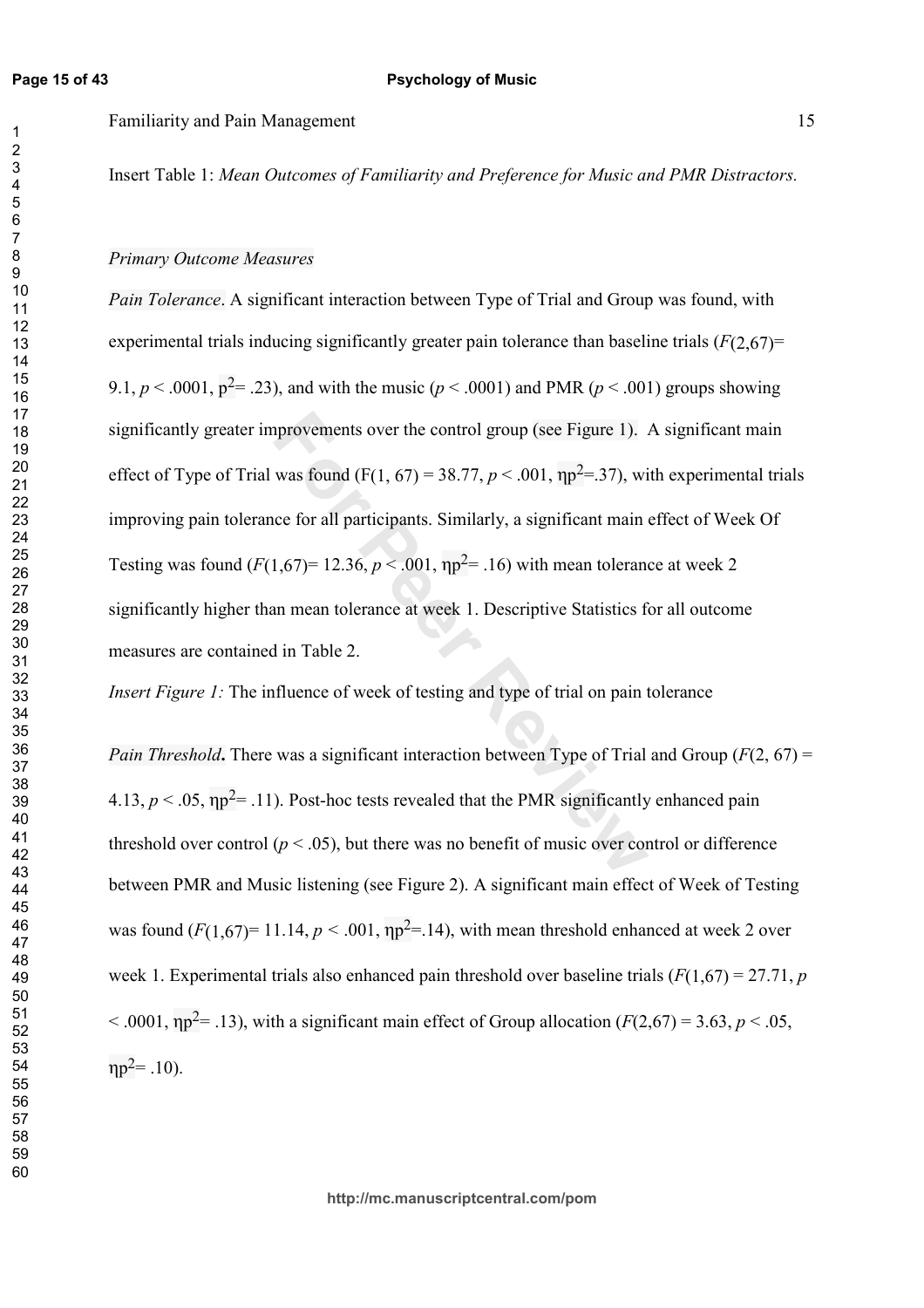Insert Figure 2: The influence of week of testing and type of trial on pain threshold

Insert Table 2: Mean and Standard Deviations for Week of Testing (week 1 vs. Week 2) and Type of Trial (Baseline and Experimental), for Control, Music and PMR Groups, on Outcome  $Variables.$ 

### Secondary Outcome Measures

Feasures<br>
interaction was found between Week of Testing and<br>  $p^2$ = .12), with mean anxiety for all participants shov<br>
erimental trial in week 2. Results also showed that the<br>
.16,  $p < .$  05,  $np^2$ = .11), with the PMR grou *Anxiety*. A significant interaction was found between Week of Testing and Type of Trial ( $F(1, 1)$ )  $-67$ ) = 8.98,  $p < .005$ ,  $\eta p^2 = .12$ ), with mean anxiety for all participants showing the greatest reduction after the experimental trial in week 2. Results also showed that there was a main effect of Group (F(1, 67) = 4.16,  $p < .05$ ,  $np^2 = .11$ ), with the PMR group showing significantly lower anxiety ( $p < .05$ ) than the control group, and a trend towards an advantage for the music group over control ( $p = .06$ ), but with no difference between the music and PMR groups. No further main effects were shown.

*Pain Perception Rating (NRS-PP).* Though no overall main effect of Group was found ( $F(1, 67)$ )  $=$  .455,  $p = .64$ ,  $np^2 = .01$ ), an interaction was found between Week of Testing and Group ( $F(2,$  $(67) = 11.40, p < .001, \eta p^2 = .25$  and between Type of Trial and Group  $(F(1, 67) = 4.92, p < .01,$  $np^2$  = .13) with experimental groups broadly showing greater reductions than controls in Week 2 in experimental trials (3-way interaction: Group, Week of Testing, Type of Trial:  $(F(2, 67) =$ 3.34,  $p < .05$ ,  $np^2 = .09$ ). Week of Testing significantly influenced Pain Perception Ratings, with scores at Week 1 significantly higher than those at week 2 ( $F(1, 67) = 10.76$ ,  $p < .01$ ,  $np^2 = .01$ ).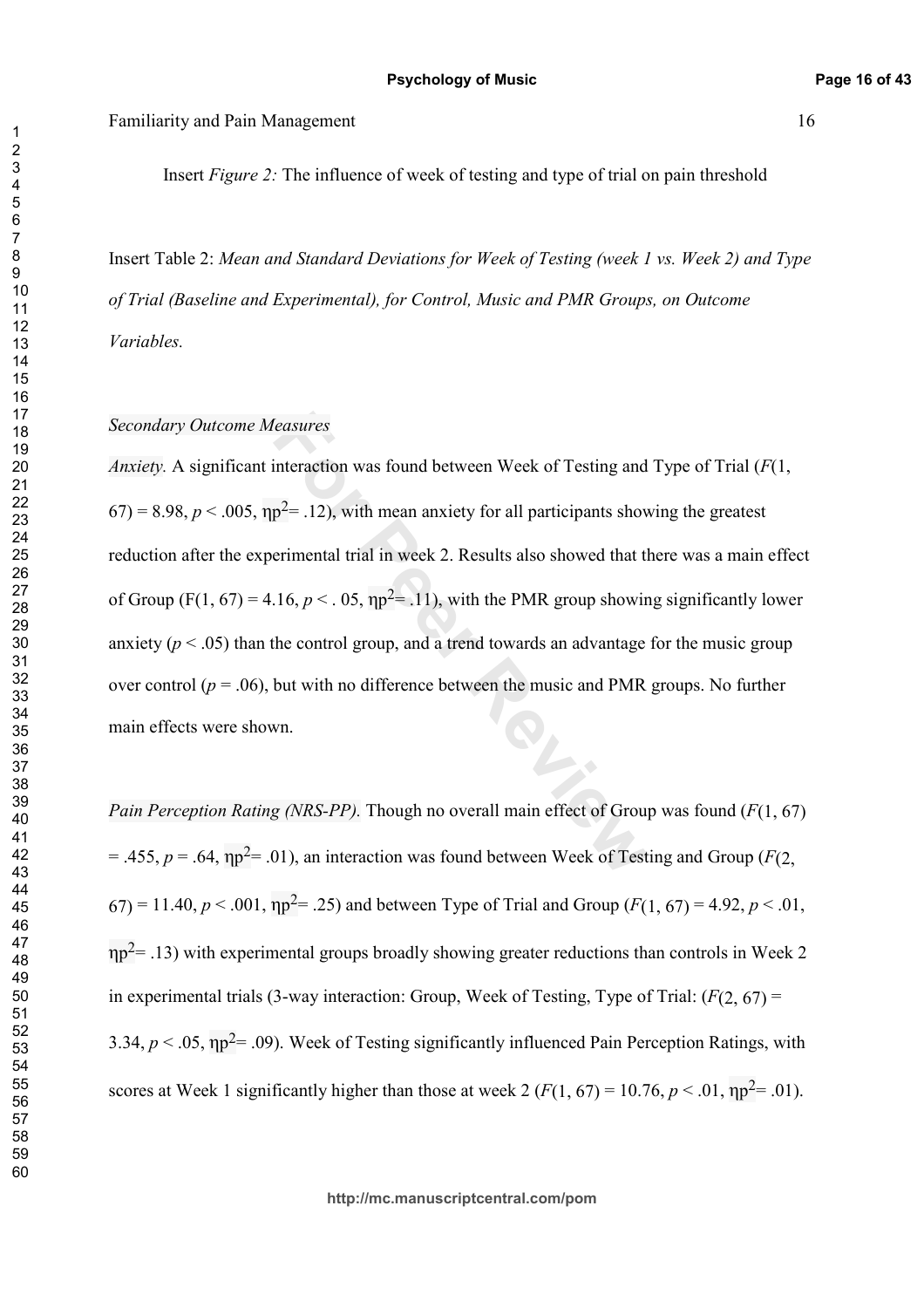Familiarity and Pain Management 17

A main effect of Type of Trial was also shown  $(F(1, 67)=57.91, p < .001, np^2 = .24)$ , with experimental trials reducing pain perception in comparison to baseline trials.

Total Pain Score (TPS). No significant main effect of Week of Testing was found, however there was a significant interaction between Week of Testing and Group  $(F(2,67) = 10.53, p < .0001,$  $np^2$ =.24), with both the music and PMR groups showing reduced pain scores at week 2 in comparison to the control group. A significant interaction was also found between Week of Testing and Type of Trial  $(F(1, 67) = 17.02, p < .0001, \eta p^2 = .20)$ , with experimental trials in Week 2 showing the greatest Total Pain Score reductions. No further main effects were found.

For Proup. A significant interaction was also found brial ( $F(1, 67) = 17.02$ ,  $p < .0001$ ,  $np^2 = .20$ ), with exercatest Total Pain Score reductions. No further main reflect of Week Of Testing was found ( $p$ -<br>of Group was fou Self-efficacy. No significant main effect of Week Of Testing was found  $(p=0.52)$ , however a significant main effect of Group was found  $(F(2,67) = 7.83, p < .001, \eta p^2 = .19)$ , with post-hoc tests revealing that self-efficacy scores when listening to music were significantly greater than those of the control group ( $p < .001$ ), as were those of the PMR group ( $p < .05$ ). Music and PMR showed different patterns, however, with a trend towards the greatest self-efficacy for the music group shown in week 1 and for the PMR group shown after practice and familiarity with the technique, at week 2 ( $F(2, 67) = 2.65$ ,  $p = .078$ ,  $np^2 = .07$ ). A significant main effect of Type Of Trial was found  $(F(1,67) = 49.5, p < .001, \eta p^2 = .06)$ , with mean self-efficacy scores increasing during experimental trials compared to baseline trials, however no main effect of Group was found ( $p = 25$ ; See Figure 3). No further interaction effects were shown.

Insert Figure 3: The effect of Week of Testing on Self-efficacy

**http://mc.manuscriptcentral.com/pom**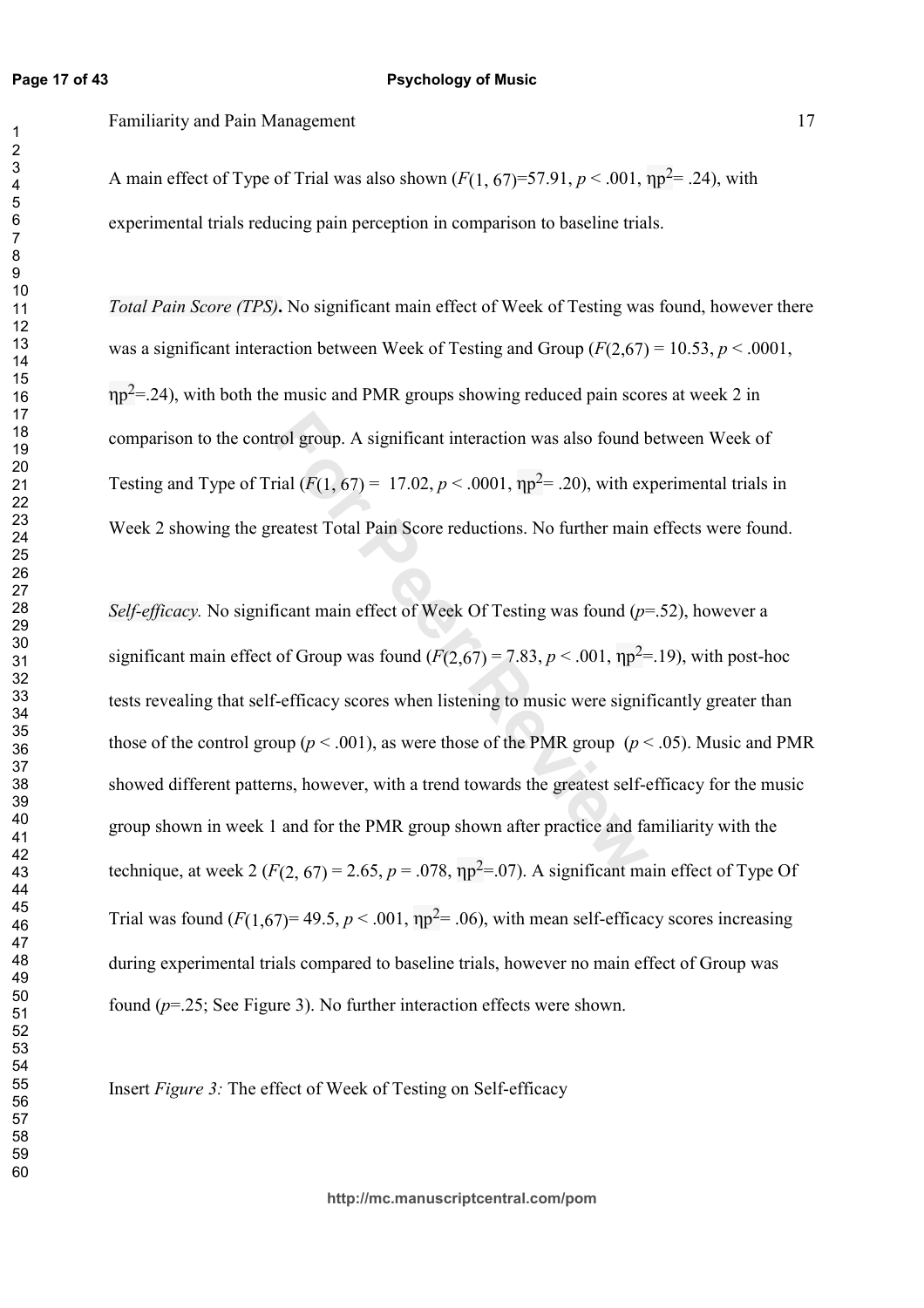*Heart Rate.* There was no significant impact of baseline HR on subsequent HR during any further trials, since the covariate was found to be non-significant,  $p = 11$ . No significant main effect of Week of Testing was found  $(p = .51)$ , however a significant main effect of Group was found  $(F(2,66) = 3.3, p < .05, \eta p^2 = .09)$ . Post-hoc analysis revealed a significant difference between PMR group HR and control HR  $(p < .05)$ , with PMR HR decreasing over time and control HR increasing over time. No further main effects or interactions were found.

## **Discussion**

**Example 16 B Discussion**<br>**Formulary Exerceptions of pain and associated symptor**<br>ith and preference for the distractors. Results showe<br>that to practice PMR or to listen to their chosen musi-<br>participants' preference for a This study aimed to investigate whether active and passive distractors had differential effects in reducing individuals' perceptions of pain and associated symptoms, in the context of increased familiarity with and preference for the distractors. Results showed that asking experimental participants to practice PMR or to listen to their chosen music daily did significantly enhance participants' preference for and familiarity with the distraction techniques. Both groups showed comparable increases in liking and familiarity. Asking participants to familiarise themselves with their pain management technique was beneficial in enhancing pain control, with PMR delaying the onset of pain by increasing the time before participants first reported pain (pain threshold). Similarly, both music and PMR enabled participants to tolerate pain for longer than when exposed to pain with no distraction.

PMR was privileged over music in its ability to reduce anxiety, with anxiety at its lowest at week two after participants had increased familiarity with the pain management techniques. Music also reduced anxiety, but to a lesser extent than PMR, suggesting that both active and passive distractors have a positive anxiolytic effect in the context of laboratory-induced pain.

**http://mc.manuscriptcentral.com/pom**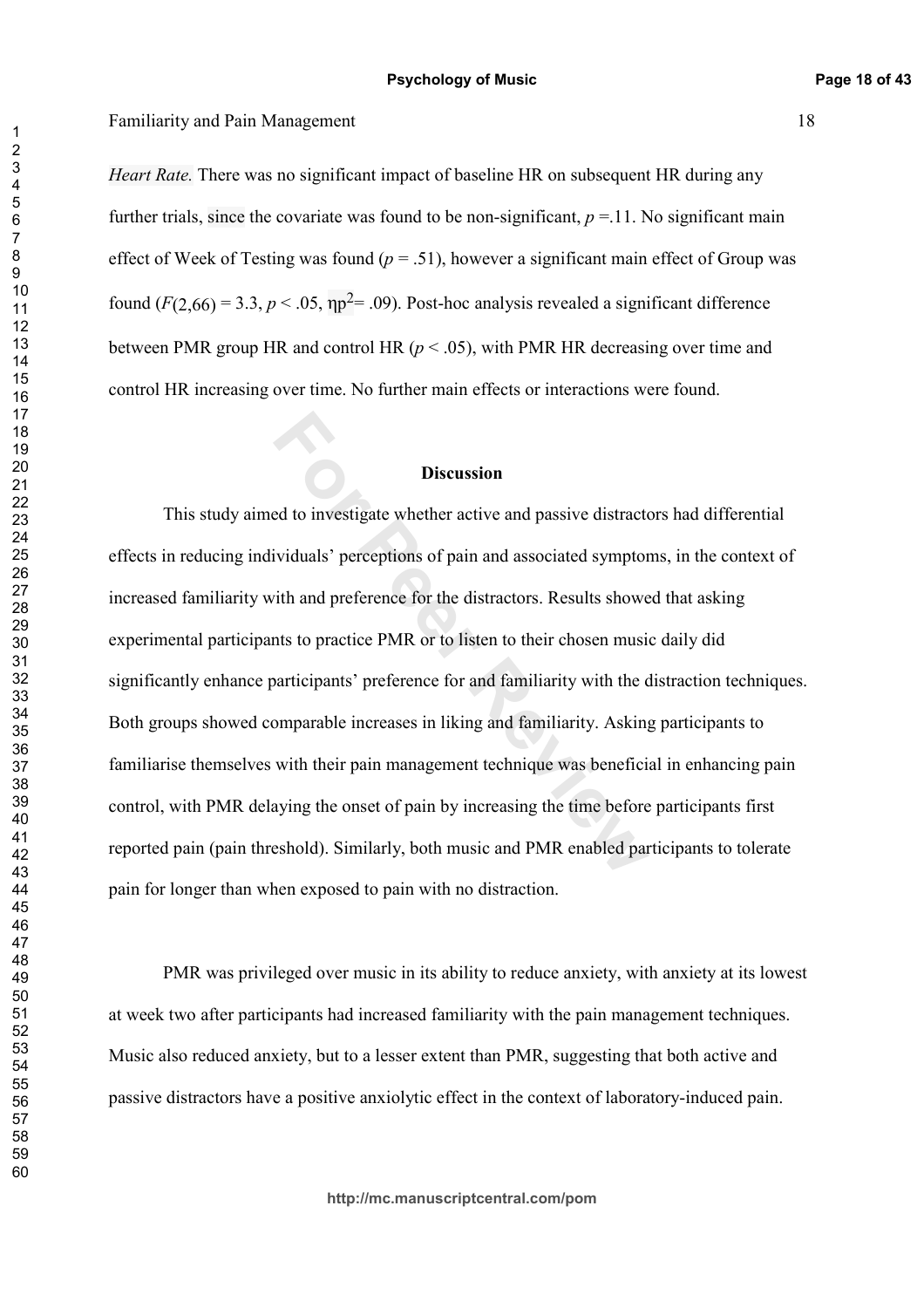$\mathbf{1}$ 

### **Psychology of Music**

Familiarity and Pain Management 19

onal group participants reporting reduced pain at we<br>The role of distraction in pain management was als<br>ically for the PMR group, with Heart Rate reduced v<br>ved, whereas the control group showed an increase in<br>ated that act Both Music and PMR enhanced self-efficacy over no pain management intervention, however familiarity with music listening decreased self-efficacy by week two, whereas familiarity with PMR increased self-efficacy, showing that practice was beneficial for PMR but not for preferred music. Pain perception was also modestly influenced by distraction, with both PMR and Music groups showing decreased pain perception ratings in the second week of testing, when employing their active or passive intervention. Total Pain score, similarly showed a similar pattern, with interventional group participants reporting reduced pain at week two in comparison with the control group. The role of distraction in pain management was also modelled physiologically, specifically for the PMR group, with Heart Rate reduced when the active distraction was employed, whereas the control group showed an increase in Heart Rate. Overall, these results demonstrated that active and passive distractors did influence experimentallyinduced pain in differing ways. PMR reduced anxiety, pain perception, total pain score and HR, and increased pain tolerance and pain threshold. Importantly, repeated exposure to PMR enhanced locus of control by increasing participants' self-efficacy. Music also reduced anxiety, but to a lesser extent, and did not impact physiologically on Heart Rate. However, music listening did enhance pain tolerance, pain threshold, reduce pain perception and total pain score. Music, as an already familiar preferred distractor, did not enhance self-efficacy after repeated exposure despite preference for the music and familiarity with the music increasing after regular listening.

Results demonstrated that listening to music and practicing PMR each day for a week, did increase individuals' preference for and familiarity with both distraction approaches. These results are concordant with previous research; increased exposure to distractors results in

**http://mc.manuscriptcentral.com/pom**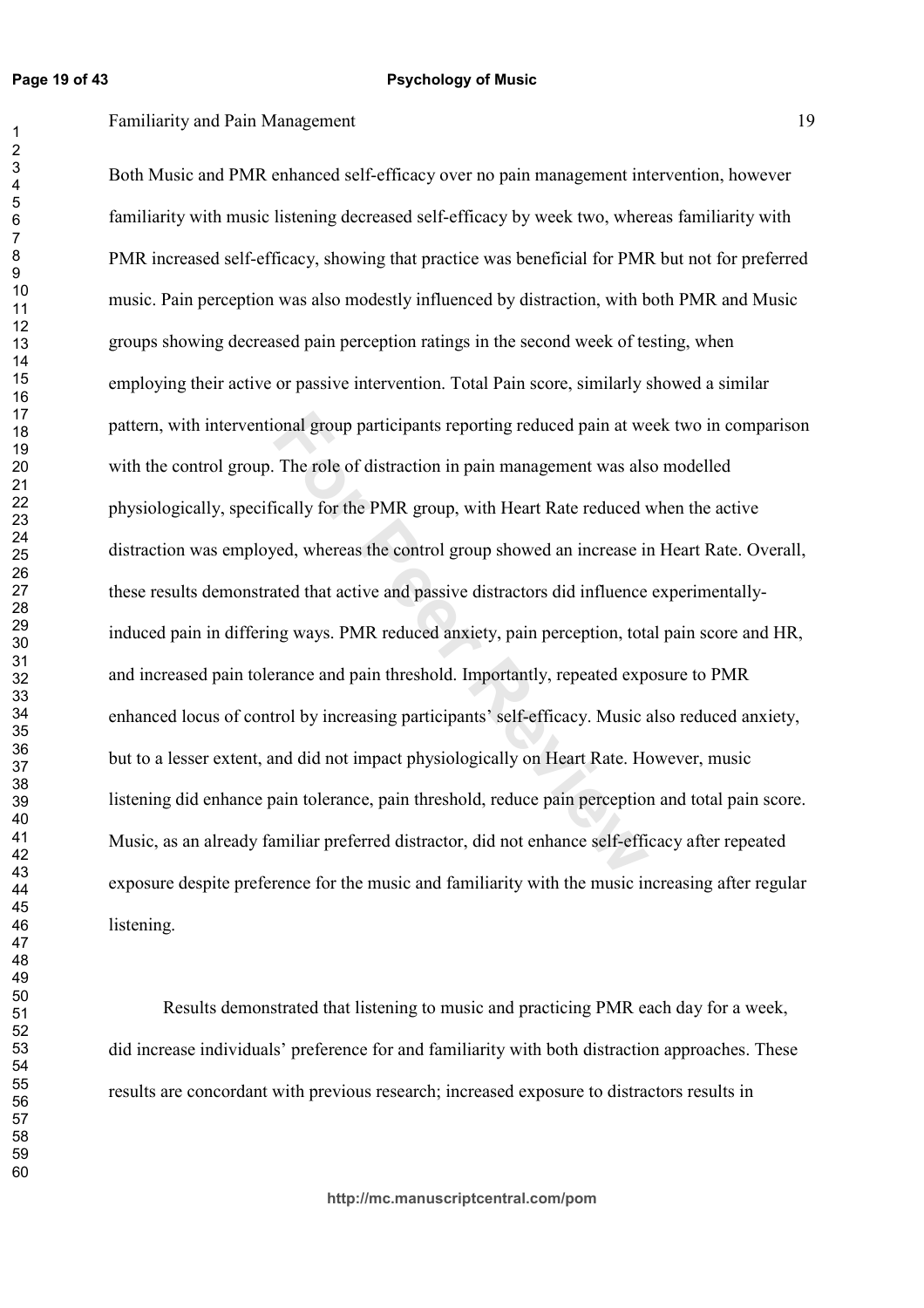ir perception of optimal complexity, rather than stim<br>not complex enough. Repeated exposure to distractor<br>nm potentially decreases the distractor's perceived co<br>the findings in relation to anxiety modulation, self-<br>istenin improved ratings of familiarity (Schellenberg, 2008). It is possible therefore, that the short-term longitudinal profile of this research served to enhance the arousal potential of music and PMR in line with Berlyne's (1971) inverted-U theory, with the arousal potential being of significant magnitude to affect psychological and (for PMR) physiological markers of pain. However, in some aspects, music was less effective than PMR, and this requires further explanation. Heyduk (1975) proposed the optimal complexity model, which suggested that individuals will prefer stimuli fitting with their perception of optimal complexity, rather than stimuli that they consider to be too complex, or not complex enough. Repeated exposure to distractors increases familiarity, which in turn potentially decreases the distractor's perceived complexity. This could be extended to explain the findings in relation to anxiety modulation, self-efficacy, and Heart Rate, in which music listening was less effective: results suggested that familiarity and preference were reaching optimum for preferred music listening in week one and for the unfamiliar PMR in week two. As the music was self-selected by participants, this may already have been at or near the peak of optimum arousal, therefore with repeated hearings its arousal potential and efficacy as a distractor waned. Whereas PMR's arousal potential improved with regular practice by week two. Further research could broaden the length of longitudinal followup to firmly establish at which point, if any, perceived complexity of active and passive distraction peaks and then wanes, therefore reducing its efficacy as an analgesic. Whilst these results would suggest that efficacy of music and PMR distractors increase over a week-long trial, long term effects need to be tested, in order to further apply to a long-term clinical population of chronic pain sufferers.

 $\overline{1}$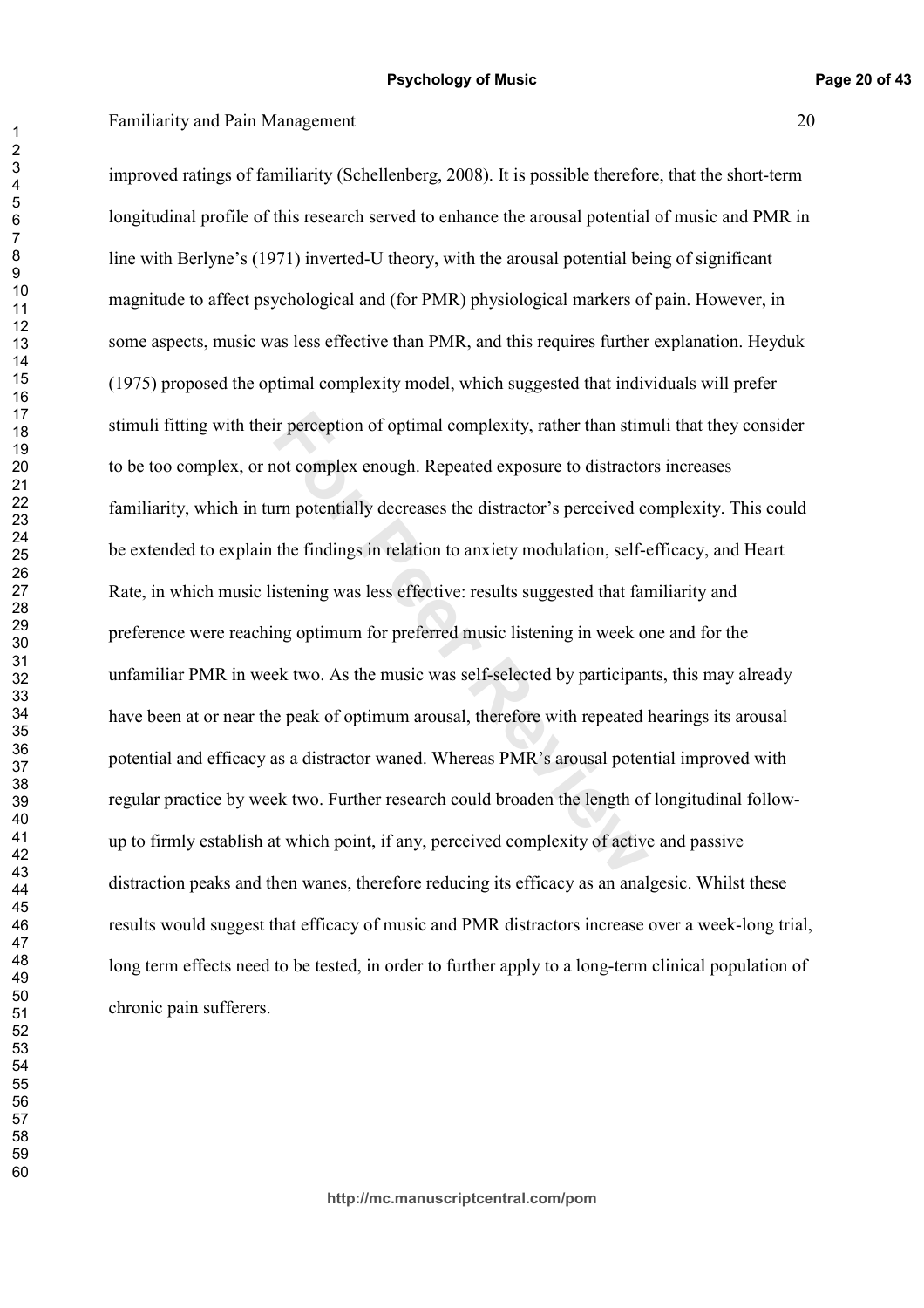### Familiarity and Pain Management 21

sic, Mitchell et al (2006) found greater efficacy for t<br>ceptions of pain, than for unfamiliar music. Therefo<br>reater during week two testing than week one, it is a<br>e increased over time. With increased familiarity wit<br>md to Increased familiarity and preference for music and PMR, through listening and practice were found to delay pain threshold and increase pain tolerance (though to a lesser extent). With regard to PMR, Persson et al (2008) state that for the intervention to work effectively, regular practice needs to be undertaken. Repetitive practice of PMR allows the patient to quickly and effectively learn to identify the difference between muscle tension and muscle release, therefore enabling them to acquire perceptual calmness and maintain muscle relaxation (Persson et al, 2008). Concerning music, Mitchell et al (2006) found greater efficacy for the use of familiar music for reducing perceptions of pain, than for unfamiliar music. Therefore, as music familiarity was rated greater during week two testing than week one, it is appropriate that pain threshold and tolerance increased over time. With increased familiarity with music, emotional engagement is also found to rise (Silva-Pereira et al, 2011), this shown to be influential in the enhanced efficacy of emotionally-salient music as a reliever of pain (Villarreal et al, 2012). The different findings in self-efficacy between music and PMR could potentially be explained by the emotional valence of the distractor. Music, as a preferred selection, is likely to already hold emotional relevance, whereas PMR may develop emotional salience with increasing practice and recognition of psychophysiological benefits.

Such emotional salience is potentially both positive and negative. Though some research has shown positive effects of preferred (emotionally-salient) music (e.g. Mitchell & MacDonald, 2006), pain theory suggests emotional processing of distractors could be detrimental. Leventhal et al (1983) proposed the parallel process theory of pain, which consists of two competing components; the informational and the emotional mechanisms. The informational module encompasses sensory facets of the physical stimulus, whereas the emotional module comprises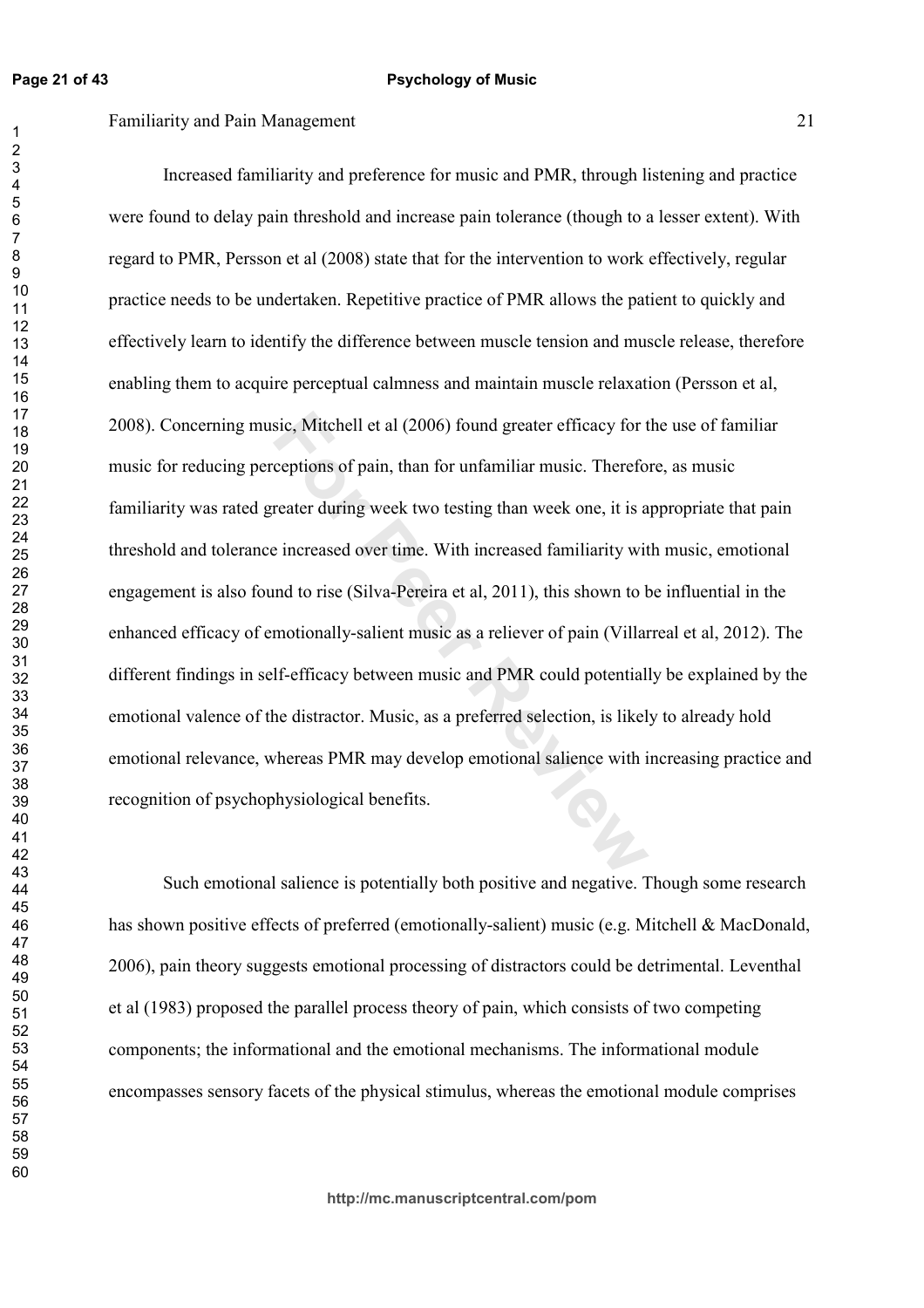ignore the affective component of the painful stimu<br>whilst listening to music. It could be that PMR has a<br>ent of the painful stimulus, and therefore, for individual<br>ocessed emotionally, leading to reduced perceptions<br>r the feelings such as fear and anxiety. According to Leventhal and colleagues, an individual will feel pain proportional to the amount of attention placed on the emotional component of the stimulus, rather than the informational component; if something is processed emotionally, it will lead to greater perceptions of pain (Broucek & Bartholomew, 1993). Broucek and Bartholomew (1993) state that the role of distraction is to help the individual to ignore the affective response to the painful stimulus. Due to the highly emotional aspect of music, using this technique may fail to allow the individual to ignore the affective component of the painful stimulus, due to this system being highly activated whilst listening to music. It could be that PMR has a greater effect on the informational component of the painful stimulus, and therefore, for individuals in the PMR group, pain was not processed emotionally, leading to reduced perceptions of pain. Further research could consider the emotional aspect of distractors on individual's perceptions of pain, and consider whether there is an optimum level of emotional engagement needed in order for the greatest efficacy of distractors to be obtained. Research needs to consider the impact that emotional engagement has over both music and PMR, and the influence this has on perception of pain.

The anxiolytic properties of both music listening and PMR found in this study have been demonstrated in previous research. Relaxation techniques have commonly been found to reduce individuals' levels of anxiety, with distraction/relaxation procedures easily grasped, undertaken and managed by patients (Seers  $\&$  Carroll 2001; Kristine et al, 2006). According to Wong et al  $(2010)$ , during relaxation, the individual feels that they can exercise control over the painful stimulus, resulting in threat reduction, and therefore, reducing anxiety levels. Leubbert et al. (2001) suggest that increased anxiety results in an increase in muscle tension, which in turn leads

 $\overline{1}$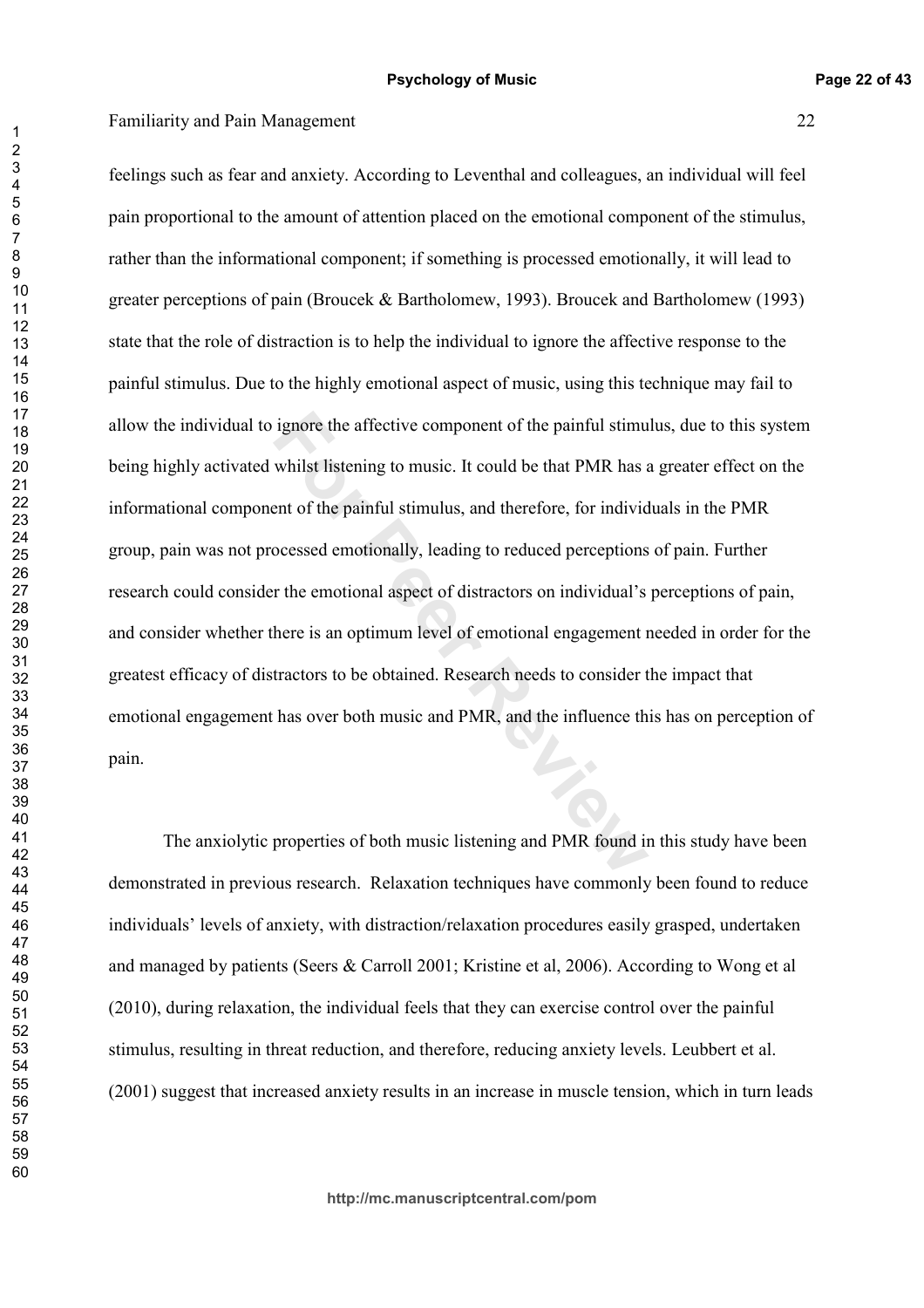Familiarity and Pain Management 23

mg strategy that can enable the individual to feel they<br>
Ficacy. Zusman (2005) states that the valuable effect:<br>
In patients in a clinical setting are commonly noted in<br>
Itly demonstrating that increasing levels of self-ef to an increased perception of pain. Therefore, through reducing muscle tension and anxiety, perceptions of pain should also be reduced. The fact that PMR had a stronger anxiolytic effect may be due to the active element of the technique allowing the individual to feel that they are instrumental in controlling their perceptions of pain. This concurs with the findings regarding self-efficacy, where regular practice of PMR enhanced locus of control to a greater extent than music listening. According to Roykulcharoen and Good (2004), distraction/relaxation can be implemented as a coping strategy that can enable the individual to feel they can govern the pain; thus increasing self-efficacy. Zusman (2005) states that the valuable effects of enhancing selfefficacy of chronic pain patients in a clinical setting are commonly noted in current literature, with findings consistently demonstrating that increasing levels of self-efficacy reduce individual's levels of pain (Keefe et al, 2004). Mastery experiences, which are gained through performance accomplishments, have been found to have the greatest influence on creating and reinforcing individuals' self-efficacy (Turk & Okifuji, 2002). In fitting with this theory of mastery experiences, as individuals practiced their PMR each day, they may have felt as though they were accomplishing set tasks, thus increasing their levels of self-efficacy. Through daily practice, individuals were likely to experience high levels of performance accomplishments. Increase in preference and familiarity for music was found to reduce levels of self-efficacy, and this may be due to the passive task leaving individuals lacking in mastery experiences. Music listening facilitates reduced anxiety as participants have control in selecting their own distractor, but as it is already familiar and requires no additional learning and is therefore passive, the additional activity required by It is possible that future research could allow participants to selfselect music for individually perceived biopsychosocial benefits as appropriate to their daily needs, therefore enhancing the active component of music and enabling familiar music to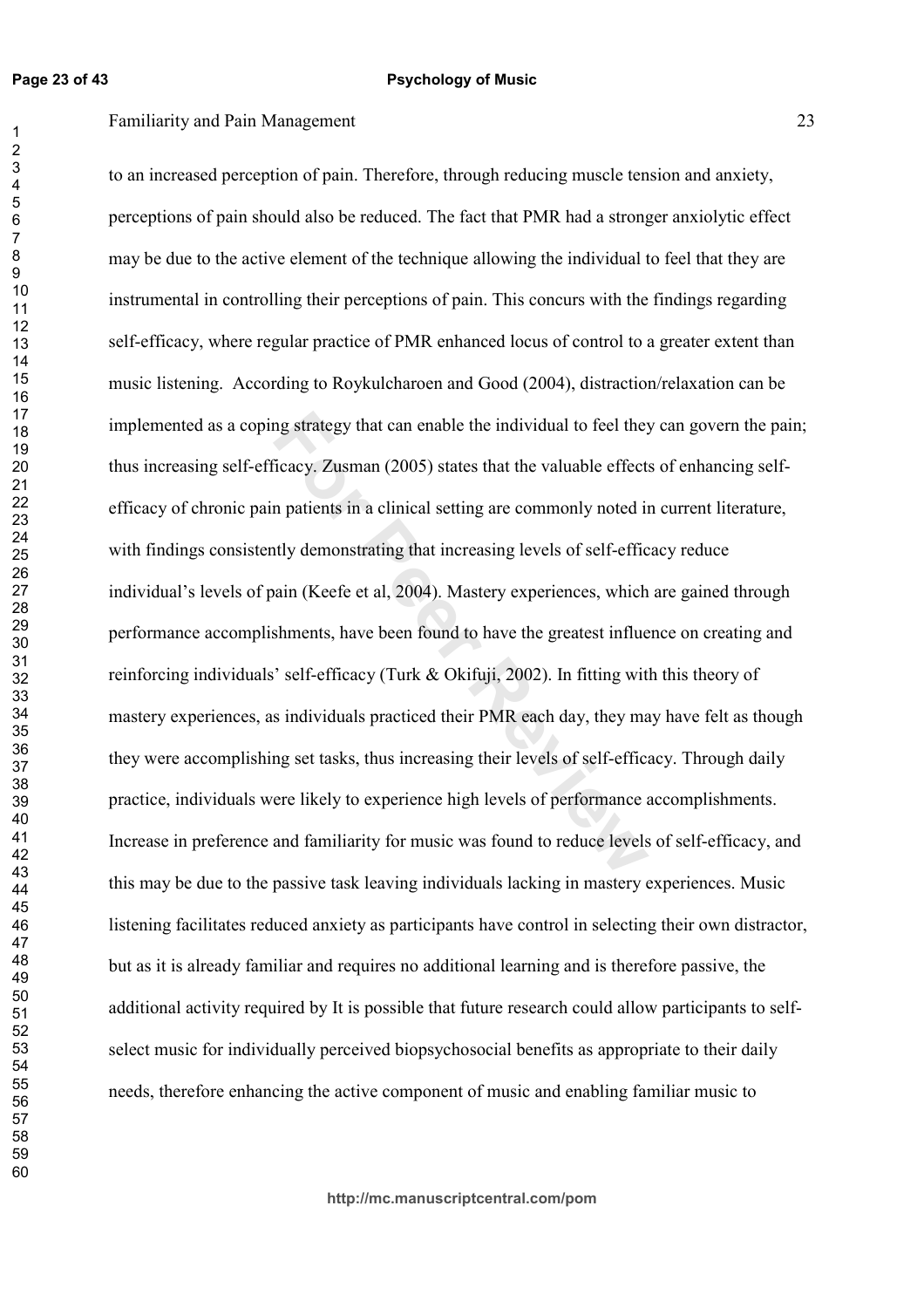become more active in its distractive properties. In the same way, it may be argued that the multi-dimensional nature of music and music listening processes may be conferring additional benefits upon the listener, in a more active way than may originally appear. Future research could aim to investigate the extent to which participants are immersing themselves in potentially active components of music listening, such as analysis of the instrumentation, recognition of compositional patterns, and communication through lyrics. Think-aloud protocols could be used to assess the extent to which preferred music may be initiating enhanced self-efficacy, though to a lesser extent than PMR. in its psychological impact. Self-efficacy is a variable that should not be underestimated in pain management as heightened beliefs of self-efficacy are directly related to patients' willingness to continue with pain management, regardless of potential difficulties that they may face (Turk, 2004).

which preferred music may be initiating enhanced se<br>
IR. in its psychological impact. Self-efficacy is a va<br>
ain management as heightened beliefs of self-efficac<br>
s to continue with pain management, regardless of p<br>
rk, 20 The current results demonstrate that PMR has a positive effect on reducing individuals' heart rate, whereas music listening does not. This negative finding for music does not fit with previous research, such as that by Mimi et al (2005), who found individuals who listened to relaxing music had lower heart rates compared to controls. Similarly, research by Tse, Chan  $\&$ Benzie (2005) and Cadigan et al (2001) found that music listening regulated or reduced heart rate intra-operatively and post-operatively. The ability to lower heart rate is important in a pain management context: Reeves and Shapiro (1983) found that individuals who were able to lower their heart rate demonstrated lower levels of pain perceptions during a cold pressor task. Yet more recent suggested that an increase in heart rate can enhance pain tolerance through activating fight or flight responding, for example when people swear in response to pain (see Stephens & Umland, 2011). As music enhanced pain tolerance, it may be that the increase in

**http://mc.manuscriptcentral.com/pom**

 $\overline{1}$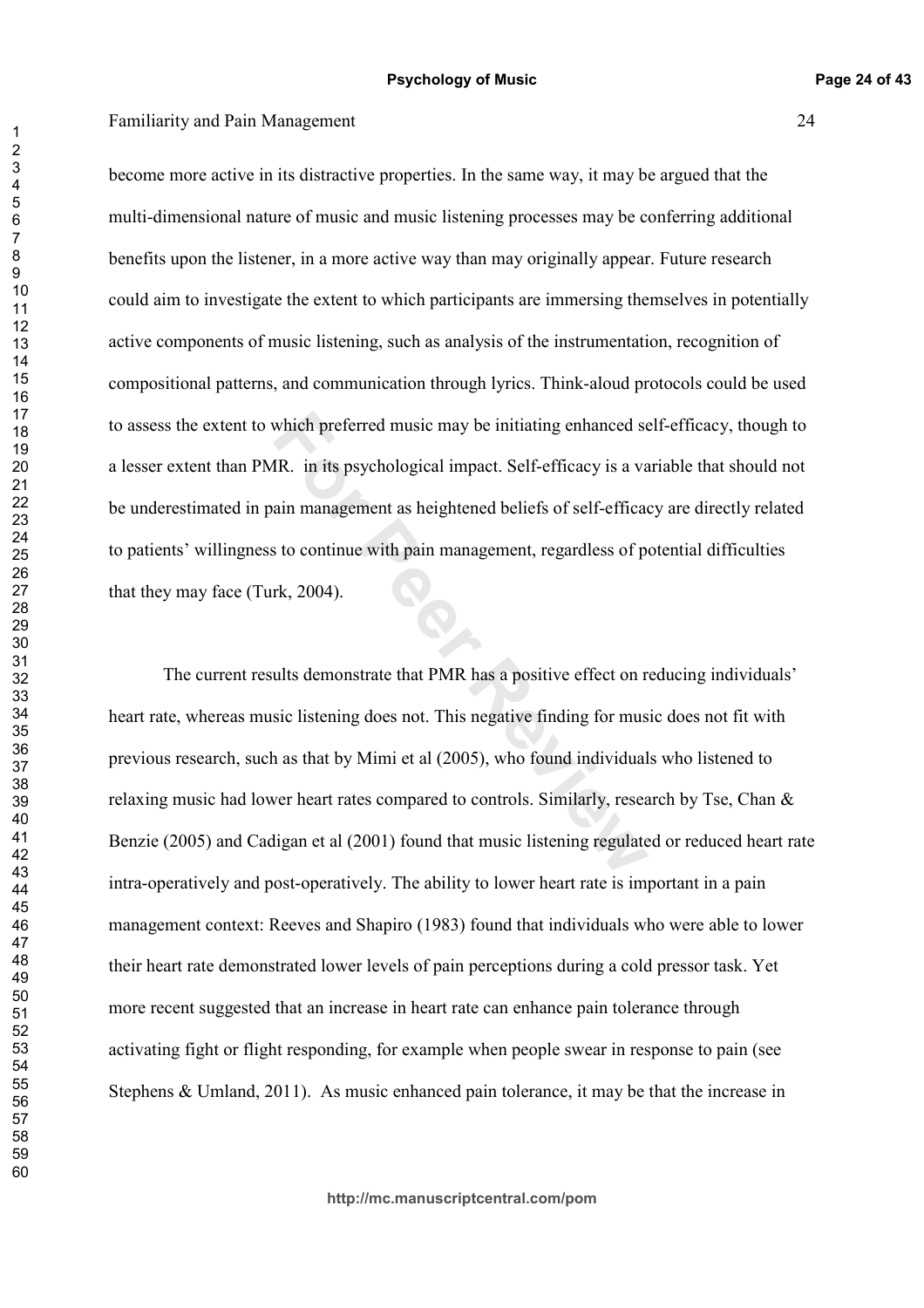ning in this study: Kenntner-Mabiala et al (2007) fo<br>i affected pain perception in different ways. Music verspiration rate and arousal, therefore its regulatory  $\varepsilon$ <br>that in the current study, music chosen by participa<br>a heart rate was positive for these participants. However, interestingly, the opposite effect was modelled with PMR and PMR showed enhancements in pain threshold in addition to pain tolerance. This may suggest that reducing heart rate (e.g. through active distraction) could have greater concomitant analgesic effects than increasing heart rate (e.g. through passive distraction). Future research could target Heart Rate as a primary outcome measure to assess this. has demonstrated that However additional research could explain why Heart Rate was elevated in response to music listening in this study: Kenntner-Mabiala et al (2007) found that music of fast, moderate or slow tempi affected pain perception in different ways. Music with a fast tempo increased Heart Rate, respiration rate and arousal, therefore its regulatory and analgesic effect was poor. It is possible that in the current study, music chosen by participants was variable in tempo and chosen for a variety of different reasons, for example for its uplifting properties or high emotional significance, resulting in a greater affective component and therefore, physical components of the painful experience, such as heart rate, were not impacted. Further research could investigate requesting that participants provide music of different tempi to investigate the interruptive function of musical constructs on physiological markers of arousal and pain.

The current research is limited by its inclusion of healthy community-dwelling volunteers, and it would be useful to extend the trial to chronic pain sufferers who have been recommended relaxation/distraction techniques as part of a pain management programme. An increased sample size and clinical population would further establish the efficacy of active and passive approaches recommended by pain management services. The duration of this study was limited to one week, and whilst promising results were found, its applicability to chronic pain is limited by its short-term longitudinal profile. Chronic pain is, by definition considered to be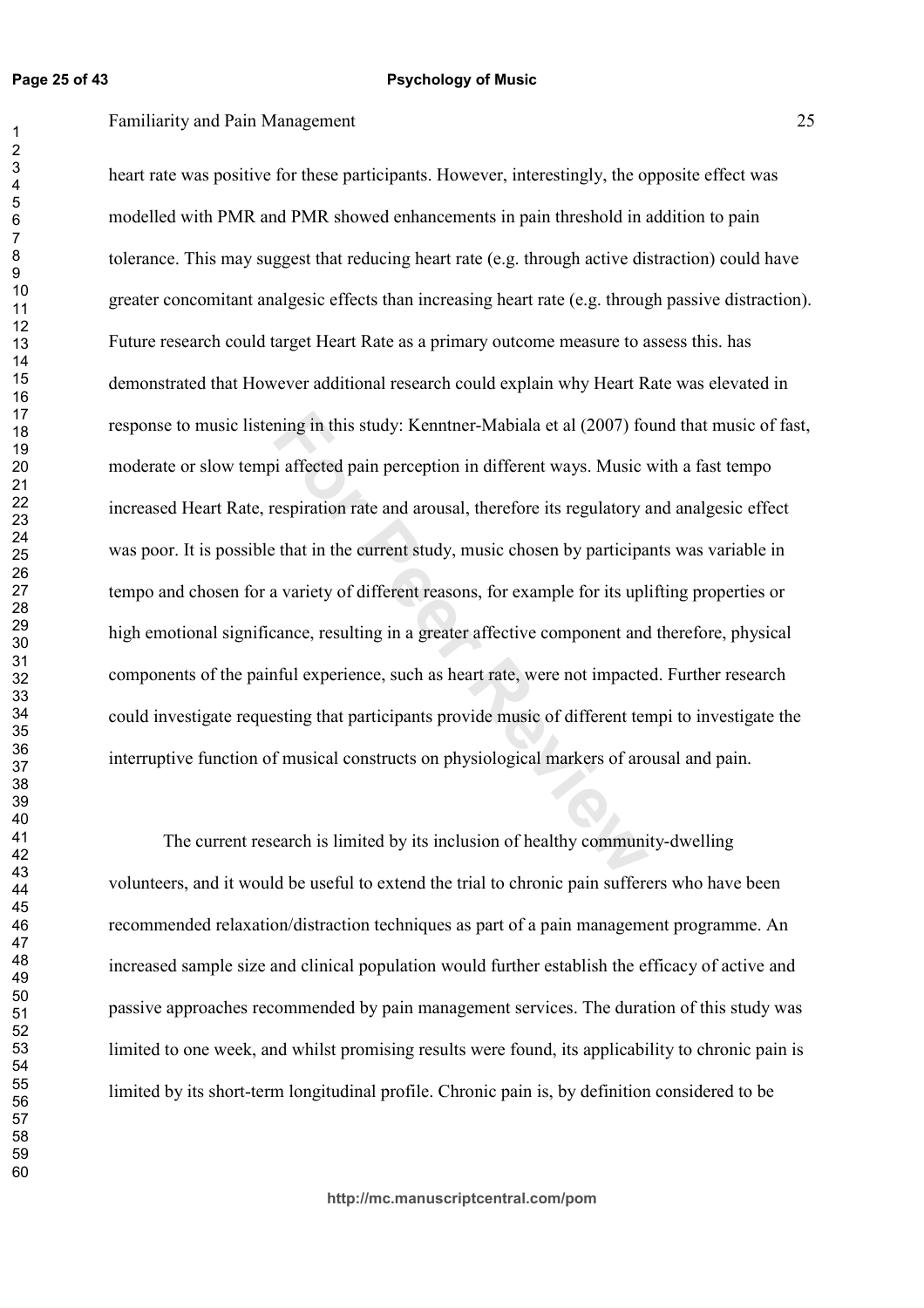benign or progressive pain extending beyond 12 weeks, therefore it is essential to assess whether distractors have a lasting impact over longer time periods (The British Pain Society, 2012). In addition, this experimental study showed that all participants improved in psychological markers of pain between week one and week two of testing. It is likely that because participants have already undertaken the cold pressor test during week one, their previous encounter with the painful stimulus may have had a natural effect on reducing anxiety and pain perception, therefore memory for pain is contributing to these results. it has been noted that pain-inhibitory systems are influenced by memory processes (Flor, 2003), therefore research could further consider the relationship between memory and inhibition of pain, and question whether prior exposure to a painful stimuli causing the participant to effectively cope with pain may in some instances have a positive effect.

Intributing to these results. it has been noted that pain<br>
nory processes (Flor, 2003), therefore research could<br>
nemory and inhibition of pain, and question whether<br>
the participant to effectively cope with pain may in<br>
t This research intended to consider the efficacy of active and passive distractors on individuals' perceptions of pain. Overall findings would suggest that active distractors, such as PMR, are more effective at reducing individuals' perceptions of pain than passive distractors (following Villarreal et al, 2012). These results reflect the concepts of multiple resource theory of attention (Wickens, 2002). Wickens (1984) argued that active and passive distractors are more or less effective as a result of the number of multi-sensory attentional resources that they occupy. Distractors that work best are those that saturate a number of attentional stores (e.g. auditory and spatial) as in the case of active distraction PMR, and to a lesser extent for passive distraction through music. Current literature suggests that a multidimensional approach towards pain management appears to have the greatest and most positive efficacy in reducing perceptions of pain (Turk & Okifuji, 2002). The positive effect of both music and PMR suggest that it would be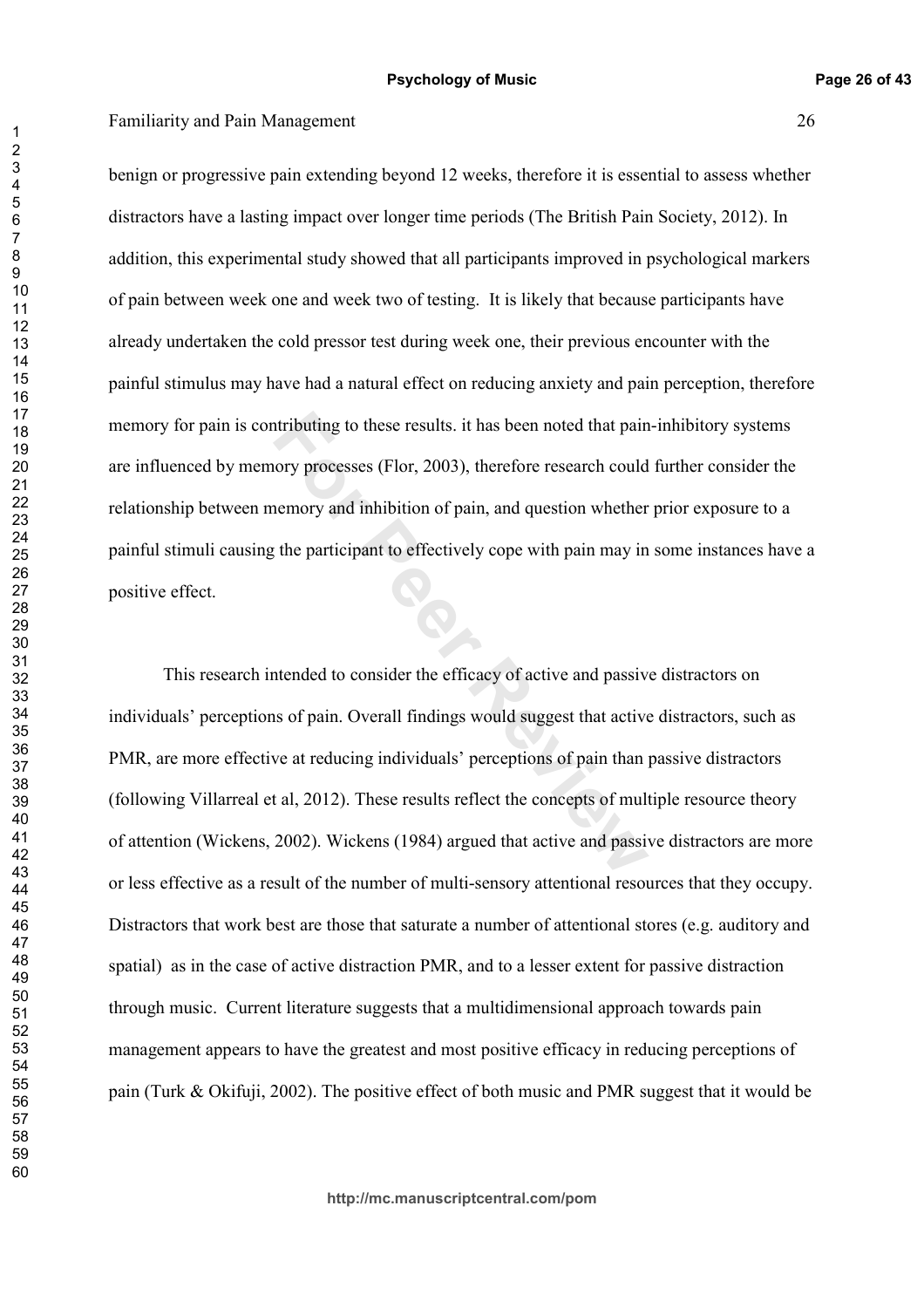### **Page 27 of 43**

### **Psychology of Music**

Familiarity and Pain Management 27

appropriate to combine both active and passive distractors, as a holistic tool kit for pain

management.

**For Peripar**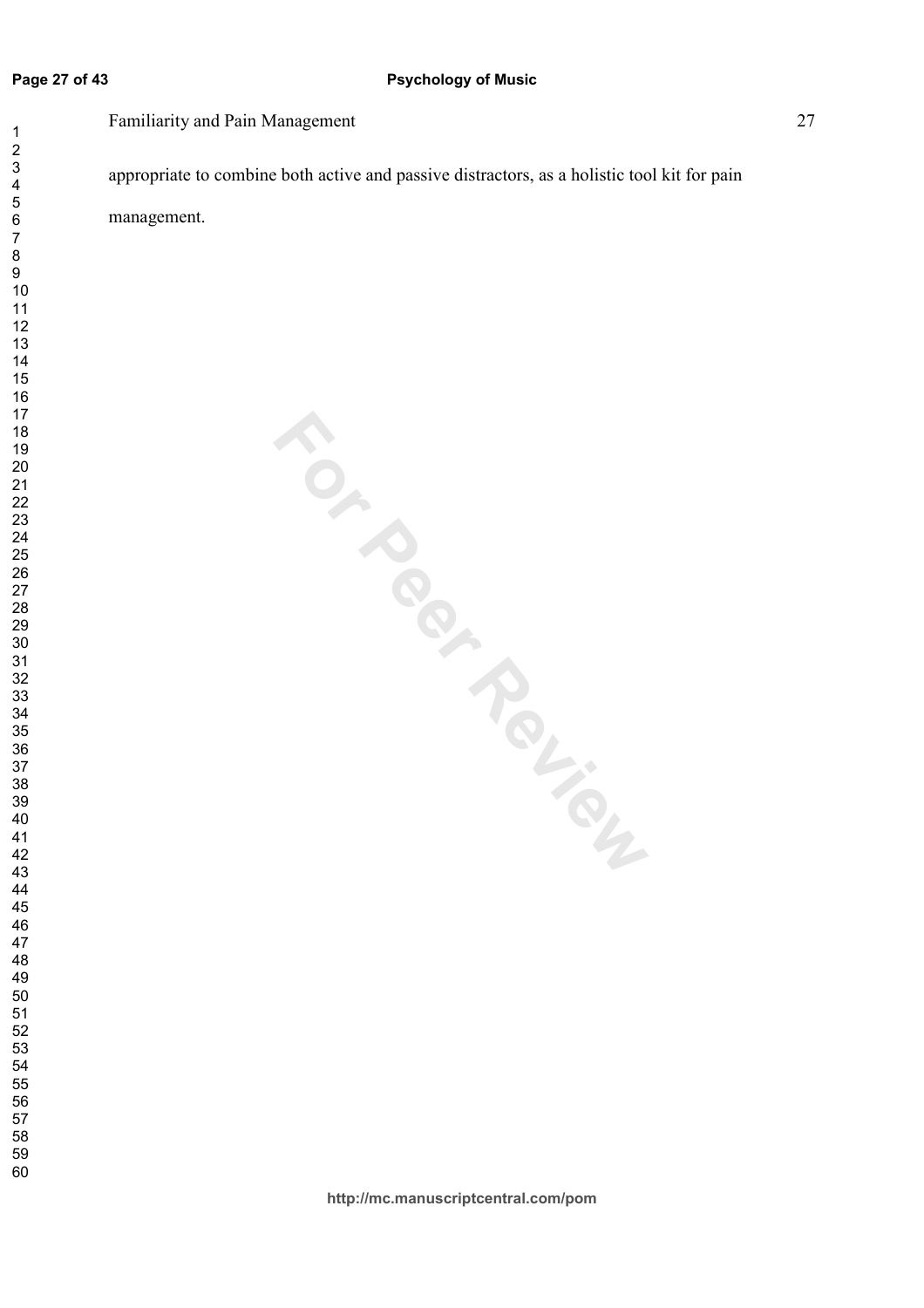### **References**

Bandura, A. (1997). Self-efficacy: the exercise of control. San Francisco: WH Freeman and Co.

Bandura, A. (2001). Social cognitive theory: An agentic perspective. Annual review of  $psychology, 52(1), 1-26.$ 

Berlyne, D. E. (1971). Aesthetics and psychobiology. New York: Appleton-Century-Crofts.

Börsbo, B., Gerdle, B., & Peolsson, M. (2010). Impact of the interaction between self-efficacy, symptoms and catastrophising on disability, quality of life and health in with chronic pain patients. Disability & Rehabilitation, 32(17), 1387-1396. doi:10.3109/09638280903419269

Broucek, M. W., & Bartholomew, J. B. (1993). The effects of relaxation with a warning cue on pain tolerance. Journal Of Sport Behavior, 16(4), 239.

Burckhardt, C. S., & Bjelle, A. (1994). A Swedish version of the short-form McGill Pain Questionnaire. Scandinavian journal of rheumatology, 23(2), 77-81.

- Cadigan, M. E., Haldeman, S. M., McNamara, M. E., Noyes, D. A., Spadafora, M. A., & Carroll, D. L. (2001). The effects of music on cardiac patients on bed rest. Progress in Cardiovascular Nursing,  $16(1)$ , 5-13.
- Cepeda, M. S., Carr, D.B., Lau, J. & Alvarex, H. (2010). Music for pain relief (Review). The Cochrane Collaboration. Wiley

Dahlquist, L. M., McKenna, K. D., Jones, K. K., Dillinger, L., Weiss, K. E., & Ackerman, C. (2007). Active and passive distraction using a head-mounted display helmet: Effects on cold pressor pain in children. Health Psychology, 26(6), 794-801. doi:10.1037/0278-6133.26.6.794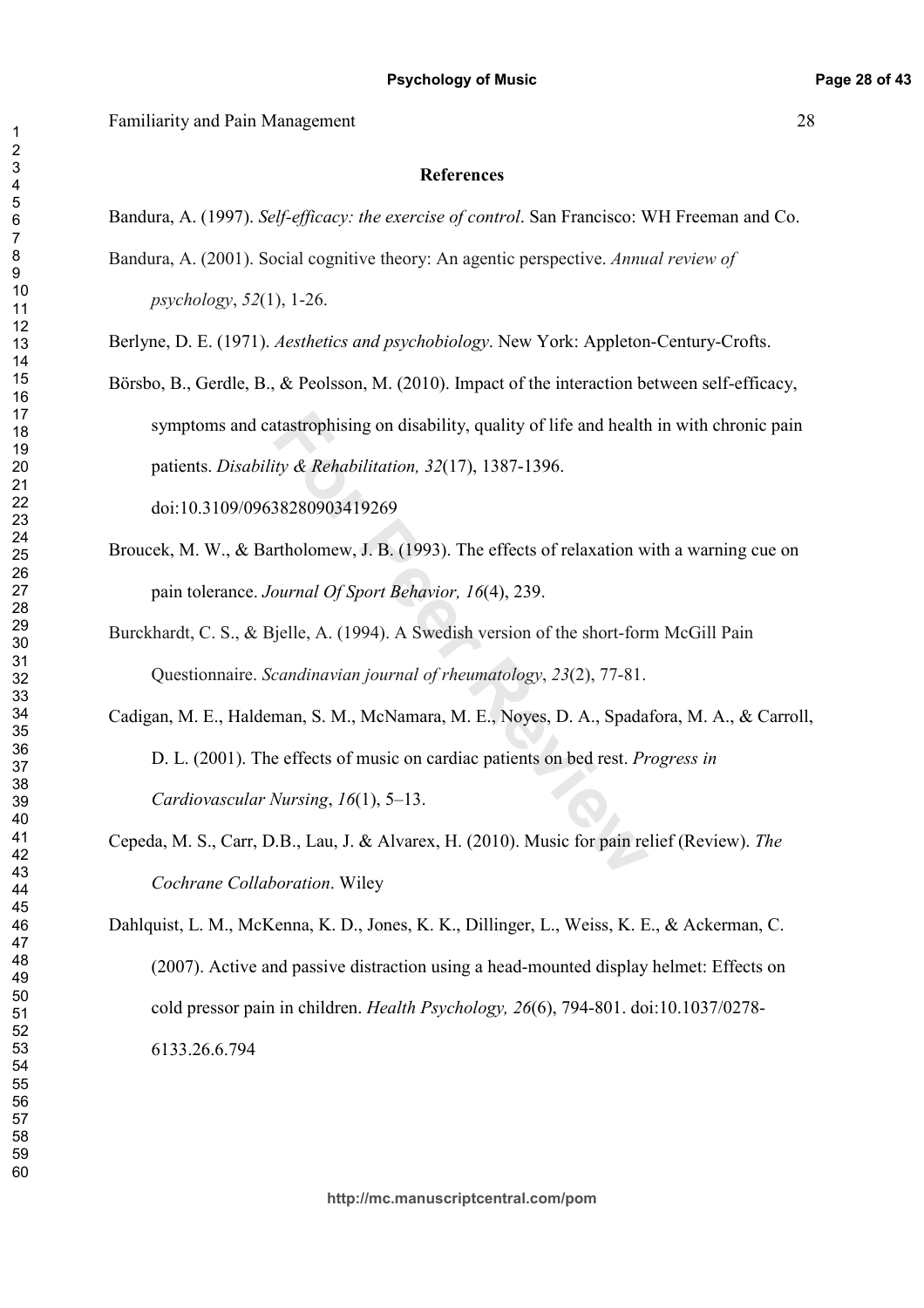- Duschek, S. S., Schwarzkopf, W. W., & Schandry, R. R. (2008). Increased pain sensitivity in low blood pressure. Journal Of Psychophysiology, 22(1), 20-27. doi:10.1027/0269-8803.22.1.20
- Eccleston, C., Morley, S., Williams, A., Yorke, L., & Mastroyannopoulou, K. (2002). Systematic review of randomised controlled trials of psychological therapy for chronic pain in children and adolescents, with a subset meta-analysis of pain relief. Pain, 99, 157–165.
- Eccleston, C., Williams, A. C. D. C., & Morley, S. (2009). Psychological therapies for the management of chronic pain (excluding headache) in adults. Cochrane Database of Systematic Reviews, 2. DOI: 10.1002/14651858.CD007407.pub2.
- Edwards, R.R., Campbell, C., Jamison, R.N. & Wiech, K. (2009). The neurobiological underpinnings of coping with pain. Current Directions In Psychological Science, 18, 237-241.
- Edwards, R. R., Doleys, D. M., Fillingim, R. B., & Lowery, D. (2001). Ethnic differences in pain tolerance: clinical implications in a chronic pain population. *Psychosomatic* medicine, 63(2), 316-323.
- Engel, G. L. (1977). The need for a new medical model: A challenge for biomedicine. Science. 196, 129-135.
- Finlay, K. A. (in press). Familiarity with music in post-operative clinical care. Chapter 8 in Daynes, H. & King, E. (Eds.) Music and Familiarity.
- Flor, H. (2003). Cortical reorganisation and chronic pain: Implication for rehabilitation. *Journal* of Rehabilitation Medicine, 41, 66-72.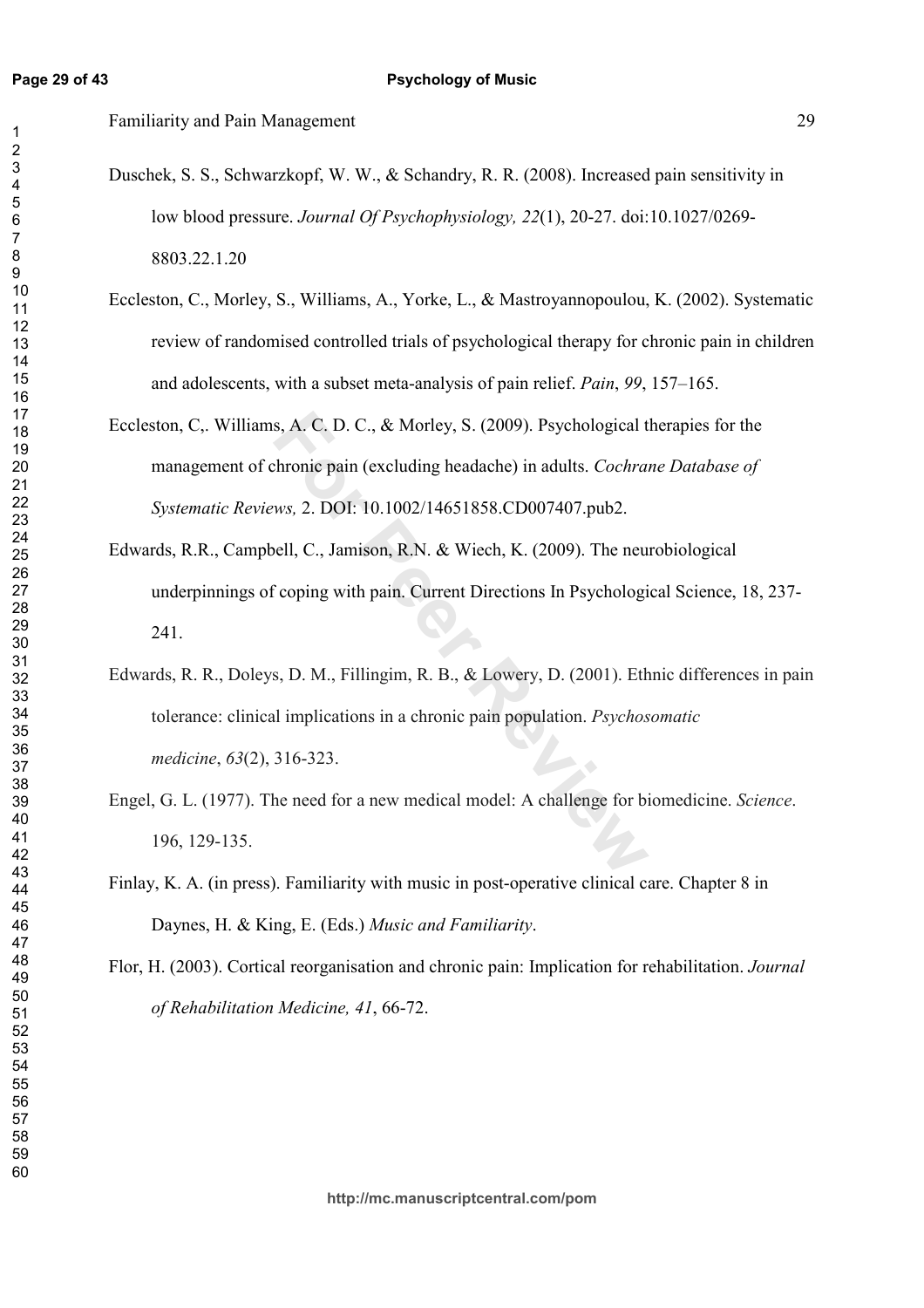- Forys, K. L., & Dahlquist, L. M. (2007). The Influence of Preferred Coping Style and Cognitive Strategy on Laboratory-Induced Pain. Health Psychology, 26(1), 22–29. doi:10.1037/0278-6133.26.1.22
- Gustavsson, C., & von Koch, L. (2006). Applied Relaxation in the treatment of long-lasting neck pain: A randomized controlled pilot study. Journal Of Rehabilitation Medicine, 38(2), 100-107.
- Good, M., Stanton-Hicks, M., Grass, J. A., Anderson, G. C., Choi, C., Schoolmeesters, L. J., & Salman, A. (1999). Relief of postoperative pain with jaw relaxation, music and their combination. Pain, 81(1-2), 163-172.
- Hekmat, H. & Hertel, J. (1993) Pain attenuating effects of preferred versus non-preferred music interventions. *Psychology of Music*, 21(2), 163-173.

Henschke, N., Ostelo, R. W., van Tulder, M. W., Vlaeyen, J. W., Morley, S., Assendelft, W. J., & Main, C. J. (2010). Behavioural treatment for chronic low-back pain. Cochrane Database Syst Rev, 7(7).

Heyduk, R. G. (1975). Rated preference for music composition as it relates to complexity and exposure frequency. Perception and Psychophysics, 17, 84-91

Jacobson, E. (1938). *Progressive relaxation*. Chicago: University of Chicago Press.

- Jackson, T. D., Pope, L. E., Nagasaka, T. O., Fritch, A. L., Iezzi, T. Y., & Chen, H. G. (2005). The impact of threatening information about pain on coping and pain tolerance. British Journal Of Health Psychology, 10(3), 441-451.
- Jensen, M.P., & Karoly, P. (2001) Self-report scales and procedures for assessing pain in adults, in Turk DC and Melzack R (eds.). *Handbook of Pain Assessment. 2nd edition*. New York: Guilford Press,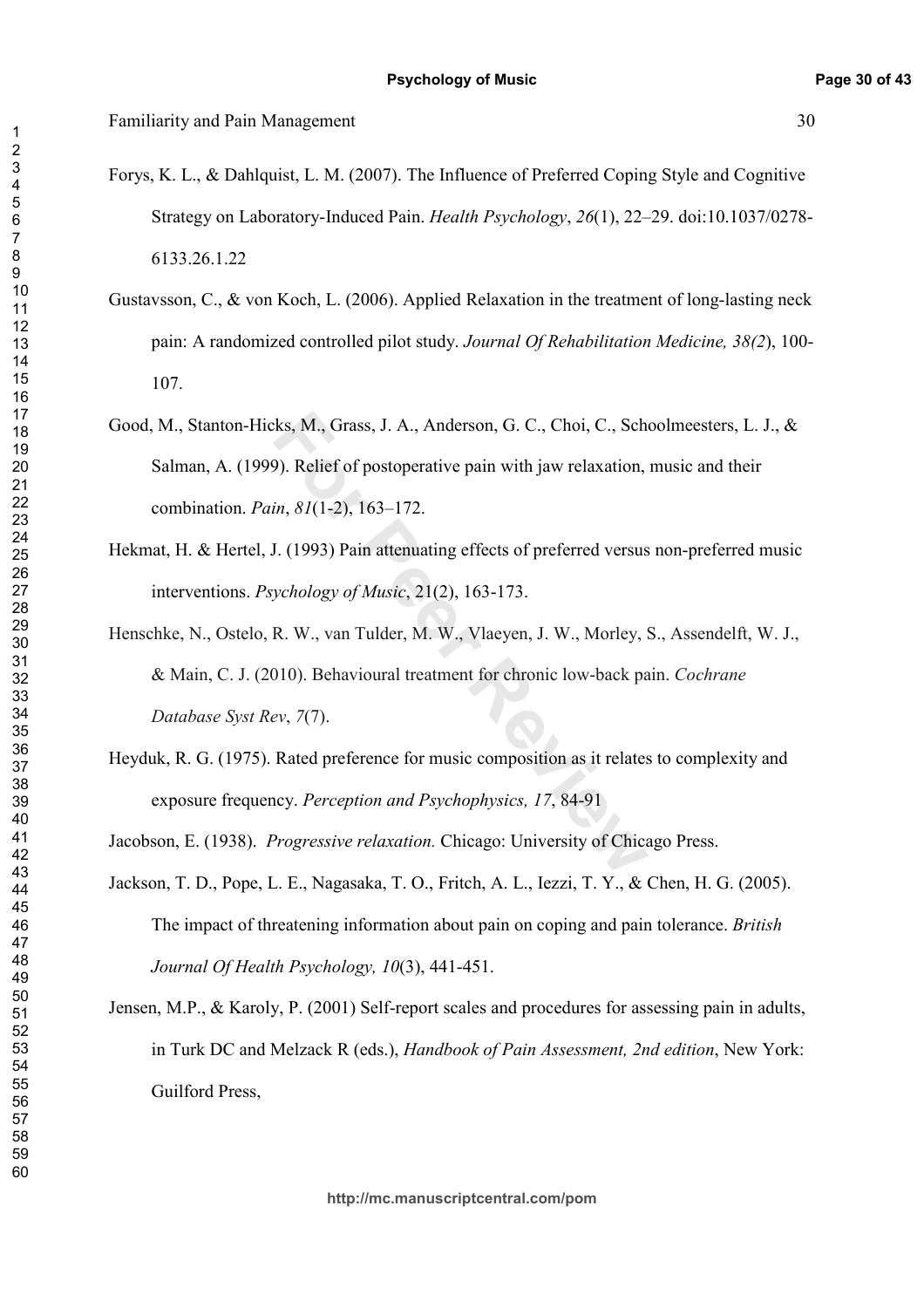### Familiarity and Pain Management 31

- Johnson, M. H., Breakwell, G., Douglas, W., & Humphries, S. (1998). The effects of imagery and sensory detection distractors on different measures of pain: How does distraction work? British Journal of Clinical Psychology, 37(2), 141-154. doi:10.1111/j.2044-8260.1998.tb01290.x
- Katz, J., & Melzack, R. (2011). The McGill Pain Questionnaire: Development, psychometric properties, and usefulness of the long form, short form, and short form-2. In D. C. Turk  $\&$ R. Melzack (Eds.), *Handbook of pain assessment* (3rd ed.). (pp. 45–66). New York, NY US: Guilford Press.
- 9.), *Handbook of pain assessment* (3rd ed.). (pp. 45–6<br>
Sess.<br>
Forges, S., Alpers, G. W., Lehmann, A. C., & Pauli<br>
affects pain perception in females but not in males: *Alogical Psychology*, 75(1), 19–23.<br>
wards a neural Kenntner-Mabiala, R., Gorges, S., Alpers, G. W., Lehmann, A. C., & Pauli, P. (2007). Musically induced arousal affects pain perception in females but not in males: A psychophysiological examination. *Biological Psychology*, 75(1), 19–23.
- Koelsch, S. (2010). Towards a neural basis of music-evoked emotions. Trends in cognitive *sciences, 14*(3), 131–137. doi:10.1016/j.tics.2010.01.002
- Kristine L., Kwekkeboom K. & Gretarsdottir E. (2006) Systematic review of relaxation intervention for pain. *Clinical Scholarship 3rd quarter*, 269–277.
- Leubbert K., Dahme B. & Hasenbring M. (2001) The effectiveness of relaxation training in reducing treatment related symptoms and improving emotional adjustment in acute nonsurgical cancer treatment: a meta-analytical review. Psycho-Oncology 10(6), 490–502.
- Leventhal, H., Safer, M. A., & Panagis, D. M.  $(1983)$ . The impact of communications on the self-regulation of health beliefs, decisions, and behavior. *Health Education & Behavior*, 10(1), 3-29.
- MacLaren, J. E., & Cohen, L. L. (2005). A comparison of distraction strategies for venipuncture distress in children. Journal of Pediatric Psychology, 30, 387-396.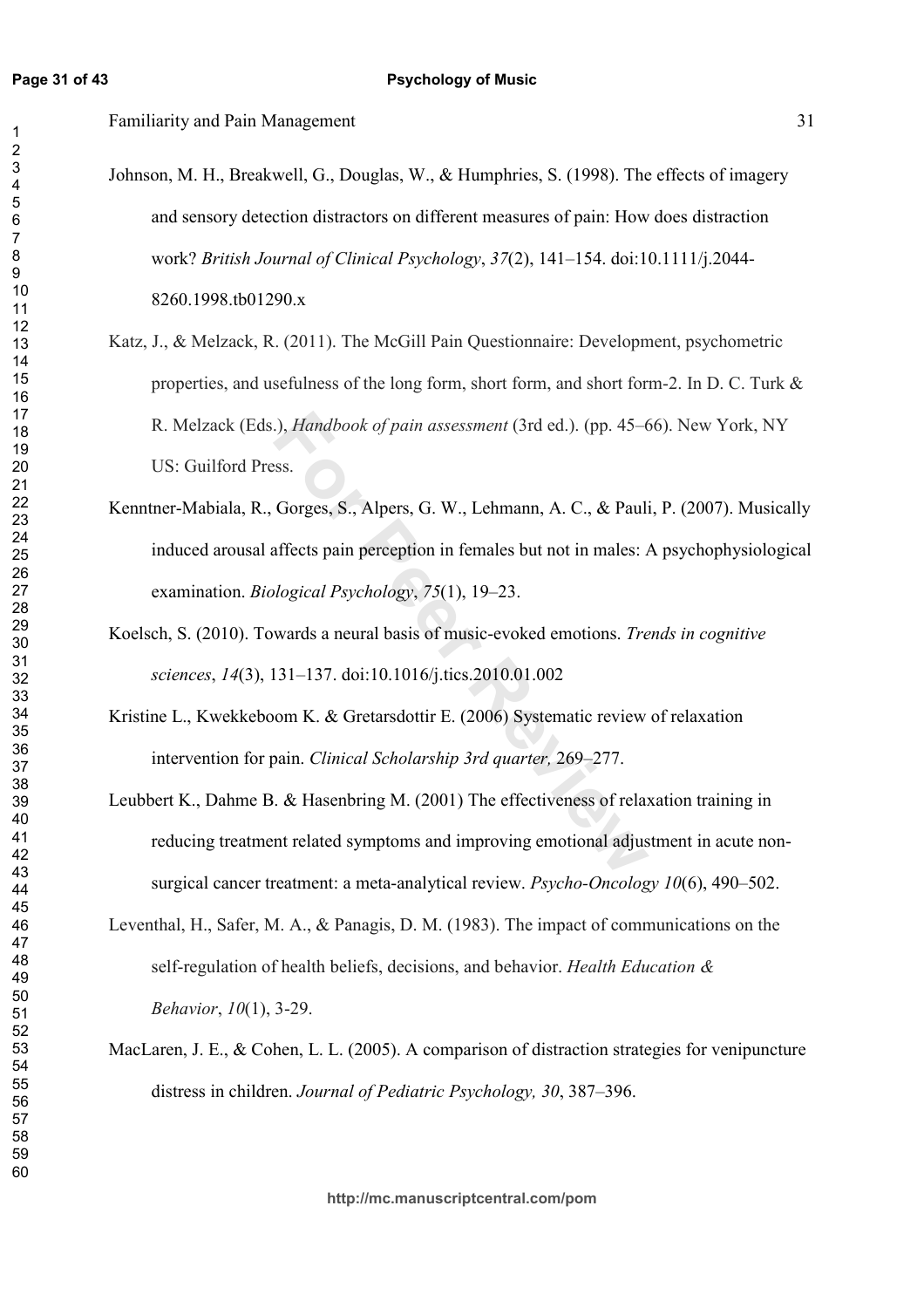Marteau, T. M., & Bekker, H. (1992). The development of a six-item short-form of the state scale of the Spielberger State-Trait Anxiety Inventory (STAI). The British journal of clinical psychology / the British Psychological Society, 31 (Pt 3), 301–306.

Mehling, W.E., Hamel, K.A., Acree, M., Byl, N., Hecht, F.M. (2005) Randomized, controlled trial of breath therapy for patients with chronic low-back pain. Alternative Therapies in *Health and Medicine, 11, 44-52* 

Melzack, R. (1983) Pain Measurement and Assessment. Raven Publishing, pp 15-34.

- Mimi, M. Y, Chan, M. F. and Benzie, I. F. F (2005) the effect of music therapy in postoperative pain, heart rate, systolic blood pressure and analgesic use following nasal surgery, Journal of Pain and Palliative Care Pharmacotherapy, 19 (3), 21-29
- Mitchell, L. A., MacDonald, R. A. R., & Brodie, E. E. (2004). Temperature and the Cold Pressor *Test. Journal of Pain, 5(4), 233-237.*
- in Measurement and Assessment. Raven Publishing.<br>
F. and Benzie, I. F. F (2005) the effect of music the<br>
systolic blood pressure and analgesic use following r<br>
iative Care Pharmacotherapy, 19 (3), 21-29<br>
onald, R. A. R., & Mitchell, L. A., & MacDonald, R. A. R. (2006). An experimental investigation of the effects of preferred and relaxing music listening on pain perception. Journal of music therapy, 43(4),  $295 - 316$ .
- Mitchell, L. A., MacDonald, R. A., & Brodie, E. E. (2006). A comparison of the effects of preferred music, arithmetic and humour on cold pressor pain. European journal of *Pain, 10*(4), 343-343.
- Mitchell, L. A., MacDonald, R. R., & Knussen, C. (2008). An investigation of the effects of music and art on pain perception. Psychology Of Aesthetics, Creativity, And The Arts, 2(3), 162-170.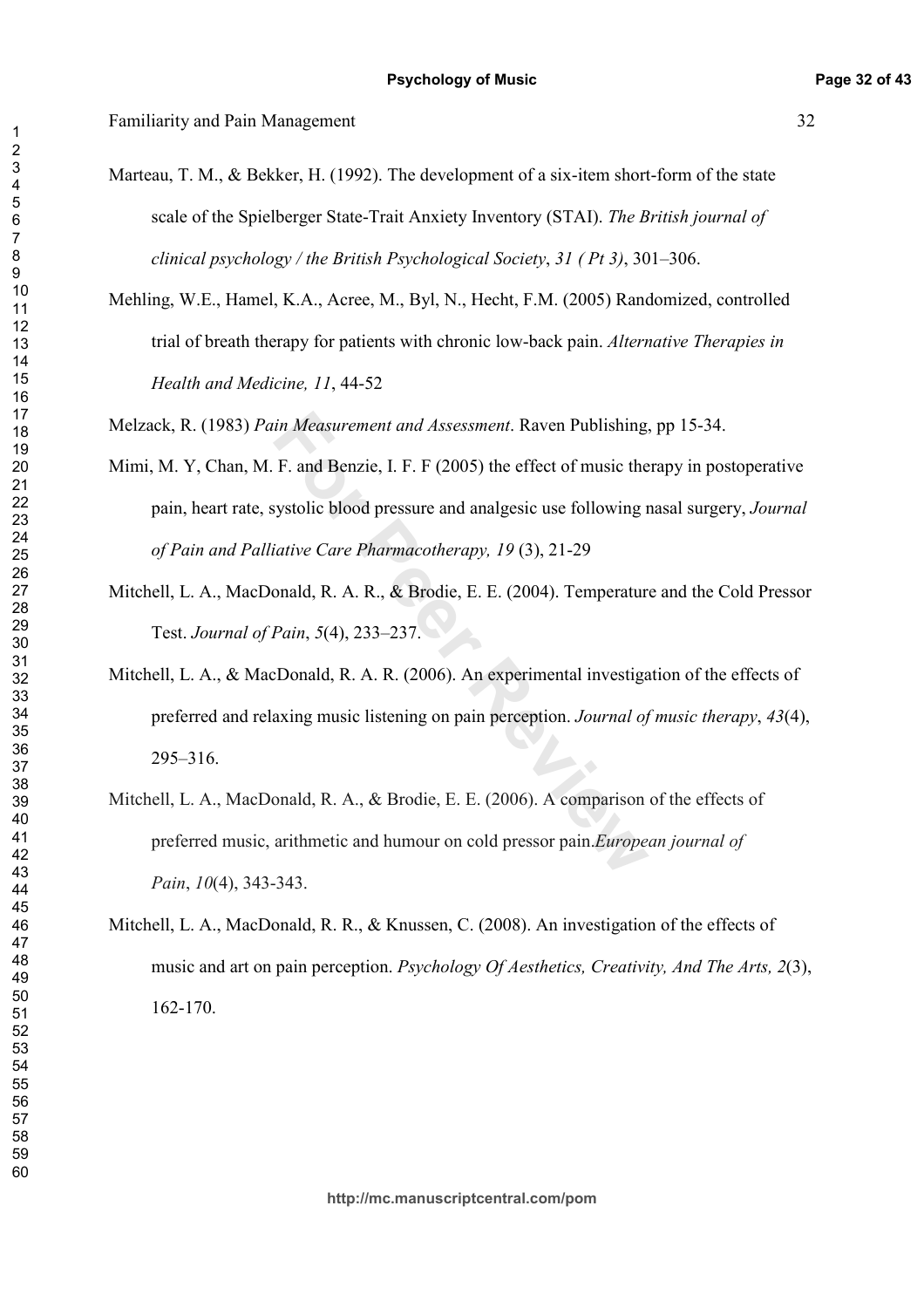De Paula, A. A. D., de Carvalho, E. C.,  $\&$  dos Santos, C. B. (2002). The use of the "progressive" muscle relaxation" technique for pain relief in gynecology and obstetrics. Revista latinoamericana de enfermagem, 10(5), 654–659.

Pain Toolkit (2012). Retrieved from http://www.paintoolkit.org/assets/downloads/Pain-Toolkit-Booklet-Nov-2012.pdf on 1 May, 2013.

iizen, H., Zachrison, L., & Gard, G. (2008). Relaxat<br>skeletal pain – a systematic review of randomised consider the pain – a systematic review of randomised consider<br>Reviews, 13(5), 355-365. doi:10.1179/1743288082<br>Reliabil Persson, A. L., Veenhuizen, H., Zachrison, L., & Gard, G. (2008). Relaxation as treatment for chronic musculoskeletal pain – a systematic review of randomised controlled studies. *Physical Therapy Reviews, 13*(5), 355-365. doi:10.1179/174328808X356366

Pontinen, P.J. (1998) Reliability, validity, reproducibility of algometry in diagnosis of active and latent tender sports and trigger points, Journal of Musculoskeletal Pain, 6(1), 61-71

Reeves, J. L.,  $\&$  Shapiro, D. (1983). Heart-rate reactivity to cold pressor stress following biofeedback training. *Applied Psychophysiology and Biofeedback*, 8(1), 87-99.

Roykulcharoen V. & Good M. (2004) Systematic relaxation to relieve postoperative pain. *Journal of Advanced Nursing 48*(2), 140–148.

- Saab, P. G., Llabre, M. M., Hurwitz, B. E., Schneiderman, N., Wohlgemuth, W., Durel, L. A., Nagel, J. (1993). The cold pressor test: vascular and myocardial response patterns and their stability. *Psychophysiology*, 30(4), 366–373.
- Schellenberg, E. (2008). Liking for happy- and sad-sounding music: Effects of exposure. *Cognition & Emotion*, 22(2), 218-237.
- Schaffer S.D.  $&$  Yucha C.B. (2004) Relaxation and pain management: the relaxation response can play a role in managing chronic and acute pain. American Journal of Nursing, 104(8),  $75 - 76$ ,  $78 - 79$ ,  $81 - 82$ .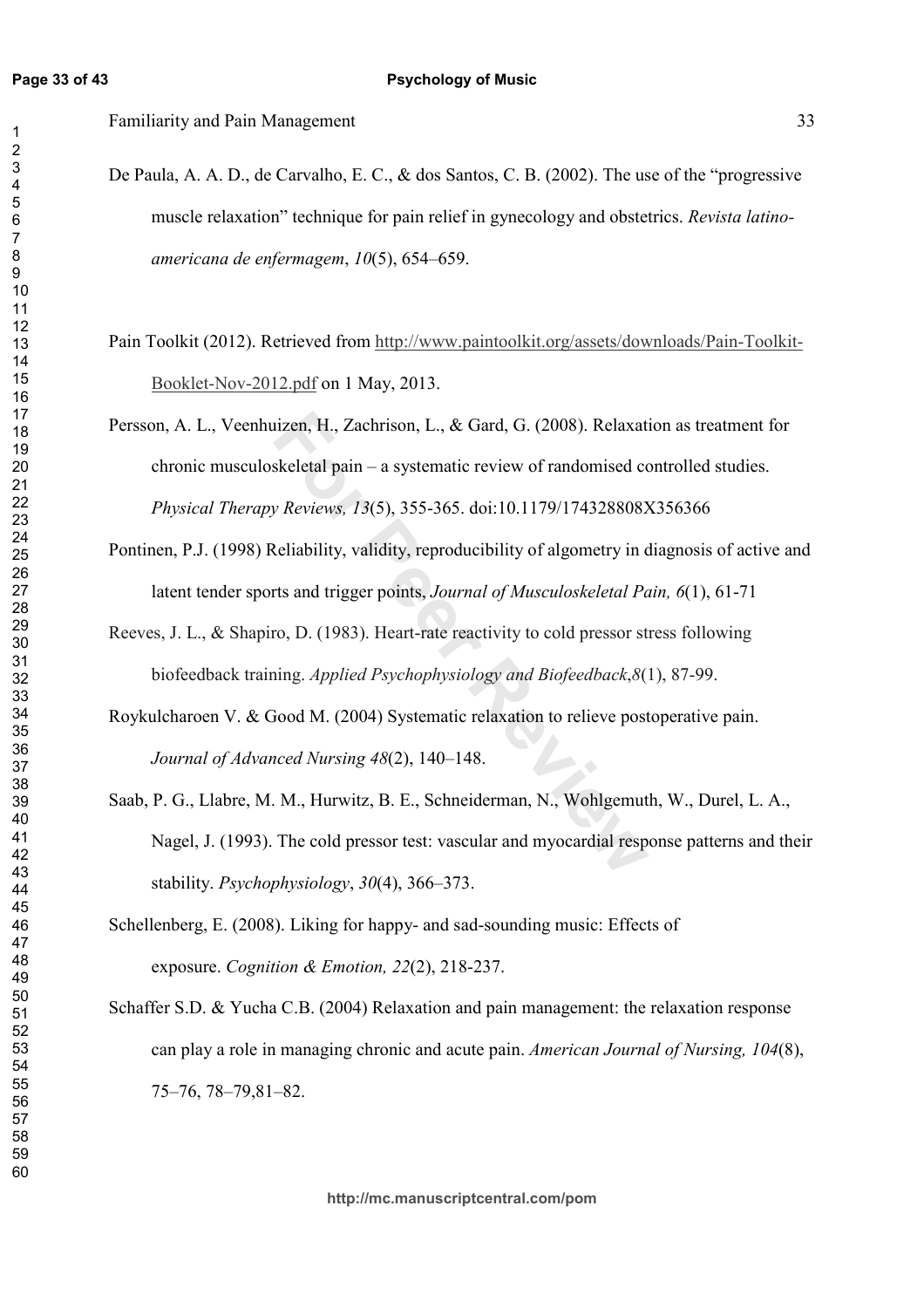Schwarzer, R., & Jerusalem, M. (1995). Generalized Self-Efficacy scale. In J. Weinman, S. Wright, & M. Johnston, Measures in health psychology: A user's portfolio. Causal and control beliefs (pp. 35-37). Windsor, UK: NFER-NELSON.

Seers K. & Carroll D.  $(2001)$  Relaxation techniques for acute pain management: a systematic review. Journal of Advanced Nursing 27(3), 466–475.

Sharma, L., Cahue, S., Song, J., Hayes, K., Pai, Y. C., Dunlop, D. (2003). Physical functioning over three years in knee osteoarthritis: role of psychosocial, local mechanical, and neuromuscular factors. Arthritis Rheum, 48, 3359–3370.

- in knee osteoarthritis: role of psychosocial, local me<br>actors. Arthritis Rheum, 48, 3359–3370.<br>neider, W. (1977). Controlled and automatic human<br>rceptual learning, automatic attending and a general<br>90.<br>ira J, Figueiredo P, Shiffrin, R. M., & Schneider, W. (1977). Controlled and automatic human information processing II: perceptual learning, automatic attending and a general theory. Psychology *Review, 84, 127-90.*
- Silva-Pereira C, Teixeira J, Figueiredo P, Xavier J, Castro S, et al. (2011) The role of familiarity in the emotional engagement with music: an fMRI study. Submitted.

Spielberger, C. D. (1983). State-Trait Anxiety Inventory. Palo Alto, CA: Consulting Psychologists Press.

- Stephens, R., & Umland, C. (2011). Swearing as a response to pain-effect of daily swearing frequency. The journal of pain: official journal of the American Pain Society, 12(12), 1274–1281. doi:10.1016/j.jpain.2011.09.004
- Tanaka-Matsumi, J. & Kameoka, V. A. (1986). Reliabilities and concurrent validities of popular self-report measures of depression, anxiety and social desirability. *Journal of Consulting* and Clinical Psychology, 54, 328-333
- Taylor, J., & Deane, F.  $(2002)$ . Development of a Short Form of the Test Anxiety Inventory (TAI). The Journal Of General Psychology, 129(2), 127-136.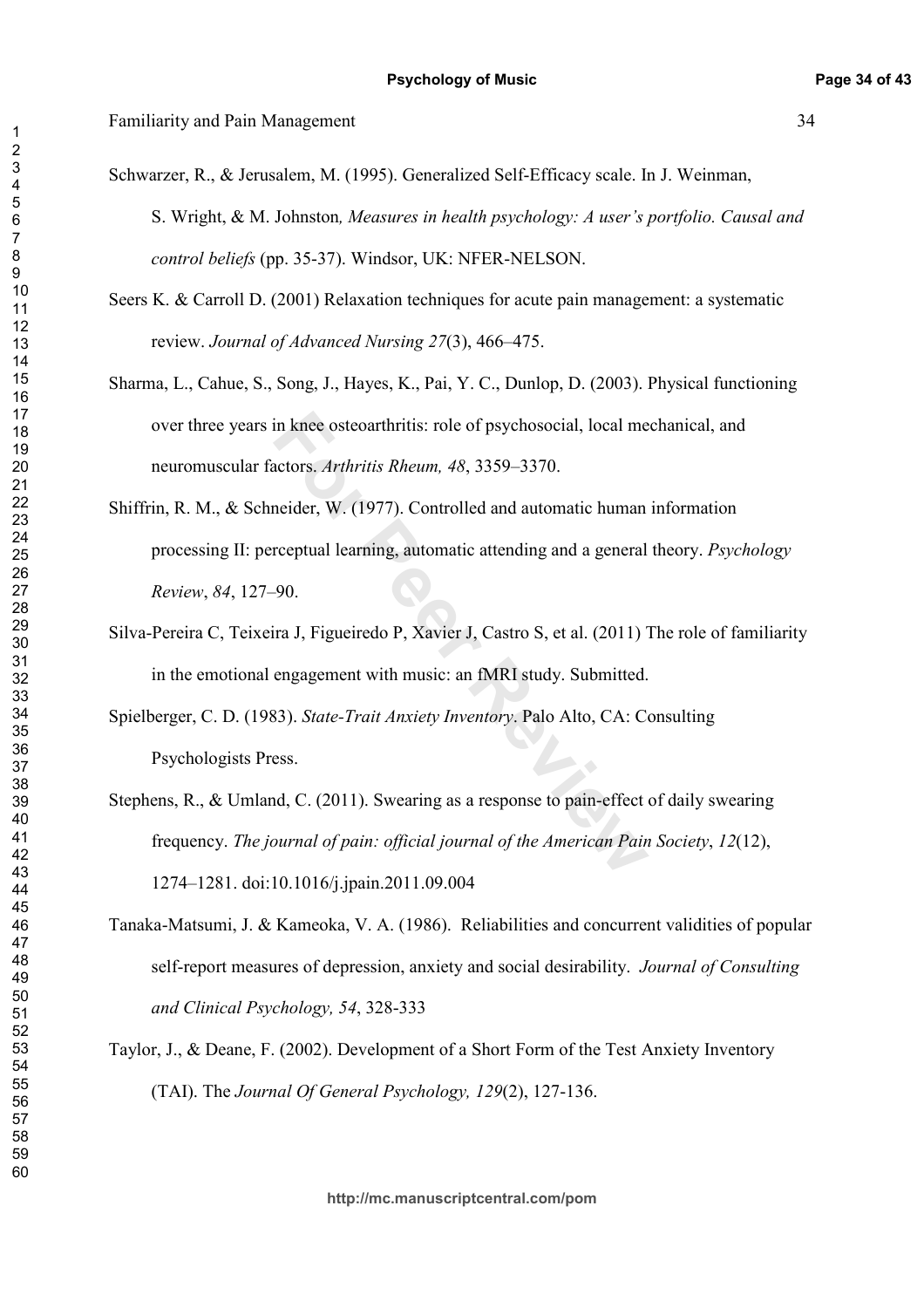$\overline{1}$  $\overline{2}$ 

 $\overline{\mathbf{4}}$ 

 $\,6$  $\overline{7}$ 

Familiarity and Pain Management

- Thayer, J. F., Åhs, F., Fredrikson, M., Sollers, J. J. & Wager, T. D. (2011). Review: A metaanalysis of heart rate variability and neuroimaging studies: Implications for heart rate variability as a marker of stress and health. Neuroscience and Biobehavioral Reviews, 36, 747–756. doi:10.1016/j.neubiorev.2011.11.009
- The British Pain Society. (2012) Pain Management Programmes, accessed on 1<sup>st</sup> November 2012: http://www.britishpainsociety.org/patient\_pmp.htm
- Tse, M. M., Chan, M. F., & Benzie, I. F. (2005). The effect of music therapy on postoperative pain, heart rate, systolic blood pressures and analgesic use following nasal surgery. *J Pain* Palliat Care Pharmacother, 19(3), 21-29.
- Turk, D. C. (2004). Understanding pain sufferers: the role of cognitive processes. Spine, 4, 1–7
- Turk, D.C. & Okifuji, A. (2002) Psychological factors in chronic pain: Evolution and revolution. Journal of Consulting and Clinical Psychology, 70 (3), 678-690
- Verhoeven, K., Crombez, G., Eccleston, C., Van Ryckeghem, D. M. L., Morley, S., & Van Damme, S. (2010). The role of motivation in distracting attention away from pain: An experimental study. Pain. 149(2). 229–234. doi:10.1016/i.pain.2010.01.019
- Villarreal, E., Brattico, E., LenêVase, Østergaard, L., & Vuust, P. (2012). Superior Analgesic Effect of an Active Distraction versus Pleasant Unfamiliar Sounds and Music: The Influence of Emotion and Cognitive Style. *Plos ONE*, 7(1), 1-8. doi:10.1371/journal.pone.0029397

Wickens, C. D. "Processing Resources in Attention." Varieties of attention (1984): 63.

Wickens, C. D. (2002). Multiple resources and performance prediction. Theoretical Issues in Ergonomic Science,  $3, 150 - 177$ .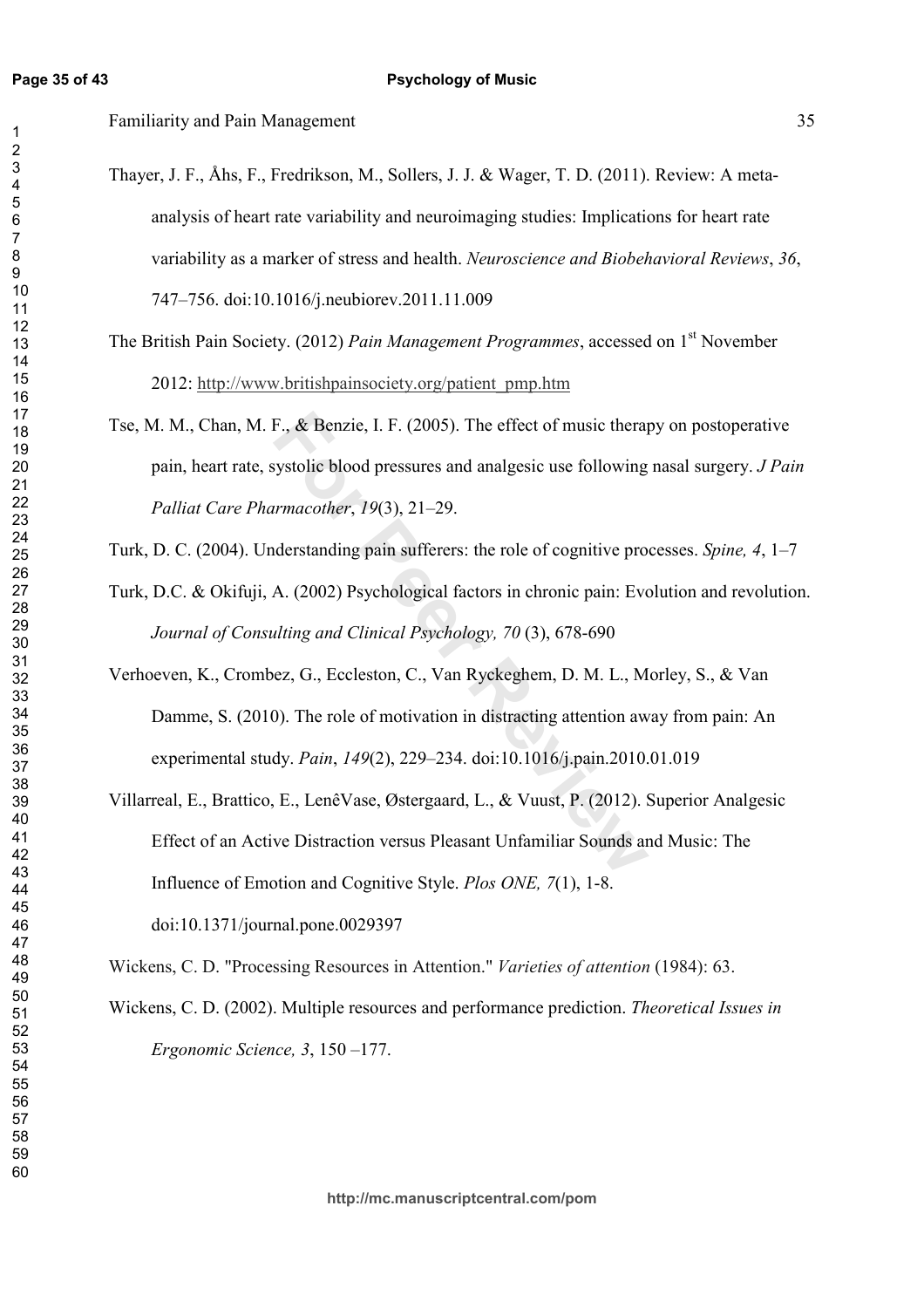$\overline{1}$ 

## Familiarity and Pain Management 36

- Wickens, C. (2008). Multiple Resources and Mental Workload. Human Factors: The Journal of *the Human Factors and Ergonomics Society, 50(3), 449–455*
- Windich-Biermeier, A., Sjoberg, I., Dale, J. C., Eshelman, D., & Guzzetta, C. E. (2007). Effects of Distraction on Pain, Fear, and Distress During Venous Port Access and Venipuncture in Children and Adolescents With Cancer. Journal of Pediatric Oncology Nursing, 24(1), 8– 19. doi:10.1177/104345420629601
- Woby. S., Roach. N., Urmston. M., Watson. P. (2007) The relation between cognitive factors and levels of pain and disability in chronic low back pain patients presenting for physiotherapy. *European Journal of Pain, 11, 869–77.*
- Wong, E., Chan, S., & Chair, S. (2010). Effectiveness of an educational intervention on levels of pain, anxiety and self-efficacy for patients with musculoskeletal trauma. Journal Of *Advanced Nursing, 66(5), 1120-1131. doi:10.1111/j.1365-2648.2010.05273.x*
- Jrmston. M., Watson. P. (2007) The relation betwee<br>n and disability in chronic low back pain patients pre<br>*uropean Journal of Pain, 11*, 869–77.<br>Chair, S. (2010). Effectiveness of an educational int<br>l self-efficacy for pat Zelikovsky, N., Rodrigue, J. R., Gidycz, C. A., & Davis, M. A. (2000). Cognitive behavioral and behavioral interventions help young children cope during a voiding cystourethrogram. *Journal of Pediatric Psychology, 25, 535–543.*
- Zusman, M. (2005). Cognitive-behavioural components of musculoskeletal physiotherapy: the role of control. *Physical Therapy Reviews, 10*(2), 89-98.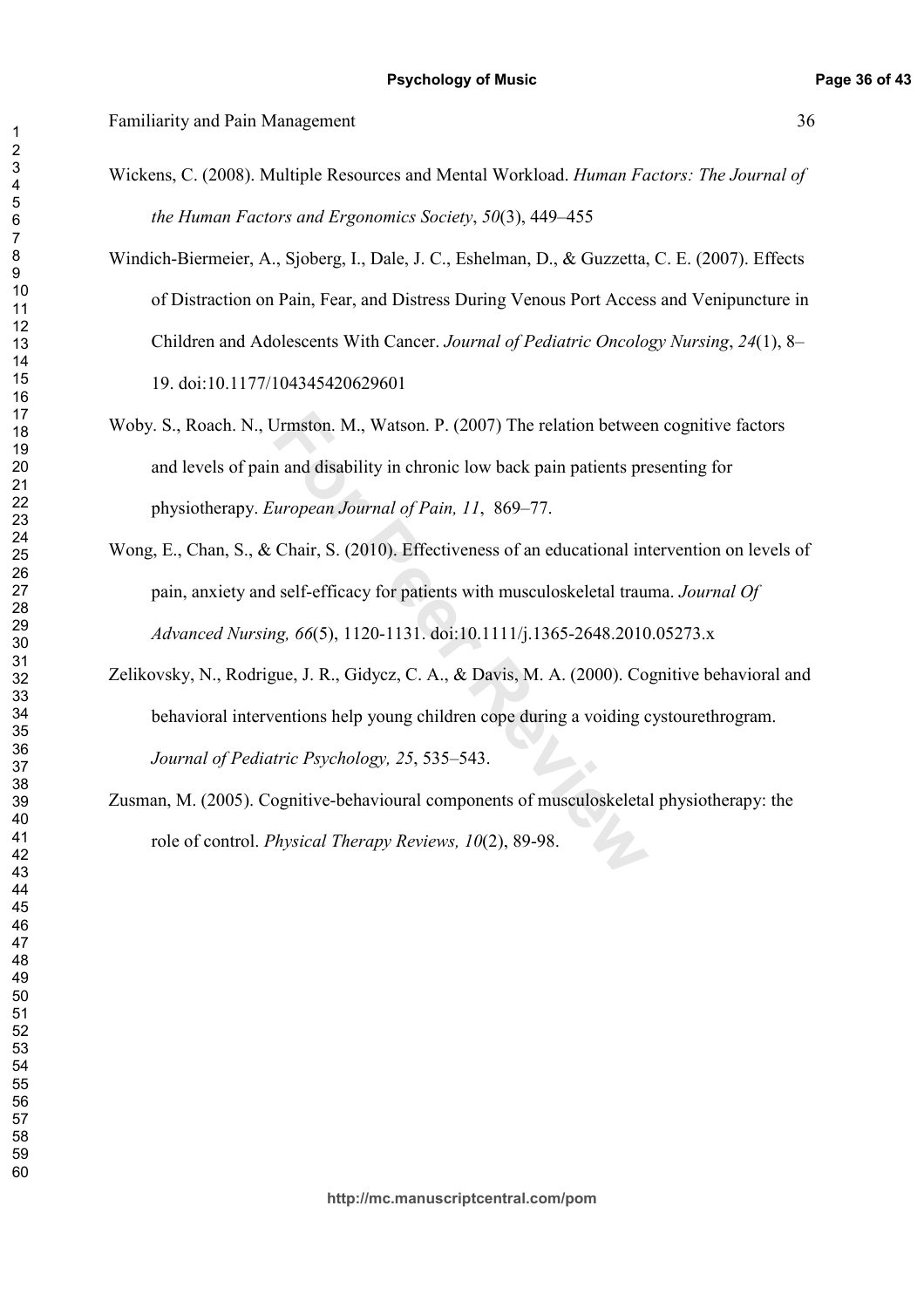

*Figure 1:* The influence of week of testing and type of trial on pain tolerance

 $\mathbf{1}$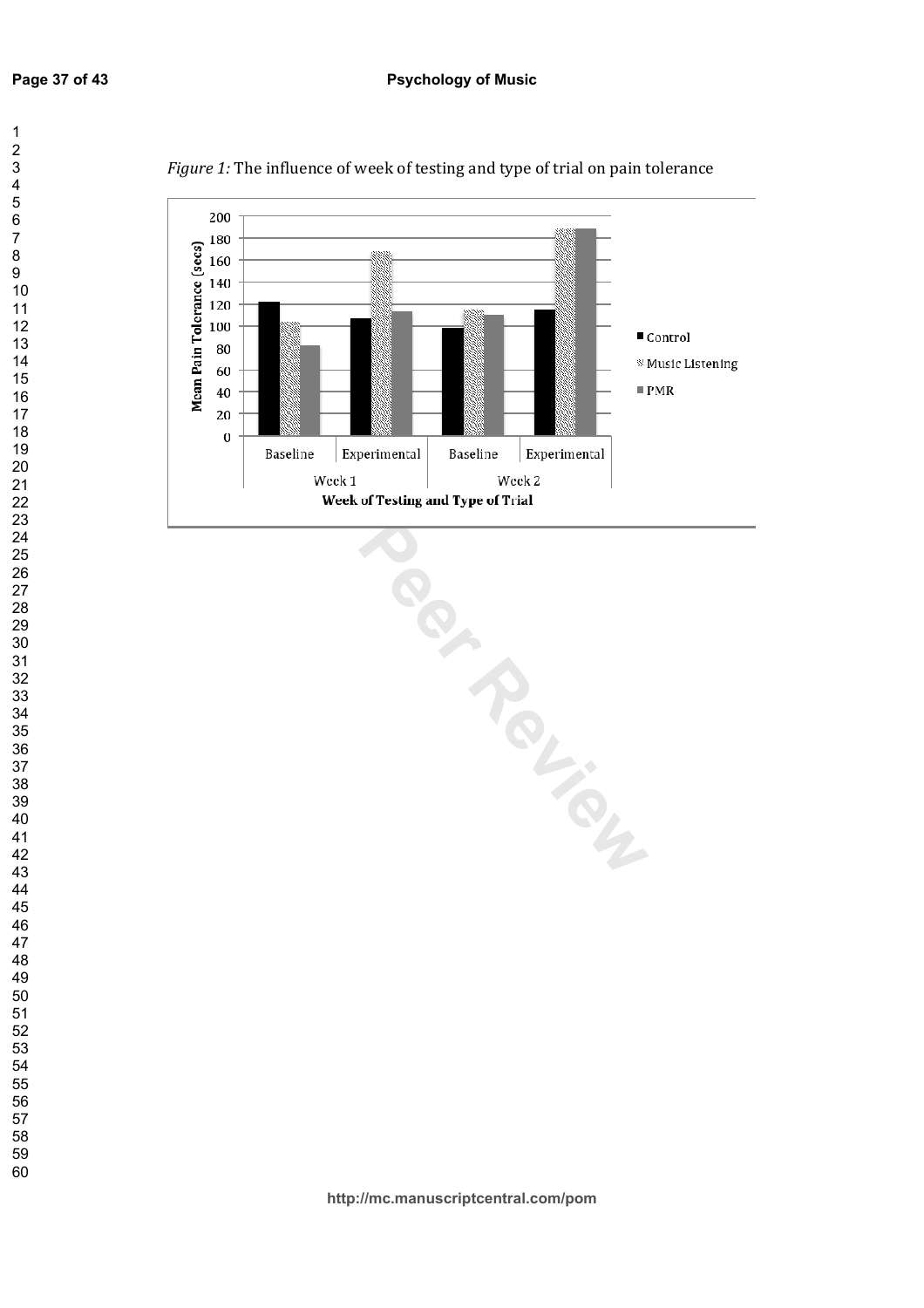

Figure 2: The influence of week of testing and type of trial on pain threshold

Baseline Experimental Baseline Experimental Week 2<br>Week of Testing and Type of Trial<br>Week of Testing and Type of Trial

 $\overline{7}$ 

 $\mathbf{1}$  $\overline{2}$  $\overline{\mathbf{4}}$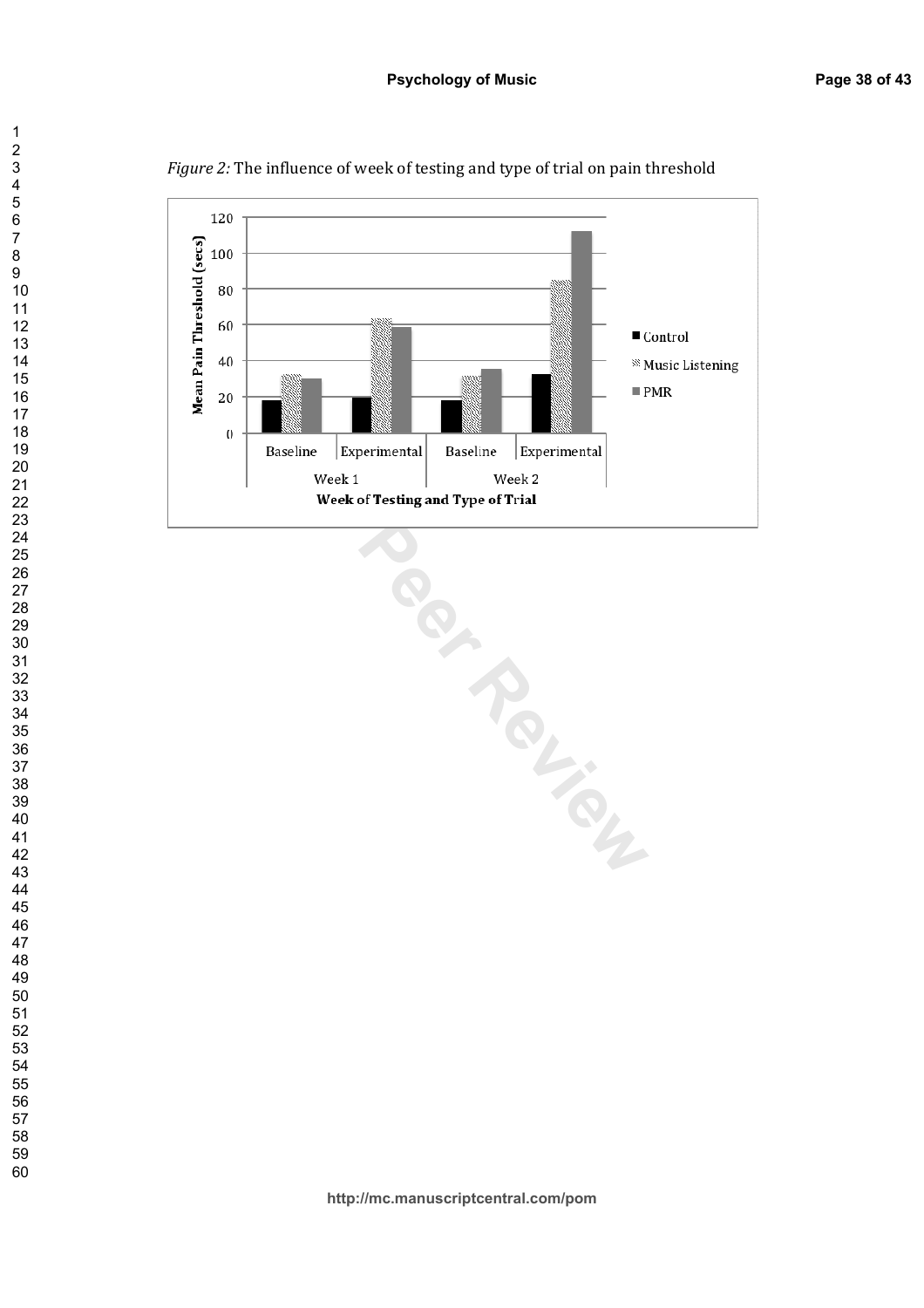$\mathbf{1}$  $\overline{2}$  $\overline{\mathbf{4}}$  $\overline{7}$ 



Figure 3: The effect of Week of Testing on Self-efficacy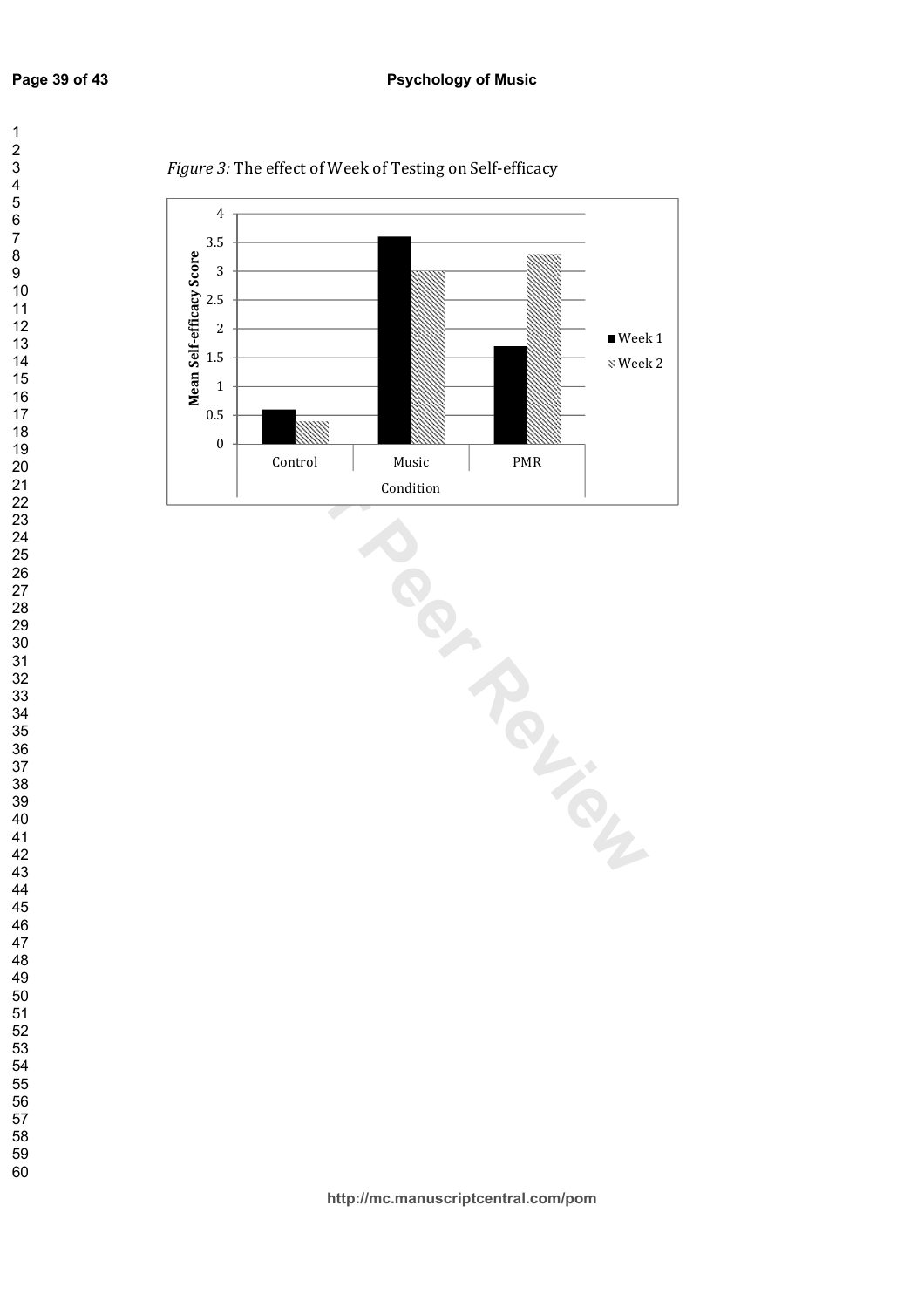| anie |  |
|------|--|
|      |  |

|            |               | Familiarity   |               | Preference    |  |
|------------|---------------|---------------|---------------|---------------|--|
|            | Week 1        | Week 2        | Week 1        | Week 2        |  |
| Music      | $6.8 \pm 1.4$ | $8.8 \pm 1.0$ | $7.3 \pm 1.3$ | $8.8 \pm 1.1$ |  |
| <b>PMR</b> | $0.6 \pm 0.8$ | $9.4 \pm 0.7$ | $1.1 \pm 0.6$ | $9.1 \pm 0.7$ |  |

**For Peridiciles** 

 $\mathbf{1}$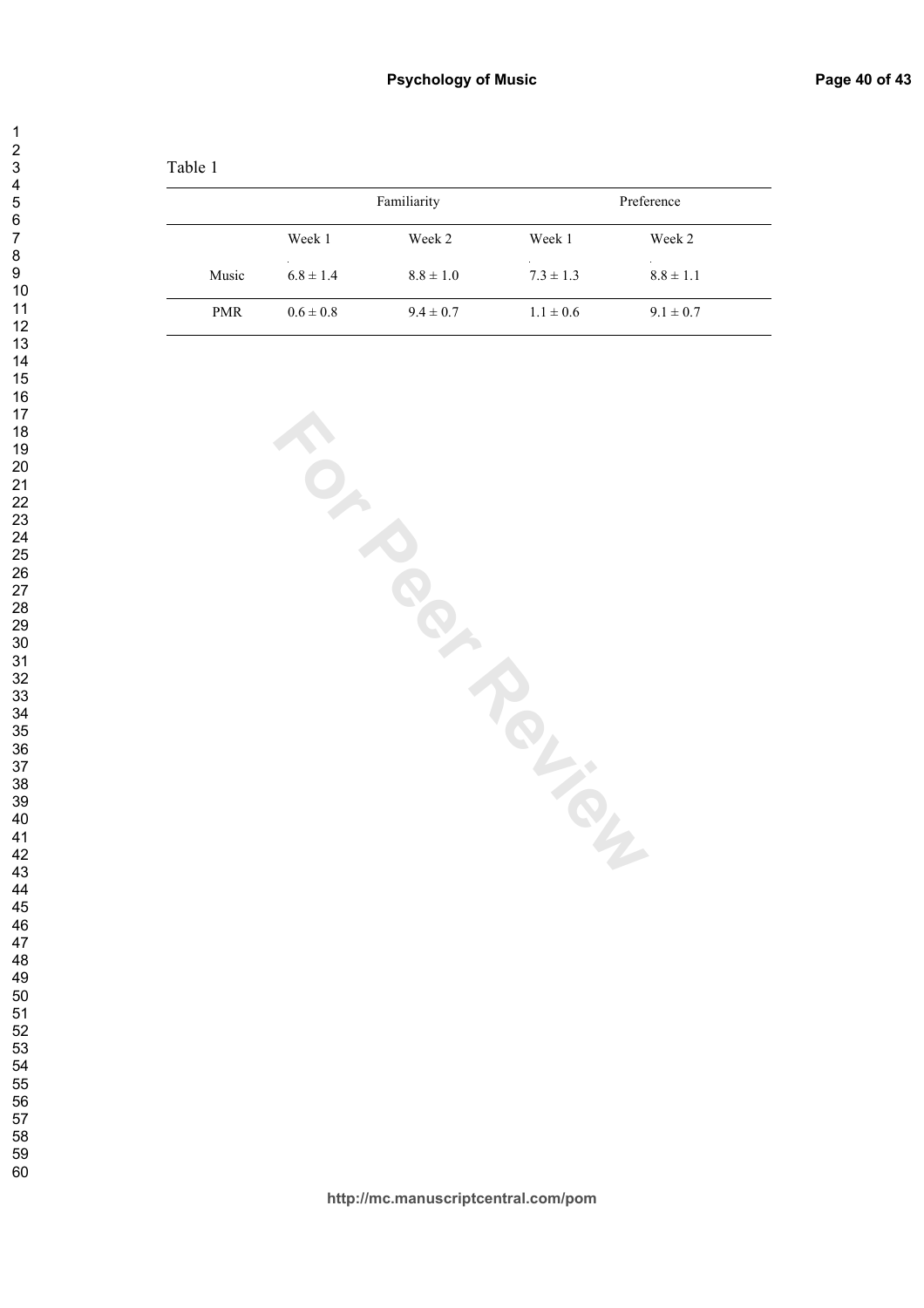Table 2

|               |    | Control |             |              |             | Music  |           |        |             | <b>PMR</b> |             |              |        | $p$ -values     |                 |
|---------------|----|---------|-------------|--------------|-------------|--------|-----------|--------|-------------|------------|-------------|--------------|--------|-----------------|-----------------|
|               |    | Week 1  |             | Week 2       |             | Week 1 |           | Week 2 |             | Week 1     |             | Week 2       |        | Week of Type of |                 |
|               |    | B       | $\mathbf E$ | $\, {\bf B}$ | $\mathbf E$ | B      | ${\bf E}$ | B      | $\mathbf E$ | B          | $\mathbf E$ | $\, {\bf B}$ | E      | Testing         | Trial           |
| Threshold     | M  | 17.74   | 19.61       | 17.57        | 32.39       | 32.71  | 64.90     | 31.88  | 84.88       | 30.26      | 58.70       | 35.43        | 112.00 | < .0001         | $< 0001\dagger$ |
|               | SD | 11.75   | 17.10       | 16.91        | 65.75       | 55.66  | 88.60     | 53.75  | 96.76       | 48.35      | 73.83       | 47.13        | 97.06  |                 |                 |
| Tolerance     | M  | 122.43  | 107.39      | 98.70        | 114.39      | 104.13 | 167.96    | 114.50 | 188.79      | 82.65      | 113.22      | 109.65       | 188.74 |                 | $\dagger$       |
|               | SD | 99.82   | 93.24       | 87.81        | 93.92       | 91.68  | 97.25     | 95.67  | 88.67       | 86.71      | 95.54       | 90.39        | 85.34  |                 |                 |
| Anxiety       | M  | 20.22   | 21.04       | 19.22        | 18.96       | 17.71  | 18.25     | 18.63  | 17.17       | 18.17      | 17.43       | 18.61        | 16.61  | $<0.5$          | $<0.5$          |
|               | SD | 3.47    | 4.27        | 3.55         | 3.21        | 3.14   | 2.49      | 4.16   | 4.29        | 3.75       | 4.07        | 3.06         | 2.71   |                 |                 |
| NRS-PP        | M  | 5.13    | 5.43        | 5.07         | 4.30        | 5.75   | 4.54      | 6.71   | 4.46        | 5.89       | 6.52        | 5.91         | 3.74   | $\dagger$       |                 |
|               | SD | 2.28    | 2.50        | 2.36         | 2.49        | 2.01   | 2.48      | 2.26   | 3.08        | 1.90       | 2.02        | 2.02         | 2.16   |                 |                 |
| Self-efficacy | M  | 5.39    | 5.96        | 5.70         | 6.13        | 4.33   | 7.92      | 4.33   | 8.29        | 3.91       | 5.57        | 4.52         | 7.70   | $< 01$          |                 |
|               | SD | 3.23    | 3.01        | 2.98         | 3.20        | 3.36   | 2.26      | 2.75   | 1.73        | 2.64       | 2.45        | 2.84         | 2.67   |                 |                 |
| $\rm{HR}$     | M  | 67.52   | 68.22       | 65.70        | 68.83       | 72.67  | 71.63     | 74.82  | 70.88       | 71.78      | 68.57       | 70.00        | 66.22  | $<0.5$          | $<0.5$          |
|               | SD | 9.97    | 11.27       | 8.14         | 10.47       | 12.76  | 14.67     | 13.37  | 9.82        | 16.39      | 10.00       | 12.34        | 9.56   |                 |                 |
| <b>TPS</b>    | M  | 7.65    | 8.30        | 6.22         | 5.09        | 5.71   | 5.42      | 9.00   | 6.13        | 8.09       | 9.52        | 8.26         | 6.39   | $\ddagger$      |                 |

42<br>43<br>44<br>45<br>46<br>47<br>48

 $\overline{40}$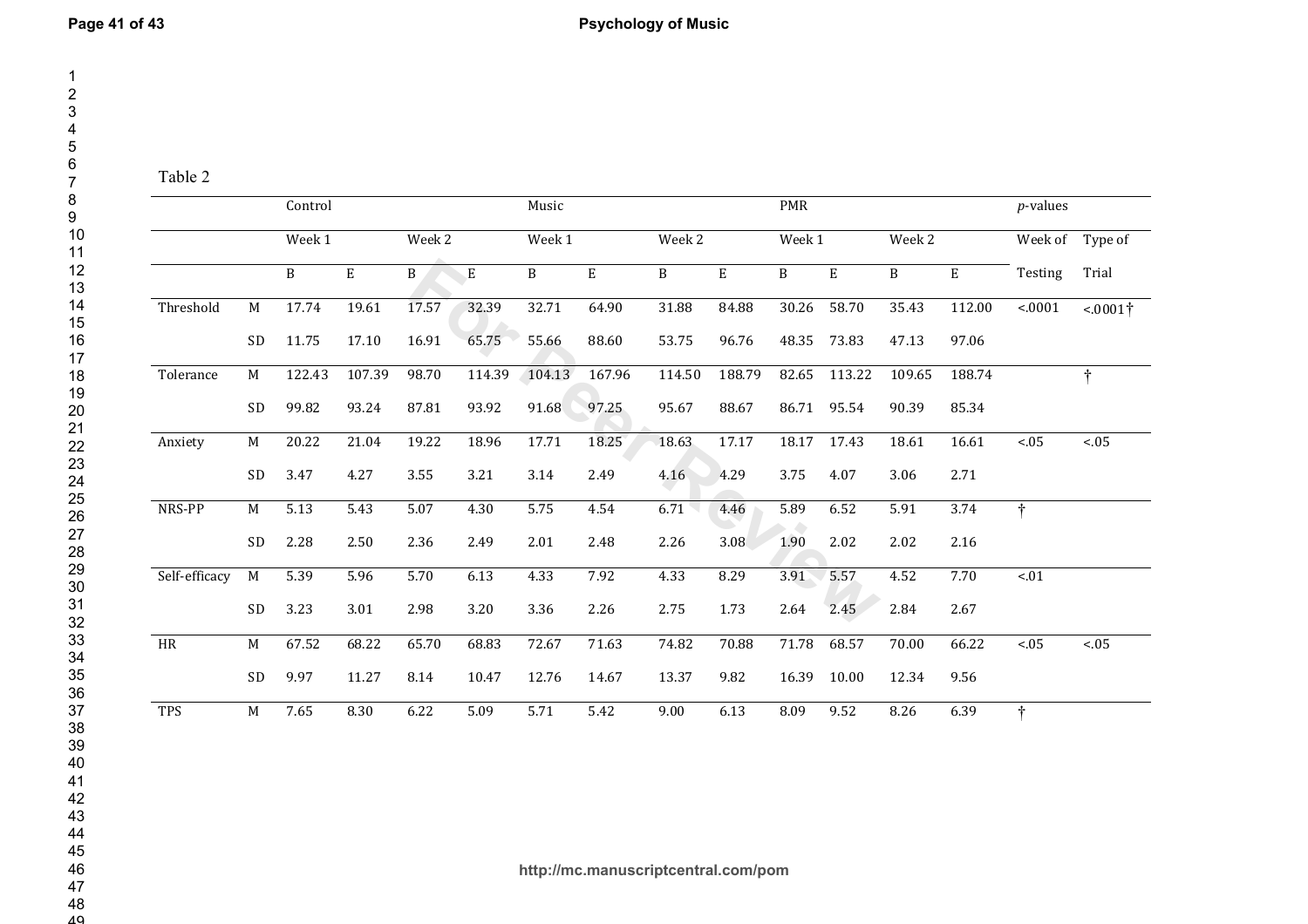| SD<br>4.89<br>5.46<br>$3.25\,$<br>3.07<br>4.54<br>4.18<br>8.82<br>5.18<br>4.39<br>6.07<br>4.03<br>5.60<br>For Pear Review<br>http://mc.manuscriptcentral.com/pom | <b>PSYCHOLOGY OF MUSIC</b> |  |  |  |  |  |  |
|------------------------------------------------------------------------------------------------------------------------------------------------------------------|----------------------------|--|--|--|--|--|--|
|                                                                                                                                                                  |                            |  |  |  |  |  |  |
|                                                                                                                                                                  |                            |  |  |  |  |  |  |
|                                                                                                                                                                  |                            |  |  |  |  |  |  |
|                                                                                                                                                                  |                            |  |  |  |  |  |  |
|                                                                                                                                                                  |                            |  |  |  |  |  |  |
|                                                                                                                                                                  |                            |  |  |  |  |  |  |
|                                                                                                                                                                  |                            |  |  |  |  |  |  |
|                                                                                                                                                                  |                            |  |  |  |  |  |  |
|                                                                                                                                                                  |                            |  |  |  |  |  |  |
|                                                                                                                                                                  |                            |  |  |  |  |  |  |
|                                                                                                                                                                  |                            |  |  |  |  |  |  |
|                                                                                                                                                                  |                            |  |  |  |  |  |  |
|                                                                                                                                                                  |                            |  |  |  |  |  |  |
|                                                                                                                                                                  |                            |  |  |  |  |  |  |
|                                                                                                                                                                  |                            |  |  |  |  |  |  |
|                                                                                                                                                                  |                            |  |  |  |  |  |  |
|                                                                                                                                                                  |                            |  |  |  |  |  |  |
|                                                                                                                                                                  |                            |  |  |  |  |  |  |
|                                                                                                                                                                  |                            |  |  |  |  |  |  |
|                                                                                                                                                                  |                            |  |  |  |  |  |  |
|                                                                                                                                                                  |                            |  |  |  |  |  |  |
|                                                                                                                                                                  |                            |  |  |  |  |  |  |
|                                                                                                                                                                  |                            |  |  |  |  |  |  |
|                                                                                                                                                                  |                            |  |  |  |  |  |  |
|                                                                                                                                                                  |                            |  |  |  |  |  |  |
|                                                                                                                                                                  |                            |  |  |  |  |  |  |
|                                                                                                                                                                  |                            |  |  |  |  |  |  |
|                                                                                                                                                                  |                            |  |  |  |  |  |  |
|                                                                                                                                                                  |                            |  |  |  |  |  |  |
|                                                                                                                                                                  |                            |  |  |  |  |  |  |
|                                                                                                                                                                  |                            |  |  |  |  |  |  |
|                                                                                                                                                                  |                            |  |  |  |  |  |  |